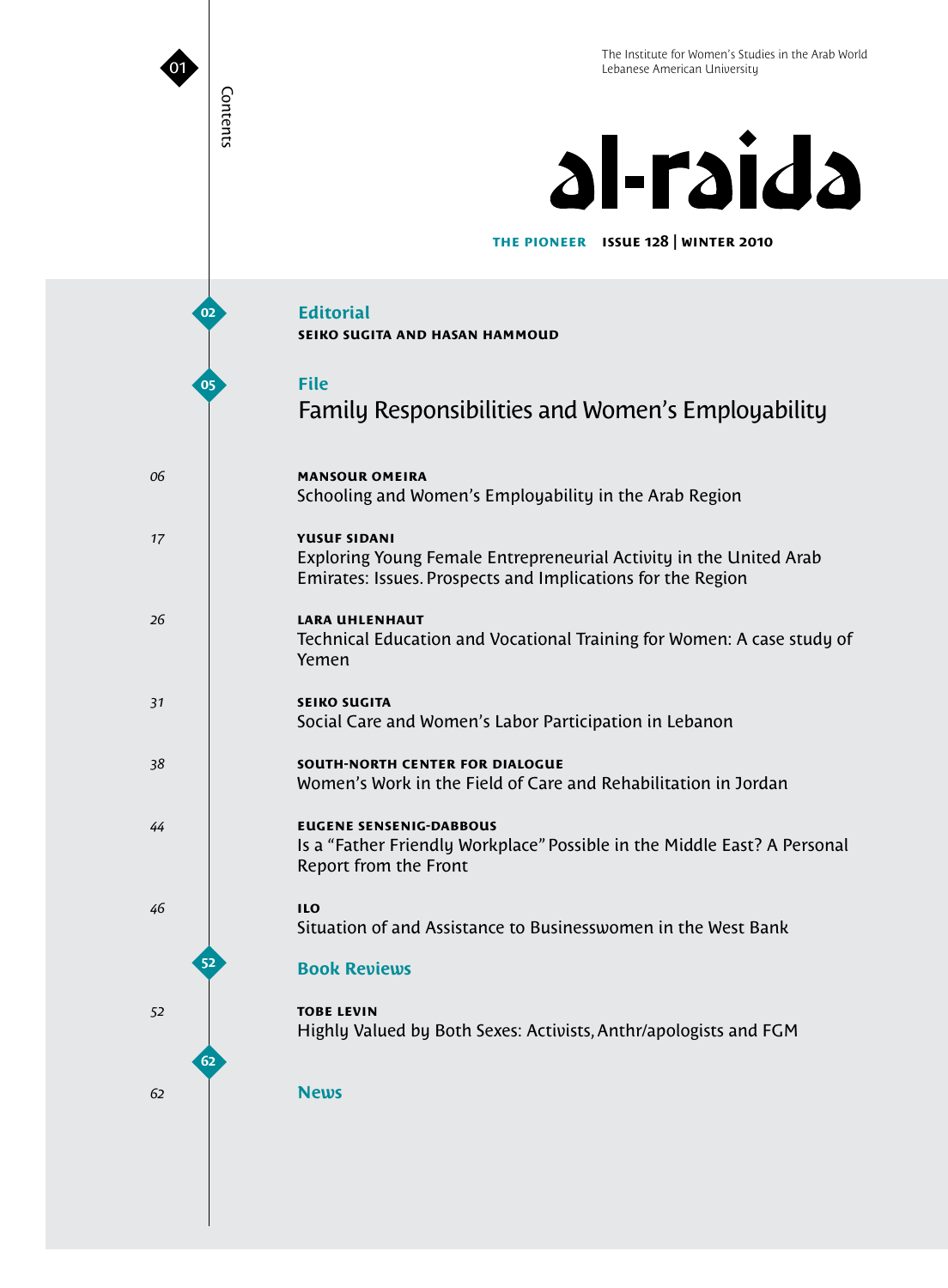$\mathbf{0}$ 3

Editorial

## Arab Women, Family, and Labor Market Participation

### **Seiko Sugita and Hassan Hammoud**

The Arab region is currently witnessing more social transformation at all levels of society than ever before, due to the demographic growth, expanded ethnic and sectarian conflicts, accelerated urbanization, global economy, and education, together with changing modes of information and communication. Despite continuous efforts by the state, public institutions, civil society, and private actors, social justice remains a challenge and social policies are not fully responding to the social transformations of the region. Re-thinking the role of the state in social development in the Arab region in the double crisis of neo-liberalism and global finance world-wide and specifically in the context of the Arab region is a challenging task. It entails questioning the relationship between citizens and the state; nationals and non-nationals as a result of migration and displacement; women and men; human rights; the poor and the wealthy in the context of social transformation.

The role, capacity, and cultural identity of the family need to be questioned when societies are increasingly affected by demographic changes, mobility and migration, economic and labor market conditions and by tensions created around such issues as youth frustration, aging, and evolving gender relations. Despite these social changes, there has not been any significant strengthening of society's awareness of or relative change in society's attitude towards women's labor participation. Women's labor market participation is low compared to their achievement in education. What is then the expected role of the state in breaking through two barriers which women's labor market participation confronts: the persistence of a gender ideology that has associated women with family roles and the growth of precarious employment?

The papers in this issue of al-Raida address the challenges and opportunities for Arab women's labor market participation in the greater context of globalization and social transformations and examine the issue from a number of complementary vantage points and policy implications. The papers were either originally prepared for the regional gender programme of the International Labor Organization (ILO) in 2007 and/ or were presented at the regional research meeting on "The Role of the State in Social Development in the Arab Region" (Beirut, October 2009) organized by UNESCO Beirut in cooperation with the Arab Sociological Association and with the support of the Doha International Institute of Family Studies and Social Development.

We would like to that<br>the gender programm<br>of the ILO Regional<br>Office for Arab States busport. We would like to thank the gender programme of the ILO Regional Office for Arab States for all their support.

Mansour Omeira's article on "Schooling and Women's Employability in the Arab States Region" reassesses the term "employability" in the context of the Arab region by taking into account both the labor supply and demand. The school to work transition for many young people is not easy but young women are more sanctioned by institutional difficulties related to labor markets, especially linked to the gender responsiveness of schooling.

Yusuf Sidani examines, in his article entitled "Young Female Entrepreneurial Activity in the Arab Region: Issues and Prospects in the Case of the United Arab Emirates", the social and cultural barriers faced by the young female entrepreneurs in UAE. He wonders if public institutions are providing adequate support to women to foster this new trend in the region.

Lara Uhlenhaut examines in her article on "Technical Education and Vocational Training for Women - A Case Study of Yemen" the systems of technical education and vocation training (TEVT) and school-to-work transition for young people in Yemen. She shows that the school-to-work transition is more difficult for young women than for their male peers, due to the cultural barriers associated with gender stereotypes in Yemen.

Seiko Sugita in her article on "Social Care and Women's Labor Participation in Lebanon" investigates the perceptions and practices of paid and unpaid care, and questions how the gender division of labor in the household is affecting the chances for women's labor market participation in Lebanon. Moreover, social care is explored as a growing employment market.

Eugene Sensenig-Dabbous in his personal essay titled "Is a 'Father Friendly Workplace' Possible in the Middle East?" views the challenges of the society to achieve work-life balance for both working fathers and mothers.

The article entitled "Woman's Work in the Field of Care and Rehabilitation in Jordan" sheds light on the role of women in care institutions. The care is a growing sector in number but as a work environment for women, it needs to be more structured and regulated. The gaps between the laws and their application need to be addressed to improve the working condition of many women.

How do ongoing social transformations and family change affect chances and conditions of women's labor market participation in the Arab societies? How can labor, in addition to social and education policies address the existing gaps and persisting challenges? This issue of *al-Raida* is part of an on-going effort by regional and international researchers and experts of social development to understand the gender implication of social transformations in the Arab societies, but one that is very crucial as it challenges cultural norms and values related to the family and the role of the State on this very sensitive issue.

> Seiko Sugita is Program Specialist for Social and Human Sciences at UNESCO in Beirut, Lebanon. Email: s.sugita@unesco.org

 Hassan Hammoud is Associate Professor at the Social Sciences Department at the Lebanese American University. Email: hhammoud@lau.edu.lb

0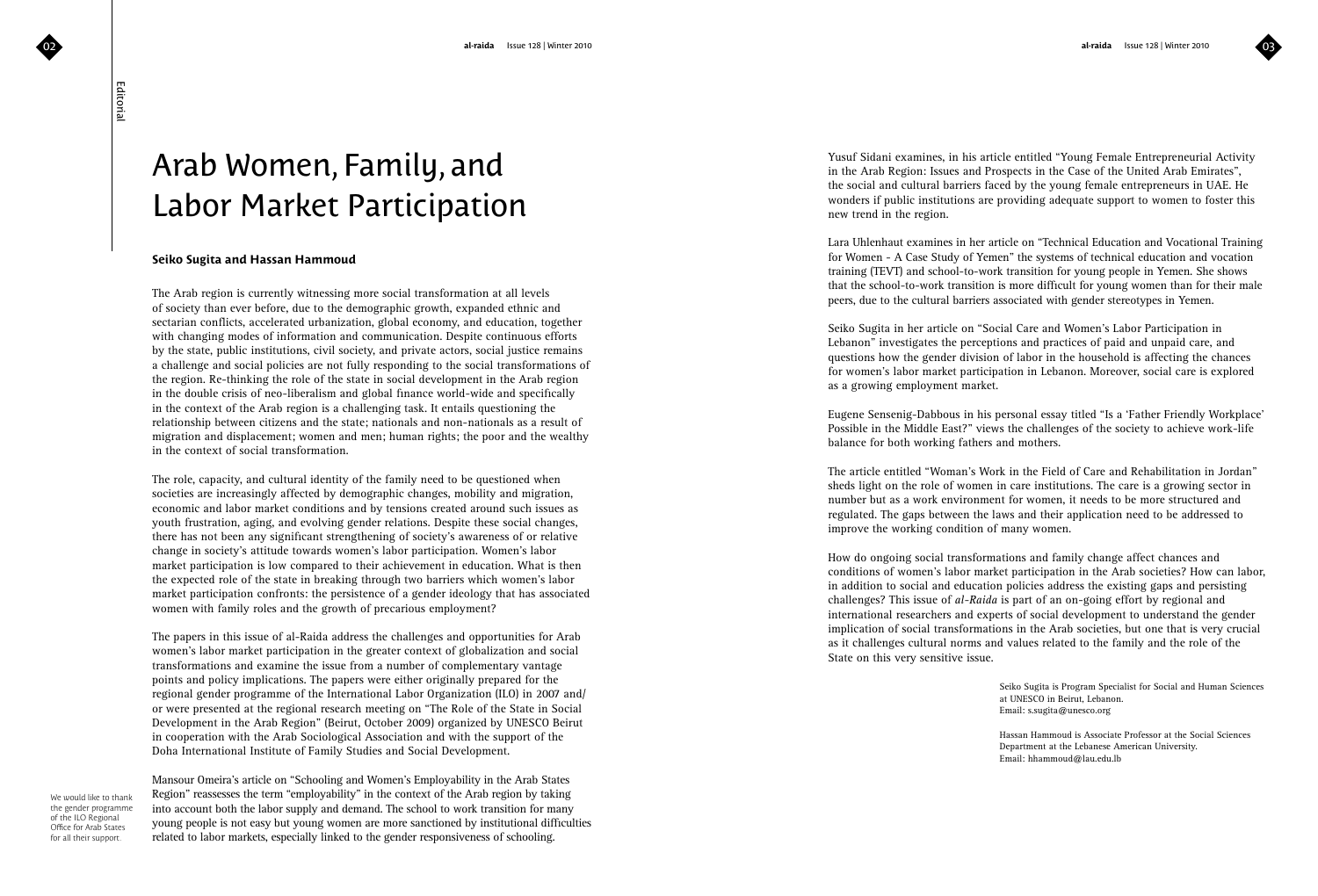# **Call for Papers**

### **Forthcoming Issue:**

**Arab Women in Latin America**

The Institute for Women's Studies in the Arab World (IWSAW) at the Lebanese American University is soliciting articles for a forthcoming issue of its quarterly publication Al-Raida on the topic: "Arab Women in Latin America" (http://www. lau.edu.lb/centers-institutes/iwsaw/raida-call-forpapers.html).

The presence of Lebanese and Arab communities throughout Latin America and the Caribbean can be traced back to the late 19th century, with subsequent waves of migration linked to regional socio-political and economic factors. Recent scholarly interest in Levantine communities throughout Latin America has sought to retrace the history of this migration, thus enriching our understanding of both Latin America and the Arab culture in the twentieth and twenty-first centuries. This issue of Al-Raida seeks to add to this newfound interest by focusing on the role Lebanese and Arab women have played in the transplanting of Lebanese and Arab communities to Latin America. What role have gender differences played

in the Lebanese and Arab experience in Latin America?

Topics of interest may include, but are not limited, to the following:

- Reassessing the scholarship of Arab presence in Latin America: How do we interpret the absence of women's scholarship in the field?
- Intergenerational dynamics and cultural identity shifts during acculturation: Women as the missing link in Arab cultural preservation.
- Lebanese and Arab women's contribution to Latin American literature, arts, and politics.
- Double patriarchies: contending with male dominance from the Arab world to Latin America

This issue of Al-Raida will also welcome book reviews, testimonies, commentary/opinion pieces, and especially images (photography, painting) of relevance to the topic of Arab Women in Latin America.

If you are interested in contributing to this issue of Al-Raida, kindly send your abstract (250-300 words) by January 15, 2010. All abstracts submitted are reviewed by Al-Raida's editorial staff and are subject to its approval. Once the abstract is approved contributors will have to submit their paper no later than May 15, 2011. Submissions are accepted in English, Arabic or French. All non-English submissions will be translated by IWSAW and published in English following the approval of the author.

This journal edition will be edited by Dr. George Abdelnour, Director of the Center for Applied Research in Education (CARE) and Assistant Professor, Faculty of Humanities, at Notre Dame University - Louaize, Lebanon. Kindly send your emails simultaneously to the managing editor, Ms. Myriam Sfeir, at al-raida@lau. edu.lb and to the guest editor, Dr. George Abdelnour, at gabdelnour@ndu.edu.lb

# **Family Responsibilities and Women's Employability**



Mansour Omeira Schooling and Women's Employability in the Arab Region

### Yusuf Sidani

Exploring Young Female Entrepreneurial Activity in the United Arab Emirates: Issues. Prospects and Implications for the Region

Lara Uhlenhaut

Technical Education and Vocational Training for Women: A case study of Yemen

### Seiko Sugita

Social Care and Women's Labor Participation in Lebanon

South-North Center for Dialogue Amman Women's Work in the Field of Care and Rehabilitation in Jordan

### Eugene Sensenig-Dabbous

Is a "Father Friendly Workplace" Possible in the Middle East? A Personal Report from the Front

International Labor Office Situation of and Assistance to Businesswomen in the West Bank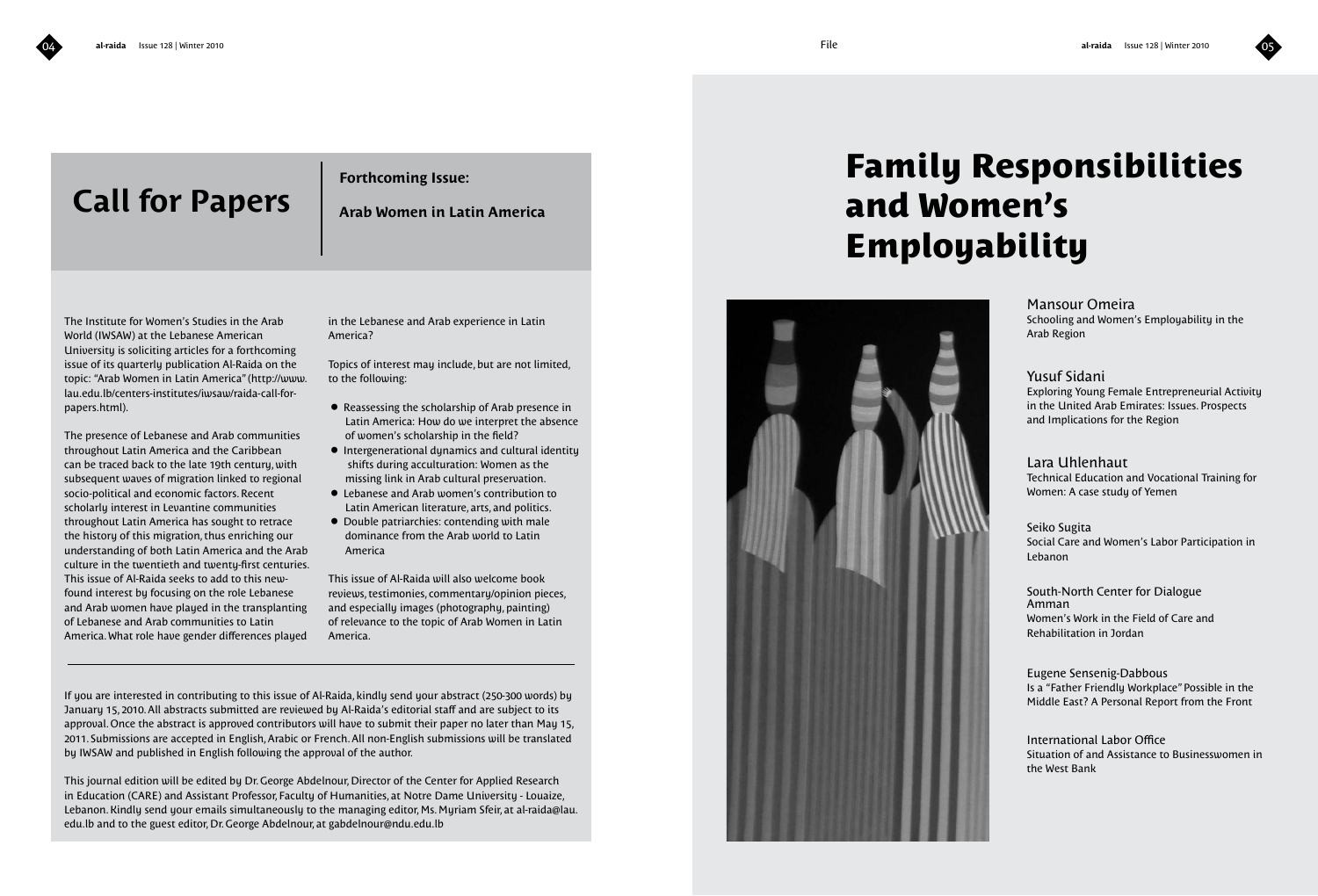

# Schooling and Women's Employability in the Arab Region

**Mansour Omeira**

### **Challenges in the School-to-work Transition\* Global Challenges**

The school-to-work transition is a process that young people typically go through as they complete their education and join the workforce to secure a full-time stable job that satisfies their aspirations (ILO, 2006). The ideal transition to decent work, however, was far from being the norm prior to the 2008 global economic crisis, even in developed countries, particularly for disadvantaged youth (Ryan, 2001). The transition can be long, as young people remain unemployed or employed in temporary or unsatisfactory jobs. They may not start the transition because they are still in school, or remain outside the labor force for other reasons (ILO, 2006).

### **Regional Challenges**

The transition challenges are particularly daunting in the Arab region (Assaad & Roudi-Fahimi, 2007). A school-to-work transition presupposes schooling, yet the absolute number of adult illiterates in the region is on the rise, and reached about 58 million in 2006, two-thirds of which were women (UNESCO, 2008a). Work may start at an early age in the form of child labor, which is linked to dropping out of school. A conservative estimate of child laborers in the region is 13 million, or about 15 percent of the child population (ILO, 2008a). Girls are more likely to drop out because of household work, and boys because of market work (Assaad, Levison, & Zibani, 2005). Moreover, regular full-time jobs with benefits are scarce. In 2004, informal employment as a share of total employment ranged across Arab States from 23 percent in Tunisia to 64 percent in Yemen (Charmes, 2010).

**\*** The current article is based on a report the author previously wrote for UNESCO-Beirut as a research consultant. He is member of the International Association for Feminist Economics and the Lebanese Economic Association. The opinions expressed in the paper belong to the author and in no way represent an endorsement by his institution(s).

Emerging evidence from school-to-work transition surveys conducted by the International Labor Office in Egypt, Syria, and Morocco sheds light on the gender dimension of obstacles to securing decent work (Alissa, 2007; El Zanaty & Associates, 2007; El Aoufi & Bensaïd, 2005). Women are less likely than men to achieve the transition. One in ten persons completing the transition in Egypt is a woman. The majority of women do not start the transition. Four in five young women in Syria had not started it, compared with one in three young men. Women are particularly vulnerable to restrictions on access to education and to employment because they typically bear a disproportionate share of unpaid household services. Unpaid housework and care work are essential and require considerable physical and emotional energy. Moreover, their costs and benefits are often invisible. Despite its importance, such

work is not considered an economic activity for purposes of measuring employment (Himmelweit, 2007).

Beyond income generation, women's economic activity empowers them and strengthens their status and independence, laying the ground for wider social change (Sen, 1999). In the greater context of the management of social transformations, the current overview of women's employability in the Arab region focuses on schooling as a key determinant of employability.

### **Employability as Capability for Employment Understanding Employability**

Women in the Arab region are the least economically active in the world (ILO, 2008b). Moreover, they face the highest rates of unemployment, particularly if they are young. As a response, initiatives to promote women's employability have spread across the region. Yet the concept of employability lacks clarity because of its multiple definitions (Leggatt-Cook, 2007). In simple terms, employability is the ability to be employed. According to the Oxford English Dictionary, ability can mean "the power or capacity to do something" as well as "skill or talent". The difference between the two meanings carries important policy implications.

Employability is often understood as relating to portable competencies and qualifications that enable individuals to make use of available education and training opportunities for success in the world of work (UNESCO & ILO, 2002). Whereas the portability of qualifications varies across the international, national, and sectoral levels, it is useful to distinguish between enterprise-specific, occupation- or sector-specific, and general competencies (Estévez-Abe, 2006).

The relative advantage of each type of competency depends largely on the expected mobility of workers. The expectations of parents and the attitudes of workers and employers are shaped to a large extent by the environment they face. The education system and labor governance institutions such as employment protection and trade unions are part of that environment. For women expecting to have breaks in their employment for childbearing and childrearing purposes or for employers who expect such breaks, general competencies would appear to be more advantageous than more specific competencies. Similarly, public sector jobs would also appear to be more accommodating than private sector jobs.

The relative portability of competencies for women and men workers is inseparable from the broader social, economic, and political contexts. Accordingly, a comprehensive understanding of employability cannot be restricted to a focus on the labor 'supply side' (workers) only. Instead, the concept must include issues related to the 'demand side' (employers, including the public sector) and labor governance institutions (including labor and social security legislation and implementation by Ministries of Labor and Parliaments as well as workers' and employers' organizations). In the Arab region, jobs are scarce and unemployment among the educated is widespread, particularly among women (ILO, 2008b). With the changing nature of work and the decrease of long-term stable jobs particularly in the public sector, an understanding of employability beyond the supply side is therefore all the more important.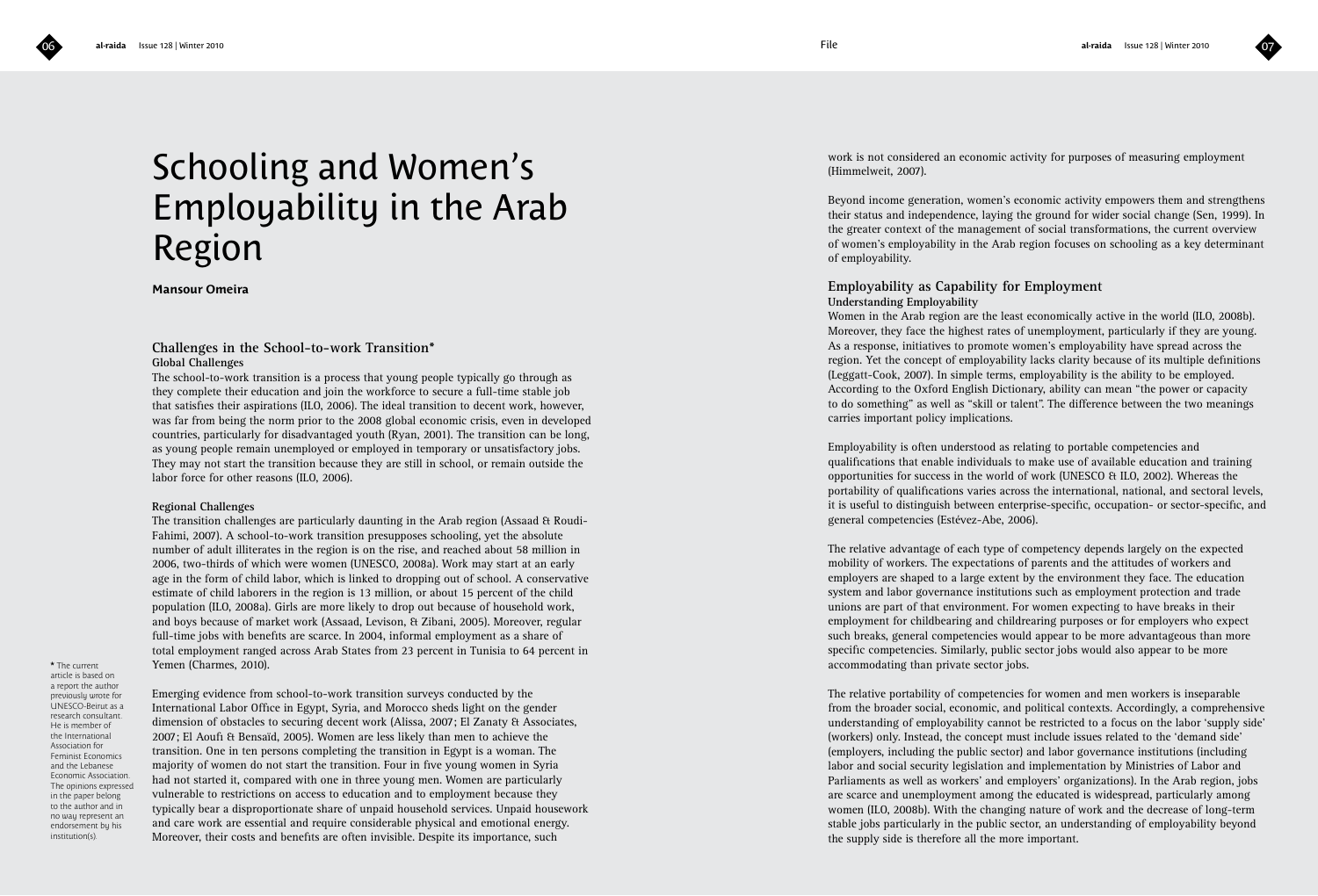The focus on the supply side alone can have dangerous consequences. It can lead to misidentifying priorities and thus misallocating resources, while suggesting that unemployment is the fault of the unemployed. Such an individualistic understanding relieves the State from the responsibility of employment generation. It also encourages the dismantling of workers' protection as a 'motivation' for them to accept low pay and poor working conditions (Peck & Theodore, 2000). In contrast, the Universal Declaration of Human Rights emphasizes that "[e]veryone has the right to work, to free choice of employment, to just and favorable conditions of work and to protection against unemployment".

### **Constraints to Employability in the Arab Region**

The obstacles facing women and men in finding employment are manifold. From the perspective of employers in the region, the inadequate education of the workforce is the third most important obstacle to doing business (ranking first in Egypt and Saudi Arabia). It follows the inefficiency of the bureaucratic system (ranking first in Kuwait, Libya, and Syria) and the restrictiveness of labor regulations (ranking first in Bahrain, Oman, and Qatar) (World Bank, 2008). Major concerns include the workers' limited ability to apply knowledge learned at school and weak practical training (El Zanaty & Associates, 2007; Alissa, 2007). The large majority of employers in the region are men (World Bank, 2008) who may exercise strong male bias in hiring (El Zanaty & Associates, 2007) and thus perpetuate gender segregation in employment, with women and men clustered in different industries and occupations.

In addition to inadequate education and hiring practices, women have specific constraints, including those related to access to and control over economic and financial resources, as well as physical mobility, care responsibilities, and restrictive gender norms. Women in the region own only a small share of land and other property and have more difficulty than men in accessing credit. Gender inequality in access to and control over resources is related to discriminatory legislation and practices with regards to property and inheritance rights.

For young women workers in the region, marriage and the presence of children are typically detrimental to employability in the private sector. The major obstacle related to young women's poor employment outcomes is their lack of previous work experience, which points to the need for better training and labor market integration mechanisms (Omeira, 2007). A less recognized obstacle is that young women's joblessness is more related to their preference for interesting jobs than to their support of the male breadwinner model. One possible explanation is that economic necessity pushes women to seek employment even if they prefer not to engage in it. Moreover, women who value job security and jobs that match their abilities are more likely not to have a job. This is closely linked to availability of child care options and better enforcement of maternity protection in the relatively shrinking public sector, and the mismatch between the education women receive and the jobs available (Omeira, 2007).

### **Human Capital Versus Capabilities**

It is telling that a recent review on employability in the Mediterranean region has concluded with the following question for discussion: "Which is more relevant for the region, too few employable (skilled) workers or too few good jobs?" (European

Training Foundation, 2007). Since the promotion of education and training – often problematically labeled as 'investment in human capital' (Rose, 2006) – cannot be taken to translate directly into better job opportunities, a more appropriate definition of employability is 'capability for employment'.

Such a definition can be understood in the framework of the capability approach developed by Amartya Sen (2003). Employability as capability for employment implies the capability for non-employment (a viable exit option) and the capability to participate effectively in the definition of employment (a viable voice option) (Bonvin & Farvaque, 2005). Capability for non-employment protects the free choice of employment, as workers who are not satisfied with the working conditions available to them can opt to not join a job or to exit it later. It implies that a decent standard of living is available for all, including the non-employed. With the advent of globalization, advocates for social justice have argued for a 'global social floor' of basic income and social security benefits for all. The capability to participate effectively in the formulation of employment policies and strategies affirms that persons affected by different choices have the opportunity to be active agents in determining those choices, rather than passive recipients. Such participation can be channeled through various institutions, including open and democratic political processes and trade union activity.

### **Gender-Responsive Schooling**

### **The Education System**

Gender perspective to education

Education can make women more productive, strengthen their status, and open broader horizons for them. Crucially, however, the effect of education can also be negative, by limiting the teaching of girls/women to skills that are not marketable, by confining them to a role of subordination to men, or by negatively portraying economic activity for women, particularly mothers. The way the gender content and experience of education are determined has thus to be uncovered in different contexts to be able to reshape it. The gender dimension of education also shapes the views of men, who may become workers, employers, or parents. Education can make them more or less open to women's economic activity and women's empowerment more generally. Successful programs targeting girls incorporate these various factors from the onset (Brady et al., 2006).

Schooling that is responsive to gender concerns can greatly benefit women's employability in the Arab region, understood as their capability for employment. The recognition of its importance for employability, however, should not undermine its intrinsic value, nor suggest that inadequate education is always the main obstacle to women's employability. Indeed, it would be "nonsense to underscore the centrality of education when it is assigned the impossible task of shoring up the economy. This utilitarian view runs counter to the dignity of young and teenage girls and women" (Muñoz Villalobos, 2006).

### **Historical Context**

The historical evolution of economic and political interests and the related power structures, relations, and processes are central to shaping a country's educational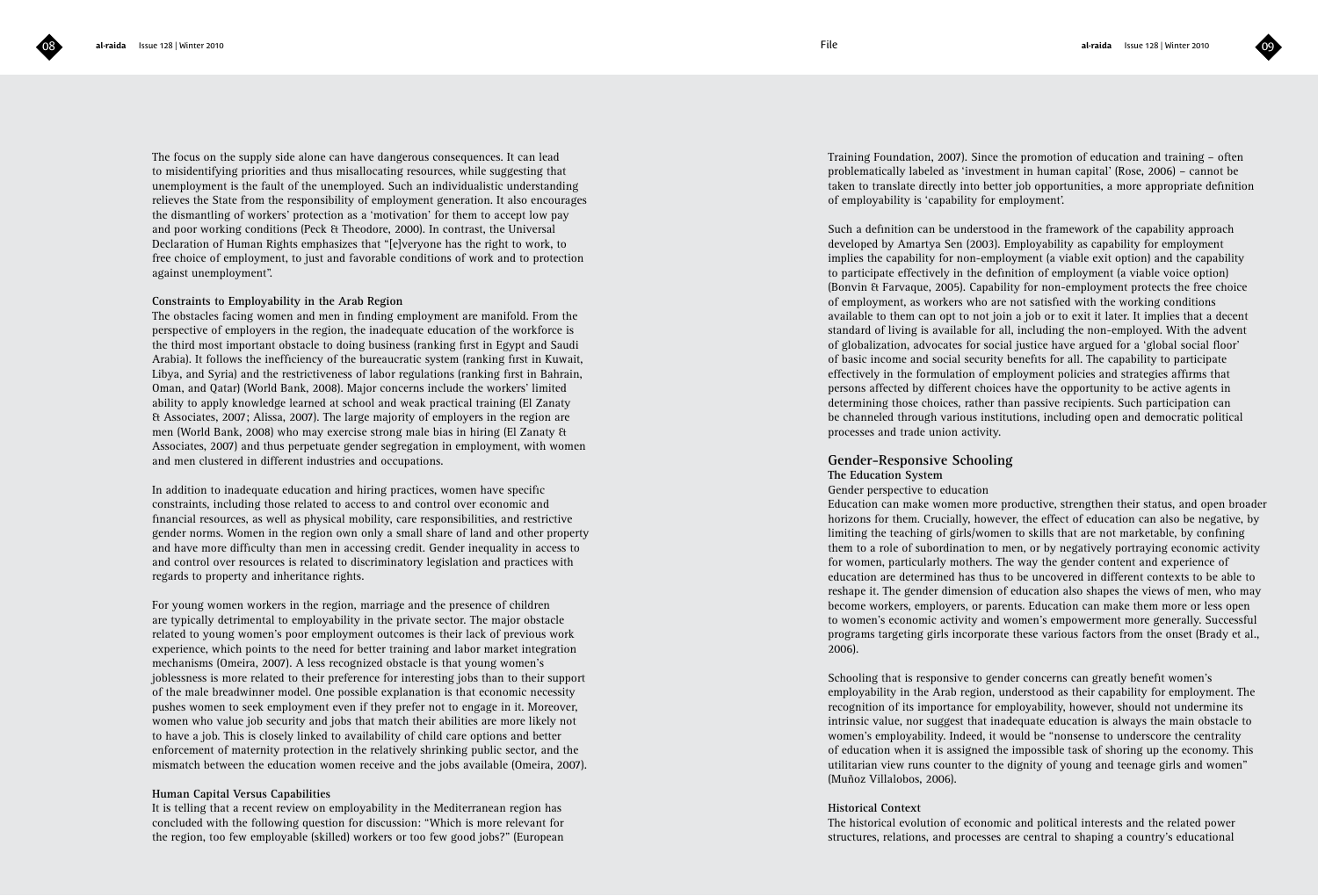system. In the Arab region, the nature of foreign hegemony has differed across countries and time, and has included European and North American origins (Akkari, 2004; Neal & Finlay, 2008). In Maghreb countries, for instance, technical and vocational education and training (TEVT) systems contain a large amount of general education content, following the French example (UNESCO, 2006). Furthermore, authoritarian political systems in the region stifle freedom of inquiry, critical thinking, creativity, and the spirit of initiative (UNDP, 2006).

The provision of education to promote employability requires the allocation of an appropriate level of financial resources. The Arab region is often cited for having some of the largest spending on education as a share of GDP, averaging around 5 percent in the past three decades (Kabbani & Omeira, 2007). This figure, however, hides considerable discrepancy across countries in the region (UNESCO, 2008b). The prioritization of expenditures between capital and current expenditure (with current expenditure typically at around 90 percent of total), and across levels of education, has often lacked consistency or has contributed to widening inequality. Donors targeting the education sector, such as the European Union and World Bank, play an important role in determining the level and distribution of investment on education in the region (Bardak, 2006).

### **Schooling Access**

### **Public Versus Private**

Differences in financing may reflect the public versus private provision of schooling. The region has a tradition of publicly provided education, with the notable exception of Lebanon; yet recent years have witnessed a rising share of the private sector. Common across the region is the prevalence of the private sector in the provision of pre-primary education (UNESCO, 2008b). Affordability and accessibility of pre-primary education is a key concern for women's employability in terms of time allocations. The charging of fees in some Arab States is a major obstacle that goes against the universal provision of primary education (Global Campaign for Education, 2008). When going to school involves higher direct costs, families often have to prioritize the schooling opportunities among their children. Boys are typically seen as the priority because they stand better chances in gaining remunerated work, while girls contribute to work in the family either in home chores or in the family business.

The promotion of gender parity in access to schooling is an important policy goal with potential positive effects on women's employability. The school itself is a site of gender socialization, and schooling experience as well as schooling content have crucial implications on shaping the self-perception of boys and girls, their aspirations, and the opportunities available to them (Stromquist, 2008). Gender parity has been reached in some countries of the region across levels of education, whereas in others the progress is slow. At the tertiary level of education, for instance, Arab States are far from achieving gender parity in enrollment in science and technology (UNESCO, 2008b).

Illiteracy is a major form of human insecurity (Sen, 2003), yet the Arab region counts more than 58 million illiterate adults (UNESCO, 2008a). With the exception of some Gulf countries, the majority of the illiterate population in Arab States, often more than two-thirds of it, consists of women. Inadequate access to education remains a main

area of concern for youth as well, and substantial gender differences persist in many countries of the region (UNESCO, 2008b). Although indicators at the national level are important, they may hide inequality across regions and social groups and fail to reveal which groups lack participation in the formal education system.

In every country, disadvantaged groups may include refugees, internally displaced persons, people with disabilities, the poor, rural youth, marginalized minorities, illiterates, school dropouts, graduates of TEVT training ill-equipped for available employment, and girls excluded from education and training (Brewer, 2004; Freedman, 2008). In this light, greater enrollment of girls in higher levels of formal education may be directly related to the lack of employment opportunities for women, and may not necessarily translate into better prospects.

### **Schooling Experience Gender Segregation**

An exclusive focus on access to education is an inappropriate basis for promoting gender equality at school (Stromquist, 2008). With regards to schooling experience, an important question is whether schools are segregated according to gender. Segregation may involve physical segregation such as different facilities for boys and girls or having teachers of the same sex as their students, but also segregation of schooling content whereby boys and girls are taught different subjects, a matter we return to later.

Another question is how physically accessible schools are for girls and women. This may involve school buses, or for adult women access to a car and the possibility to drive it, or access to a car with a driver. If schools are far from home, on-campus student housing may become a necessity, but parents may be reluctant to have their girls living outside home. Baki (2004) discusses these and other issues, such as the use of video conferencing technology to maintain gender segregation between students and teachers, in the context of Saudi Arabia.

Proponents of gender segregation often point out how girls and women are particularly vulnerable to violence and sexual harassment in the school and on the road. Making such a case is an avoidance strategy; appropriate strategies should target the elimination of the sources and causes of gender-based violence.

### **Teachers' Role**

Children in primary education need considerable follow-up; pupil/teacher ratios in primary education have decreased across the region (UNESCO, 2008b). Teachers are role models for students, and women teachers can provide a more welcoming environment for girls (Stromquist, 2007); in recent years, the share of women teachers in primary education has generally increased in the region (UNESCO, 2008b). The vertical gender segregation between women as the majority of teachers concentrated at lower levels of schooling and men at higher levels and in the administration negatively shapes gender norms for students (Stromquist, 2008). The behavior of teachers, such as gender-based favoritism or increased attention and encouragement, or even differences in assigning certain tasks (physical tasks for boys, for instance), can also leave a strong mark. Strengthening teacher training is an important component of improving the quality of education (UNESCO, 2008a), yet genderresponsiveness in teacher training has received scarce attention (UNESCO, 2007).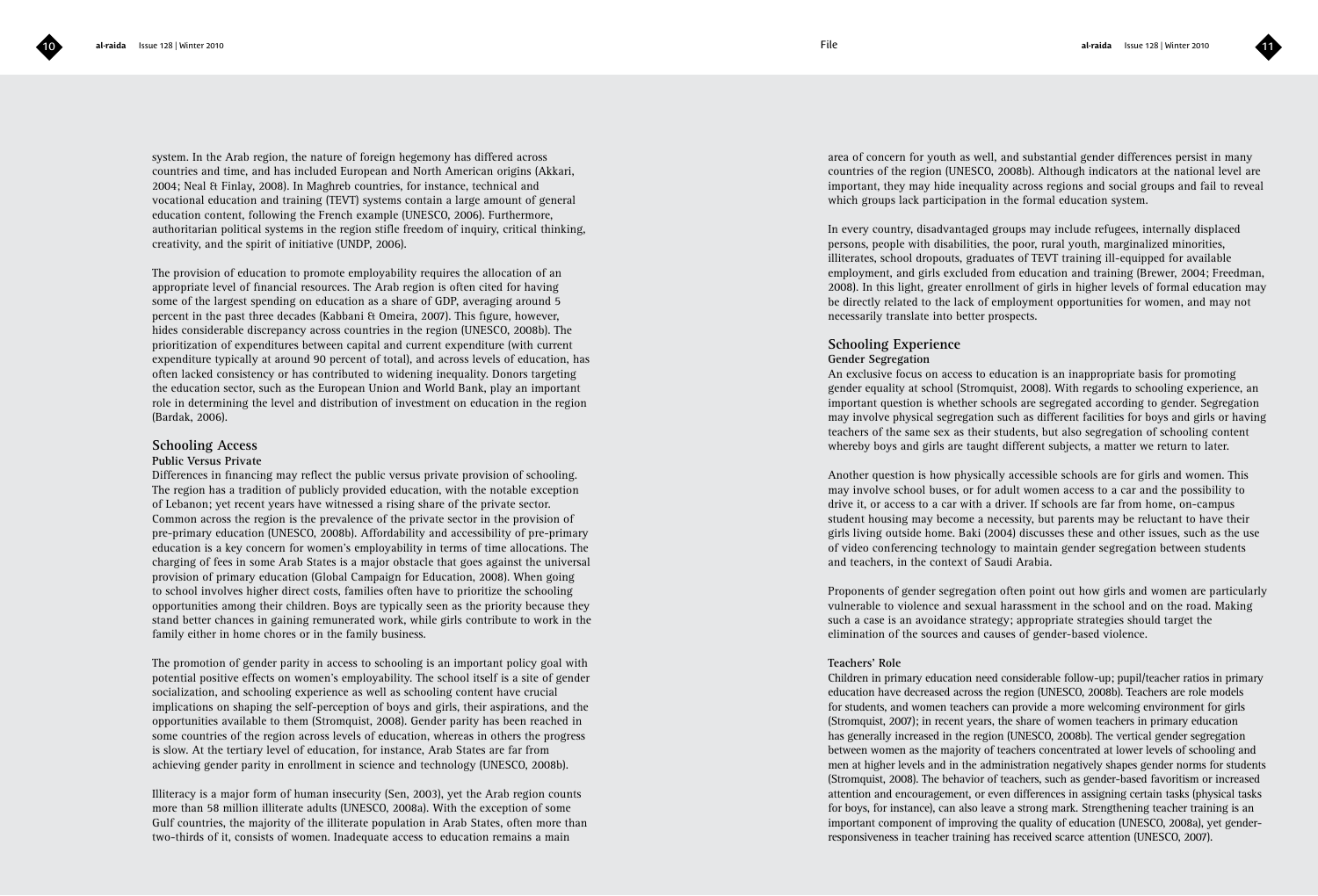### **Schooling Content**

### **Preparing Youth for the World of Work**

Schooling should aim to facilitate the "effective preparation of people for the world of work and responsible citizenship" (UNESCO & ILO, 2002). Life skills should be central to schooling content, including critical thinking, problem solving, leadership, negotiation, and communication skills.

Graduates of technical and vocational education and training (TEVT) institutions have a higher likelihood of getting employed than regular school graduates. Yet across the region, TEVT has a "low prestige", and students often undertake it as the last option after dropping out from the general education system (Billeh, 2002). TEVT systems in the region are typically outdated and lack adequate resources; traditional gender roles dominate, the private sector is not sufficiently involved, and bureaucratic rigidities impede reform (Bardak, Huitfeldt, & Wahba, 2006). Although workers may receive formal training in the firms that employ them, such practice is limited in the region, with the exception of Lebanon (World Bank, 2008).

In the Arab region, TEVT programs are considered male territory, and girls and women are not encouraged to participate, and go for literary and social tracks. Nevertheless, girls in the region generally score better than boys in mathematics and science, which are prerequisites for TEVT programs (Martin et al., 2008; Mullis et al., 2008.), knowing that both girls and boys score below the international average.

### **Guidance and Counseling**

Guidance and counseling in education and training that take into account current and future labor market needs are essential elements for the promotion of women and men's employability (Kabbani & Omeira, 2007), yet policy frameworks for career guidance in the Arab region remain weak. Career guidance in the region is typically given by school counselors who provide general guidance to students, with limited attention to long-term career prospects. Practitioners may encounter difficulties because parents' preferences may limit the choices available to their children, particularly girls (Sultana & Watts, 2008).

### **Promoting Responsible Citizenship**

The availability of lifelong opportunities for young women and men in the region is contingent on the prevalence of enabling conditions. The intrinsic value of curricula promoting peace and social justice is a sufficient basis for their adoption; they also have instrumental value for promoting the employability of women, by increasing their safety across the lifecycle and fostering an environment supportive of them (Muñoz Villalobos, 2006).

Regional reports have highlighted the importance of fostering diversity for the socioeconomic and political empowerment of women, and the need for education systems in the region to challenge the dominant social model (UNDP, 2006). Restrictions on academic freedom by political and religious authorities are widespread. An illustrative example is Saudi Arabia, where it is reported that teaching the works of the likes of Darwin, Freud, and Marx is prohibited, with teachers who express dissenting views liable to legal and physical retribution (Education International, 2007).

### **Towards Gender-Responsive Curricula**

The curriculum and textbooks structure the social norms of young people at an early age; their evolution towards greater gender-responsiveness is important for intrinsic and instrumental reasons, including the promotion of women's employability. Conversely, changes in the actual experiences of women's lives can affect the gender content of the curriculum and textbooks. Yet the process, if existent, may be slow, and "the gap between the progress [of women in the Arab region] and the stereotypical images of women in school curricula is enormous" (UNDP, 2006). Indeed, education policies promoting gender equality and curricula that are gender-responsive do not confer the full content of what students learn; textbooks may include substantial gender bias despite the aims of the abovementioned policies and curricula (Blumberg, 2007).

Studies assessing the extent of gender bias in textbooks and curricula across the Arab region have emphasized that the depiction of traditional gender roles has generally remained static, with some improvements noted in Tunisia (Bouchoucha and Locoh, 2008). A study of gender bias in textbooks across Arab countries that is a quarter-century old (Abu Nasr, Lorfing, & Mikati, 1983), despite its limitations, may bear striking resemblance to studies conducted nowadays, although such a recent exercise has yet to be undertaken at the regional level. Gender bias is manifested in the portrayal of boys and men as the leading characters in lessons, biographies, and images, in the use of gender-biased language, the depiction of men as masters, in addition to the derogation of women and the promotion of their victimization and submission (UNDP, 2006; Alrabaa, 1985).

Whereas men are mainly referred to by their profession, women's typical representation is as family members, mainly as mothers, with employment restricted to non-mothers (Bouchoucha and Locoh, 2008). Also of direct relevance to women's employability are gender differences in favorable images that confine work-related attributes to men and the identification of a wide range of occupations as masculine, with homemakers, teachers, and nurses forming the bulk of feminine occupations (Alrabaa, 1985). Even in Tunisia which has made important changes to its curricula (UNDP, 2006), large gaps remain between the reality of women's increased economic activity and their depiction in textbooks (Bouchoucha & Locoh, 2008).

Evaluators and developers of textbooks and curricula have generally been overwhelmingly male specialists. UNDP (2006) has noted that women's participation was "less than 8 percent in a random sampling of Arab curricula", and called for its increase. The importance of women's participation in curricular development should not conceal the fact that women as well as men may contribute to reproducing gender norms that are detrimental to gender equality. A more important factor is knowledge of gender issues, and knowledge of reproductive health for purposes of sex education. Curriculum reform that does not openly take into account the possible forces of resistance to change may quickly become counterproductive, particularly if it is perceived to result from external pressure, such as the conditions for education loans. In particular, "targeting curricula that include 'Islamic' values can backfire by aggravating extremism and internal resistance to change" (UNDP, 2006).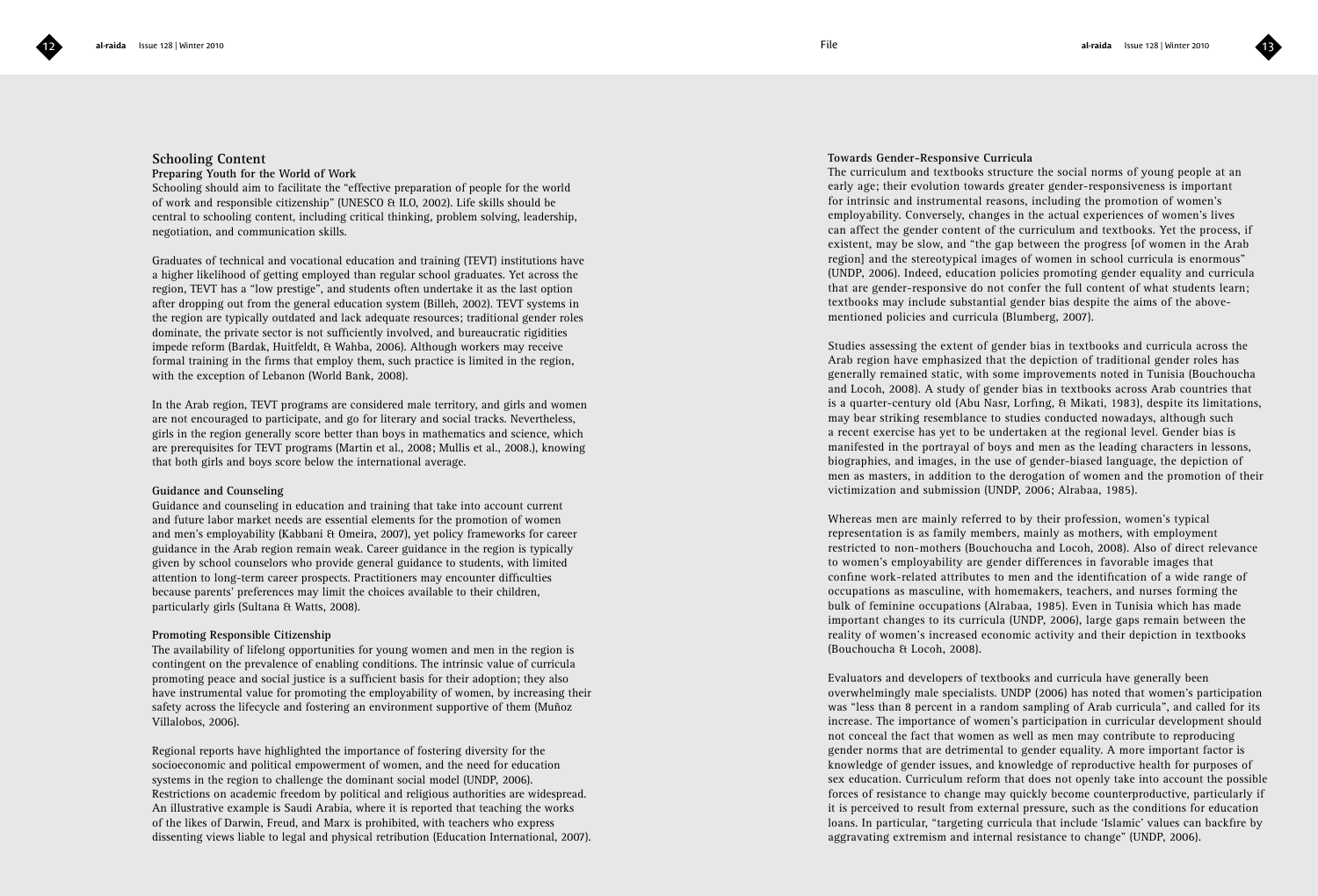

### **Conclusions**

The negative effects of externally-imposed changes in the realm of education mirror the failure of externally-prescribed socioeconomic policies in the region. In the world of work, a viable alternative model is introducing effective tripartism between States, workers' and employers' organizations, and the voices of civil society organizations in the deliberative process. Inclusion would help expand the policy space and guarantee the collection and dissemination of relevant data and greater transparency in decisionmaking (Omeira, Esim, & Alissa, 2008). Such a perspective is in line with the broader argument from the capability approach, which stresses that a capability-friendly conceptualization of employability incorporates capability for voice, which involves the active participation of all stakeholders in the policy process, as opposed to the imposition of a top-down approach driven by experts and policy makers (Bonvin & Farvaque, 2005).

Ultimately, the promotion of gender responsiveness in education and labor markets rests on the availability of political will at all levels. Such political will can be translated into revisiting existing institutional frameworks, including those related to gender mainstreaming, with an emphasis on the linkages between the education system and the world of work. It may also entail reconsidering policy objectives. When public policy aims to expand the capabilities of women and men, including their employability, fiscal and monetary policies become subordinated to employment and social policy. Such rethinking can provide a basis for furthering the "new development paradigm", which the governments, employers' and workers' organizations in the Arab region have called for as a response to the 2008 global economic crisis (ILO & ALO, 2009).

> Mansour Omeira, M.A., is Research and Knowledge Sharing Officer at the International Labor Organization Regional Office for Arab States. Email: mansour.omeira@gmail.com

### **REFERENCES**

**Abu Nasr, J., Lorfing, I., & Mikati, J.** (1983). *Identification and elimination of sex stereotypes in and from school textbooks: Some suggestions for action in the Arab world*. Paris: UNESCO.

- **Akkari, A.** (2004). Education in the Middle East and North Africa: The current situation and future challenges. *International Education Journal, 5*(2), 144-153.
- **Alissa, S.** (2007). The school-to-work transition of young people in Syria. ILO Employment Policy Paper. Retrieved August 10, 2009, from http://www.ilo.org/emppolicy/what/pubs/lang--en/ docName--WCMS\_113894/index.htm.
- **Alrabaa, S.** (1985). Sex division of labor in Syrian school textbooks. *International Review of Education, 31*(3), 335-348.
- **Assaad, R., Levison, D., & Zibani, N.** (2005). The effect of child work on schooling: Evidence from Egypt Retrieved August 1, 2009, from http://www.crin.org/resources/infoDetail.asp?ID=6774
- **Assaad, R., Roudi-Fahimi, F.** (2007). *Youth in the Middle East and North Africa: Demographic opportunity or challenge?* Washington, DC: Population Reference Bureau.
- **Baki, R.** (2004). Gender-segregated education in Saudi Arabia: Its impact on social norms and the Saudi labor market. *Education Policy Analysis Archives, 12*(28).
- **Bardak, U.** (2006). An overview of educational systems and labour markets in the Mediterranean region. *Mediterranean Journal of Educational Studies 11*(1), 103-125.

**Bardak, U., Huitfeldt, H., & Wahba, J.** (2006). Employment policy reforms in the Middle East and North Africa. Luxembourg: European Training Foundation.

- **Billeh, V.** (2002). Matching education to demand for labor in the MENA region. In H. Handoussa & Z. Tzannatos (Eds.), *Employment creation and social protection in the Middle East and North Africa* (1-19). Cairo:Economic Research Forum.
- **Blumberg, R.L.** (2007). *Gender bias in textbooks: A hidden obstacle on the road to gender equality in education*. Background paper prepared at the Education for All Global Monitoring Report 2008, Education for All by 2015: will we make it? Paris: UNESCO.
- **Bouchoucha, I., & Locoh, T.** (2008). *Les manuels scolaires en Tunisie reflètent-ils la réalité tunisienne?* in Analyser les représentations sexuées dans les manuels scolaires: Application d'une méthode commune dans six pays : Cameroun, Madagascar, Mexique, Sénégal, Togo et Tunisie (CEPED).
- **Bonvin, J.-M., & Farvaque, N.** (2005). Promoting capability for work: The role of local actors. In S. Deneulin, M. Nebel & N. Sagovsky (Eds.), *Capability and justice: Towards structural transformation*. Dordrecht: Kluwer Academic Press.
- **Brady, M., Assaad, R. , Ibrahim, B., Salem, A., Salem, R., Zibani, N., & Abdalla, A.** (2006). *Providing new opportunities to adolescent girls in socially conservative settings: The Ishraq program in rural upper Egypt*. New York: Population Council.
- Brewer, L. (2004). Youth at risk: The role of skills development in facilitating the transition to work. Retrieved August 18, 2009, from http://www.ilo.org/skills/what/pubs/lang--en/docName-- WCMS\_103428/index.htm
- **Charmes, J.** (2010). Statistics on informal employment in the Arab region. In ILO (Ed.), Gender, employment, and the informal economy in Arab States: A regional overview. Beirut: ILO & CAWTAR.
- **Education International.** (2007). Barometer of human and trade union rights in Education. Retrieved August 3, 2009, from http://www.ei-ie.org/barometer/
- **El Aoufi, N., & Bensaïd, M.** (2005). *Chômage et employabilité des jeunes au Maroc*. Cahier de la stratégie de l'emploi 2005/06, Organisation Internationale du Travail.
- **El Zanaty & Associates.** (2007). *School-to-work transition: Evidence from Egypt*. ILO Employment Policy Paper. Retrieved August 3, 2009, from http://www.ilo.org/emppolicy/what/pubs/lang--en/ docName--WCMS\_113893/index.htm
- **Estévez-Abe, M.** (2006). *Labor markets, public policies and gender equality: The varieties of capitalism perspective and beyond*. Mimeo: Government Department, Harvard University.
- **European Training Foundation.** (2007, December). Employability in the mediterranean region: Improving education, training, and job-matching for the labour market. A contribution to the EuroMed Employment Workshop, Brussels.
- **Freedman, D.** (2008). *Improving skills and productivity of disadvantaged youth*. ILO Employment Working Paper 7. Retrieved August 18, 2009, from http://www.ilo.org/skills/what/pubs/lang- en/docName--WCMS\_103982/index.htm
- **Global Campaign for Education.** (2008). *Global school report 2008: No excuses!*: A global report card ranking governments' efforts to achieve Education for All. Retrieved August 18, 2009, from http://www.ungei.org/resources/index\_1737.html
- **Himmelweit, S.** (2007). The prospects for caring: Economic theory and policy. *Cambridge Journal of Economics 31*, 581–599.
- **International Labor Office (ILO).** (2008a). *International programme on the elimination of child labour*. Retrieved August 18, 2009, from http://www.ilo.org/ipec/Regionsandcountries/Arabstates/ lang--en/index.htm
- **International Labor Office (ILO).** (2008b). *Key Indicators of the Labour Market (KILM)*. Retrieved August 18, 2009, from http://www.ilo.org/empelm/what/lang--en/WCMS\_114240
- **International Labor Office (ILO).** (2006). *Global employment trends for youth*. Geneva: ILO. **International Labor Office (ILO) and Arab Labor Organization (ALO).** (2009, October). Arab Action Agenda for Employment. Launched at the Arab Employment Forum, Beirut.
- **Kabbani, N., & Omeira, M.** (2007). Employment among youth in West Asia and North Africa countries. Chapter prepared for World Youth Report 2007.
- **Leggatt-Cook, C.** (2007). *Health, wealth and happiness? Employers, employability and the knowledge economy*. Massey University Labor Market Dynamics Research Programme Working Paper 21. Retrieved August 18, 2009, from lmd.massey.ac.nz/publications/working\_paper\_no\_21.pdf
- **Martin, M. et al.** (2008). *TIMSS 2007 International science report*. Boston: TIMSS & PIRLS International Study Center.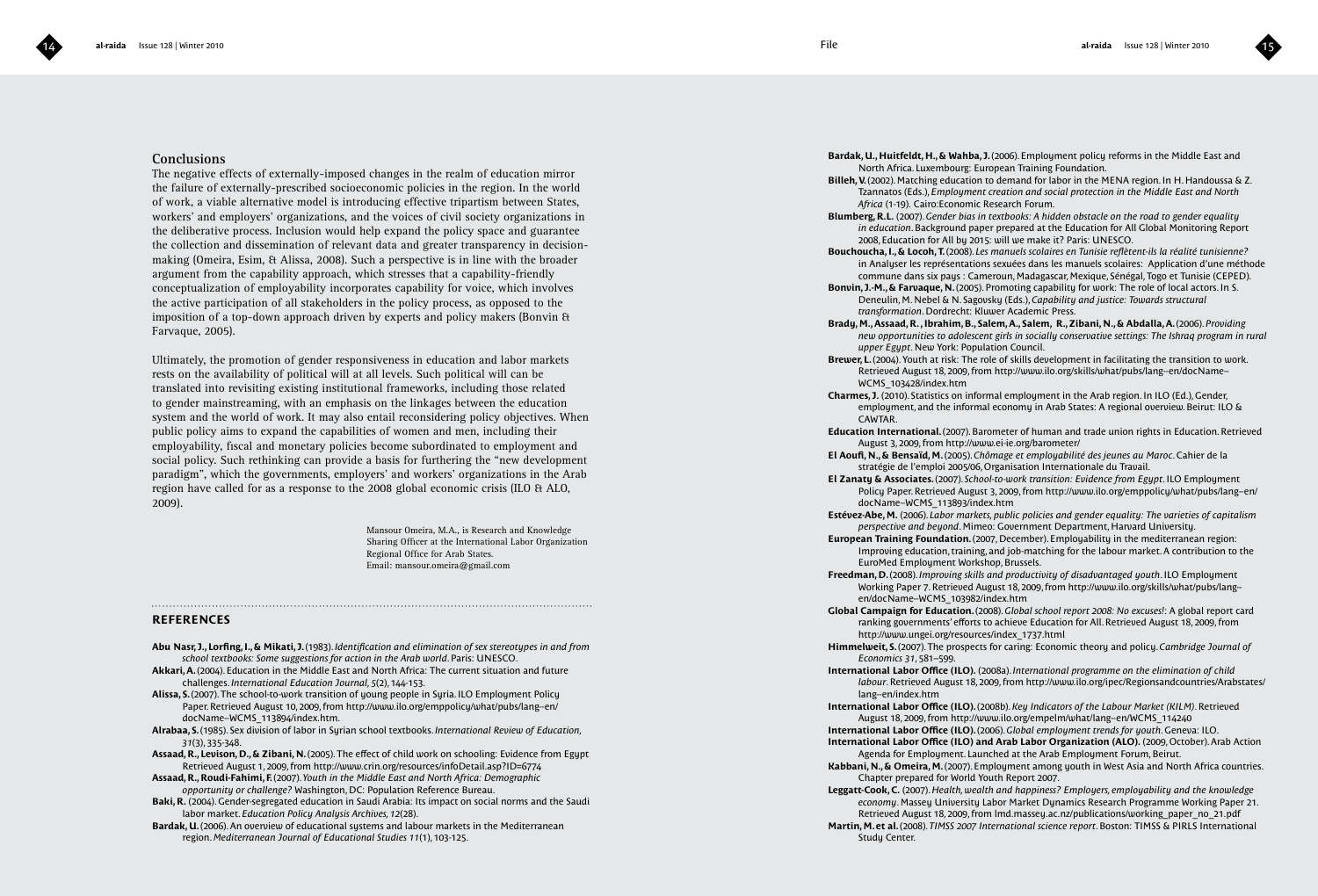- **Mullis, I. et al.** (2008). *TIMSS 2007 International mathematics report*. Boston: TIMSS & PIRLS International Study Center.
- **Muñoz Villalobos, V.** (2006). *Girls' right to education*. Report submitted by the Special Rapporteur on the right to education. United Nations Economic and Social Council.
- **Neal, M., & Finlay, J.L.** (2008). American hegemony and business education in the Arab world. *Journal of Management Education*, *32*(1), 38-83.
- **Omeira, M.** (2007). *Young women's employment in the Middle East and North Africa*. Unpublished master's thesis, American University of Beirut, Lebanon.
- **Omeira, M., Esim, S., & Alissa, S.** (2008). *Labor governance and economic reform in the Middle East and North Africa: Lessons from Nordic countries*. Working Paper No. 436. Cairo: Economic Research Forum.
- **Peck, J., & Theodore, N.** (2000). Beyond employability. *Cambridge Journal of Economics*, *24*, 729-749.
- **Rose, P.** (2006). From Washington to post-Washington consensus: The triumph of human capital. In K.S Jomo & B. Fine (Eds.), *The new development economics: After the Washington consensus*, (pp. ) London & New York: Zed Books.
- **Ryan, P.** (2001, March). The school-to-work transition: A cross-national perspective. *Journal of Economic Literature, 39*, 34-92.
- **Sen, A.** (2003, October). *Closing the gap: Access, inclusion and achievement.* Keynote speech to the 15th Conference of Commonwealth Education Ministers, Edinburgh.
- **Stromquist, N. P.** (2008). The intersection of public policy and gender: Understanding State action in education. In M.A. Maslak (Ed.), *The structure and agency of women's education*. Albany, NY: State University of Albany Press.
- **Stromquist, N. P.** (2007). The gender socialization process in schools: A cross-national comparison. Paper commissioned for the Education for all global monitoring report 2008. Education for all by 2015: Will we make it? Retrieved August 18, 2009, from, unesdoc.unesco.org/ images/0015/001555/155587e.pdf
- **Sultana, R., & Watts, A.G.** (2008). Career guidance in the Middle East and North Africa. In *International Journal for Educational and Vocational Guidance, 8*, 19-34.
- **United Nations Development Programme (UNDP).** (2006). *Arab Human Development Report 2005: Towards the rise of women in the Arab world*. New York: UNDP, Regional Bureau for Arab States.
- **United Nations Educational, Scientific, and Cultural Organization (UNESCO).** (2008a). *Education for All Global Monitoring Report 2009: Overcoming inequality: Why governance matters*. Paris: UNESCO publishing.
- **United Nations Educational, Scientific, and Cultural Organization (UNESCO).** (2008b). UIS Database. Retrieved August 18, 2009, from, http://www.uis.unesco.org
- **United Nations Educational, Scientific, and Cultural Organization (UNESCO)**. (2007). *Education for all global monitoring report 2008. Education for all by 2015: Will we make it?* Paris: UNESCO publishing.
- **United Nations Educational, Scientific, and Cultural Organization (UNESCO).** (2006). *Participation in formal TEVT programmes worldwide: An initial statistical study*. Paris: UNESCO.
- **United Nations Educational, Scientific, and Cultural Organization (UNESCO) & International Labor Office (ILO)**. (2002). *Technical and vocational education and training for the twenty-first century: UNESCO and ILO recommendations*. Retrieved August 18, 2009, from, unesdoc.unesco. org/images/0012/001260/126050e.pdf
- **World Bank.** (2008). *Enterprise surveys.* Retrieved August 18, 2009, from http://www.enterprisesurveys.org/.

# Exploring Young Female Entrepreneurial Activity in the United Arab Emirates:

Issues, Prospects, and Implications for the Region

### **Yusuf Sidani**

This study attempts to sketch a profile of young female entrepreneurs in the Arab region as they start their business organisations and take the first few steps in the development of their business. It attempts to draw a profile of a number of local Emirati women entrepreneurs and their characteristics, what attracts them to their businesses, and the hurdles they face as they enter into their line of business. In addition, it outlines the makeup of their entrepreneurial businesses, and identifies some barriers that women face at the start-up stage, in addition to their entrepreneurial motivations and driving forces, satisfactions, and frustrations. This is preceded by a brief overview of models of female entrepreneurship and an exploration of previous research into female entrepreneurship and women status in the Arab region. To accomplish this, we conducted thirteen interviews with young female entrepreneurs to assess the special challenges facing them as they go about starting and running their business ventures. We tried to gauge the interviewees' entrepreneurial activities, their satisfaction with their business ventures, and the perceived opportunities and obstacles that they face. While this study explores the specific case of the UAE, the wider implications on young female Arab entrepreneurs are discussed.

In order to understand female entrepreneurial behavior in the Arab region and how women are transformed into entrepreneurs, we draw on earlier research on entrepreneurial intentions and then see how this applies in the Arab region. The intention to start a business is impacted by two broad classes of antecedents: (1) personal variables and (2) environmental factors. Personal variables include such constructs as self-confidence and self-efficacy, having an internal locus of control, willingness to take risks, positive attitudes toward change, creativity and innovativeness, education, and prior training (Hoxha & Krasniqi, 2008; Moy, Luk, & Wright, 2003). Environmental factors include the existence of market opportunities, availability of financing, the regulatory and economic environment, and cultural expectations and constraints. Among the cultural constraints one can cite – among others – the role of gender orientations and socialization (Mueller & Dato-On, 2008). The question that is relevant to us in this investigation is the following: To what extent do such constraints exist in the Arab context?

### **Youth Entrepreneurship and Gender**

The question of female youth entrepreneurship raises the question of whether such initiatives differ by gender. In other words, do young females face different

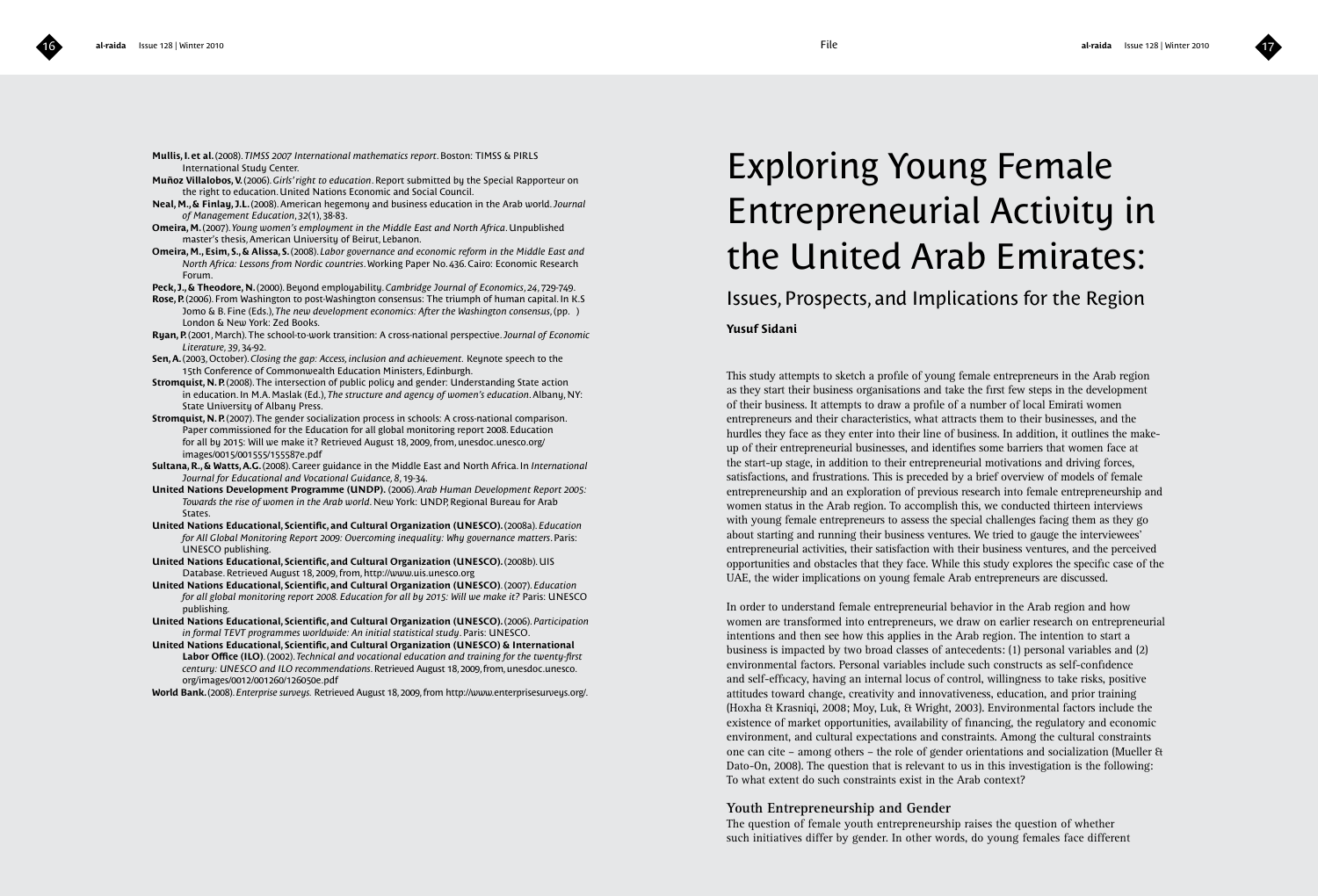challenges and contexts in their drive to set up their businesses compared to males? Previous research about the nature and extent of potential barriers that face female entrepreneurs in different parts of the world is mixed in that regard. But, in general, research studies assert the importance of self-efficacy and self-confidence in moving people into an entrepreneurial career (e.g. Mueller & Dato-On, 2008; Scherer, Brodzinski, & Wiebe, 1990). People who feel that they cannot make it on their own or believe that outside forces are overpowering, tend to lose either the motivation needed or the intention required to start and sustain a successful business. Young people, irrespective of gender, tend to lean on the safer side, and because of parental, familial, or cultural forces, they succumb to pressures and seek work as employees rather than seek self-employment. Both male and female entrepreneurs face difficulties in their entrepreneurial activities, but many studies suggest that females face unique challenges and issues that are not necessarily faced by their male counterparts (e.g. Welter, 2004). While young male entrepreneurship is not an easy endeavor by any means, social and cultural obstacles put additional impediments for female participation and involvement in social, political, and commercial activities.

### **Models of Female Entrepreneurship**

For both men and women, entrepreneurial behavior is often driven by diverse reasons including the desire for personal accomplishment. The monetary incentive is not always the prime motivator for entrepreneurs. Other considerations often shape entrepreneurial decision-making, including the desire for independence, selfrealization, and creative activity (OECD, 1998).

Talking specifically about women, a woman's decision to establish her own business does not usually originate from a single motivating cause. Thus, it is important to evaluate the factors that contribute to "pushing" or "pulling" a woman into business ownership (Stevenson, 1986). The pull/push model endeavors to clarify females' reasons behind opening a business (Brush, 1999; Buttner & Moore, 1997). Push factors include economic and financial reasons, unemployment, glass ceiling, insufficient family income, and frustration with one's current employment. Push factors are defined as either personal (e.g. divorce) or external forces (e.g. job loss) that direct a woman towards self-employment.

Pull factors are related to a desire for achievement, autonomy, self-fulfillment, and social status (Sarri & Trihopoulou, 2005). Forces that pull a woman towards selfemployment also include interest in the area (personal) or the presence of market opportunity (external). Earlier research has found that women turn to business ownership due to a combination of job frustration and market opportunity (Hisrich and Brush, 1986; Scott, 1986), and that female entrepreneurs are, on average, still earning less compared to their male counterparts and are facing more barriers (Davidson & Burke, 2004; Fielden & Davidson, 2005).

While women's presence in entrepreneurial activities is increasing, several impediments are still reported (Davidson & Burke, 2004) both in the start-up and in the operating phases. For example, studies in China, Greece, Malaysia, Portugal, Turkey, and the United Kingdom have reported obstacles ranging from sexual stereotyping and lesser access to capital, to lack of entrepreneurial education and social/cultural impediments

(Petraki & Ventoura, 2004; Cooke, 2004; Omar & Davidson, 2004; Kabasakal, Aycan, & Karakas, 2004; Wilson, 2004; Cabral-Cardoso, 2004). Although many barriers were both common to males and females, the latter suffered a lack of initial funding for their businesses in addition to work-family conflict issues.

Welter (2004) for instance asserted that access to entrepreneurship support in Germany seemed to be gender-biased. Woldie & Adersua (2004) asserted that the greatest challenge for female entrepreneurs in Nigeria pertained to not being taken seriously by male counterparts. Sandberg (2003), in Sweden, concluded that females expressed needs similar to their male counterparts. Orhan (2001) indicated that French female entrepreneurs had entrepreneurial motivations similar to men pertaining to love of independence and self-accomplishment but attached less value to prestige attributes of social status and power. Machado et al. (2002), studying entrepreneurial managerial behavior of Brazilian entrepreneurs, found similarities in male and female entrepreneurial behavior with some significant differences in managerial style, relationship with the market, and entrepreneurial strategies.

Izyumov & Razumnova (2000), addressing the topic of women entrepreneurs in Russia, indicated that those women faced several difficulties that were also shared by men due to common economic disturbances in the Russian economy. In Singapore, women entrepreneurs were found to share many traits with women entrepreneurs in other parts of the world (Maysami & Goby, 1999). Most women in Singapore were found to be operating in the service and retail businesses and some faced problems relating to work-family conflicts, access to financing, and entrepreneurial education. Sigh, Reynolds, & Muhammad (2001) reported that businesses operated by female entrepreneurs in Indonesia were more concentrated in less dynamic markets – i.e. in low income informal sectors such as farming – compared to those operated by men. Watson (2003) affirmed that female-owned businesses in Australia had higher failure rates compared to male-owned businesses, but these rates seem to be more related to the facts that females are over-represented in industries that have higher failure rates.

The above research examples highlight the growing cross-cultural research interest in female entrepreneurship. The fact remains, however, that such research in many regions of the world – including the Arab world – is still open for further exploration.

### **Young Female Entrepreneurship in the UAE**

Female entrepreneurship participation studies in the Arab region suffer from the lack of reliable statistics, the absence of a clear definition of "entrepreneur", and the lack of knowledge of what types of businesses classify as relevant enterprises to include. The absence of reliable governmental statistics, in addition to the issue of dormant partners in some Arab countries, only complicate the process. In a study about women-owned businesses in the Arab world, Chamlou (2007) made some interesting remarks. It seems that there are marked differences in female entrepreneurial behaviors in different Arab countries. Any attempt to explain such behaviors across the whole region requires access to large datasets, a thing that is not readily available. Accordingly, this paper is based on a study in one Arab country, namely the United Arab Emirates. It is argued that some of the findings in UAE may apply – in varying degrees – to other countries that share similar features, but the existence of differences between Arab countries is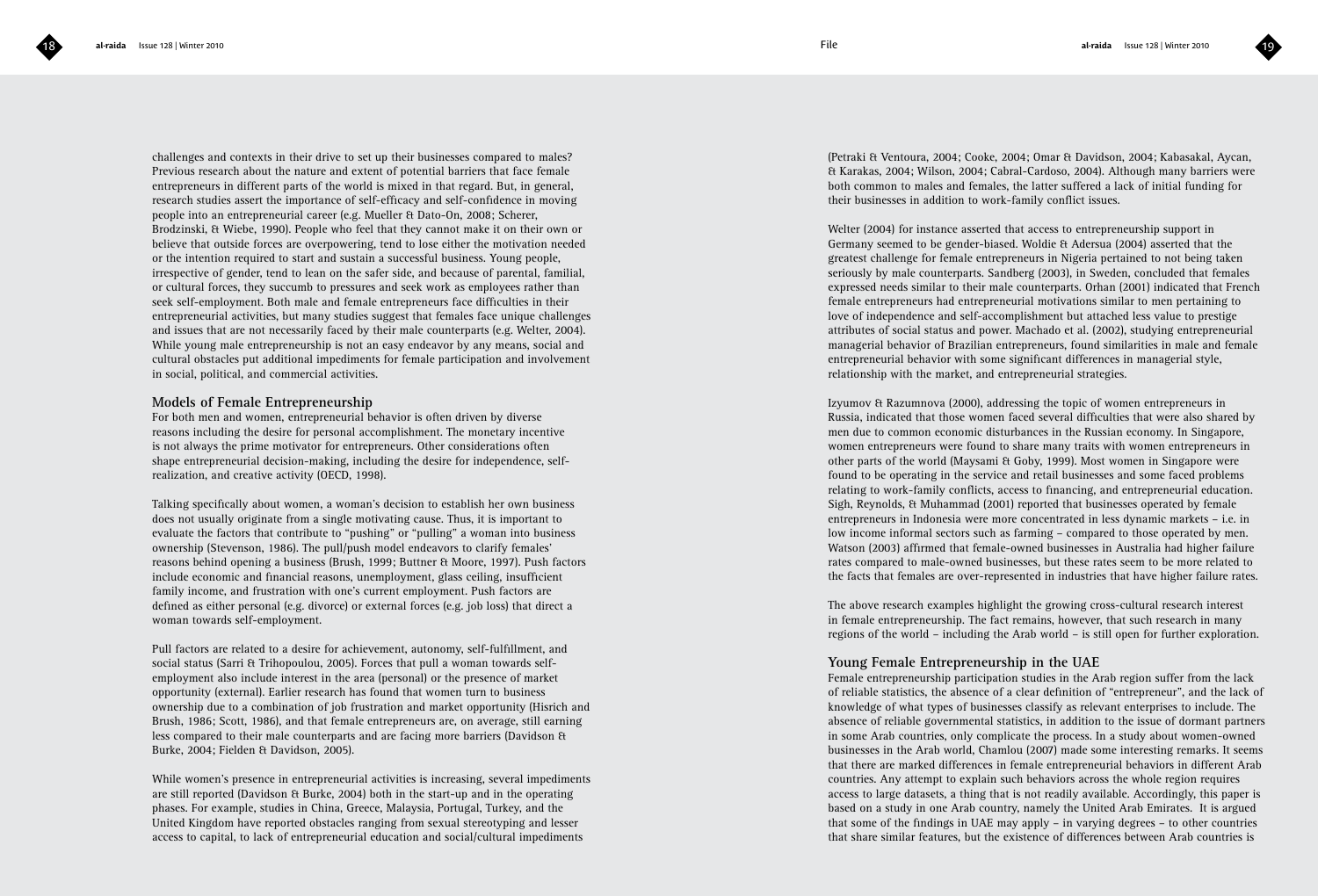

expected to exist given the variety in the economic contexts and regimes in which they operate.

The increased wealth that has improved the standard of living of most citizens led to a decrease in the economic participation of women in UAE economy. The last decade of the twentieth century witnessed, however, a gradual return of women to the workplace. Although UAE women have a higher literacy rate (80.7 percent in 2003) compared to UAE men (75.6 percent) (EIU, 2007), this has not been reflected in more opportunities for women in the workplace. The new female employment outside the home is a modern concept in the UAE society. An attitude and opinion survey conducted by Sayed (2001) showed that 74 percent of males and 65 percent of females believed that when a woman is not at home, her family suffers. In addition, many women give up their careers after marriage or after giving birth and it is usually rare for them to reenter the labor market.

In an effort to reduce the dependency on the expatriate workforce, the Emiratization policy was introduced (MOP, 1997), requiring a gradual increase of the proportion of UAE nationals in the total workforce. UAE nationals are trained and coached in order to assume jobs previously performed by expatriates. This policy has led to increased female participation in the workforce. Raja ElGurg, President of the Dubai Business Women Council (DBWC), asserted that the contribution of women in the UAE's business increased in 2006 to 14.7 percent compared to 5.2 percent in 2002 (Glass, 2007).

An earlier study that we conducted in the UAE context (Sidani, Itani, & Baalbaki, 2007) attempted to answer several questions about female entrepreneurs, some of them related to: (1) the main barriers that UAE women entrepreneurs encounter at start-up and (2) the recommendations needed in order to improve the situation and career opportunities of UAE women entrepreneurs. Through the help of the Emirates Business Women Council, the second author conducted thirteen interviews with female entrepreneurs who were all under the age of forty. Seven of them were married, one divorced, and five were single. Five of the married interviewees had children; ten had a university degree. Eight of the interviewees were in the services business (trading, educational, etc.); one entrepreneur ran a real estate office and another ran a restaurant.

The interviews were structured with specific questions which all interviewees had to answer. The questions dealt with the respondents' entrepreneurial activities, satisfaction with their enterprises, perceived opportunities and obstacles, and level of family-work conflicts. While female entrepreneurs in the UAE were found to have low levels of conflicts between their social and entrepreneurial lives, many reported several barriers, specifically at the start-up stage of their business ventures.

As explained earlier, many studies on female entrepreneurship indicate that female entrepreneurs start their business with strong economic motivations such as generating extra income (Brush, 1999; OECD, 1998). However, the results of this study show that economic motivations were not the primary reason for UAE women entrepreneurs. On the contrary, when asked to choose up to two reasons for starting their own business, about eleven cited self-fulfillment and/or an opportunity presenting itself to them.

Despite the advancements made over the past two decades, the interviewees indicated that they faced several barriers that hindered the establishment of their start-ups and the development of their businesses. The perceived barriers can be classified into three major categories: (1) cultural concerns, (2) deficiencies in administrative and financial training, and (3) personal reasons relating to the entrepreneur herself. Below we briefly describe those barriers:

**1. Cultural Concerns**: Despite the extensive modernization of the country in many aspects over the past two decades, the UAE remains a traditional Arab society. As prevalent in many other parts of the world, gender role expectations are firmly rooted. There are specific expectations of women – whether as daughters, wives, or mothers – and their societal functions are all culturally bound. While many deviations from such expectations exist, those are considered to be the exception rather than the rule. Several of the interviewees indicated that the deeply-rooted cultural customs – not related to religion – have been hindering their entrepreneurial activities. For many UAE women entrepreneurs in our study, social attitudes and traditions represented one major obstacle for advancement. One interviewee had this to say about this issue: "Society and its mores constitute the main barrier that hamper the advancement of UAE women entrepreneurs… The prevalent values repudiate woman's independence".

It can be argued that this applies to many parts of the Arab world where females, especially young ones, are not expected to share in the family's income and accordingly such lack of expectation eventually leads to a lack of guidance and support. From an early age, girls are treated very differently in the family and in the school. In many regions of the Arab world, girls are not prepared to lead progressive social or business roles in the future. The girl is defined in relation to a male family member. Such attitudes impact the woman's role once she grows up. It is true that the past few decades have witnessed remarkable developments in women's education and the right to work. Yet women in many parts of the Arab world suffer stricter restrictions on their work participation and entrepreneurial projects (Sidani, 2005; Sidani & Thornberry, 2009).

In the United Arab Emirates, while equality of status for women has been propagated and is desired, some female UAE nationals are still affected and bound by tradition and culture with regards to marriage, family life, education, and work. These factors inevitably have a bearing on their entrepreneurial activities. More than half of the business owners who participated in our study believed that their family hinders them from advancing professionally. One interviewee indicated that: "If [a young female entrepreneur] needs the assistance of her family members in gathering information about a specific business she wants to start, she finds none ... Our parents refuse the concept of their daughter working on her own".

Male family members in particular seem to be the most resistant to the idea that their daughters or sisters are starting their own business. This stems not only from deeply-rooted conservatism, but also from a lack of confidence in women's ability to excel at work.

Some researchers contend that the nature of the Arab family curbs entrepreneurial activities (Haddad, 1993 as cited in Hadidian, 2004). The existing patriarchal structure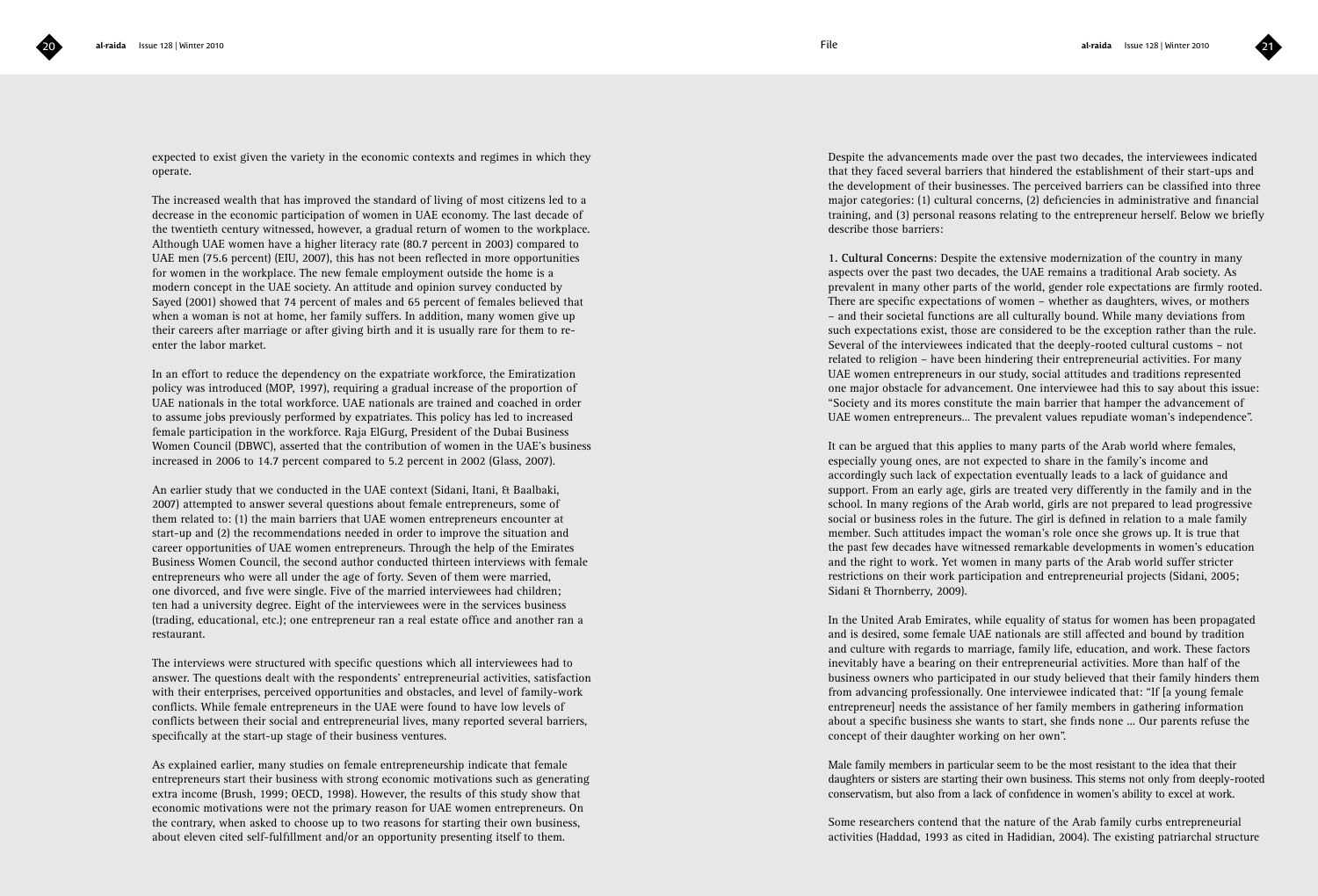limits the development of creativity, risk-taking, and critical thinking. This is compounded by the collective nature of the culture (Hofstede, 1984, 1997) which often gives little room to individual endeavors and inventiveness. Again differences among Arab countries in that regard should not be ignored.

**2. Deficiencies in Administrative and Financial Training**: Several interviewees indicated that they lacked some basic, but critical, skills in management and administration. Research in entrepreneurship indicates that entrepreneurial self-efficacy is important to success (McGee et al., 2009; Baum & Bird, 2010). When women feel that they lack such skills, this will have a significant impact on their ability to thrive. As put by one interviewee: "Even if women entrepreneurs have the necessary capital to start a business, they still suffer from severe deficiencies in their administrative and organizational abilities".

Such lack of managerial training reduces young women's self-efficacy and confidence in the success of their endeavors and accordingly many would rather choose not to risk starting a business venture when they do not feel secure or properly equipped to handle it due to the lack of necessary skills and expertise.

**3. Personal Reasons**: An interesting theme that emerged from the interviews was that female entrepreneurs blamed themselves for not making use of the opportunities available to them or for not willing to take the risk of running a new business. For example, fear was cited by one interviewee as being a major block against pursuing entrepreneurial ambitions: "One chief barrier that female entrepreneurs face is fear, fear of disappointment, of frustration, and fear of not pursuing her dream [of establishing a business]".

The three above barriers correspond only to a certain extent with the findings of other studies in the MENA region which indicate that the major challenges that face women entrepreneurs include learning management skills, finding and retaining top talent, and access to capital (WEMENA, 2007). It should be noted that the situation of female entrepreneurs is not uniform in the Arab region. In some Arab contexts, the role of cultural constraints may be the most salient force against more visibility of women entrepreneurs. In other environments the most important factor could be the lack of proper managerial training and skills acquisition.

### **Conclusions and Future Suggestions**

This study tackled the status of young female entrepreneurs in one Arab country, but the implications could be extended to the whole region. Notwithstanding the specific cultural and economic context within which these women operate, one can make some broad conclusions regarding the situation and outlook for female entrepreneurship in this part of the world. Many women in this region strive to establish their own business, out of necessity or for self-fulfillment. Yet being young and female places a double burden on these women. Their potential is often questioned, and their ambitions are customarily curbed. Young people, especially females in the Arab world, need to be supported in their endeavors to find their own voice in business. Societal members should realize that starting a business is a vehicle for personal growth and fulfillment that will pay huge returns on overall economic development.

Female entrepreneurship faces a myriad of obstacles that have no single remedy

(Pardo-del-Val & Ribeiro-Soriano, 2007). In tackling those challenges, several routes should be pursued. First, it is acknowledged that young people have deficiencies in their managerial and leadership skills. Specifically, they lack financial skills, soft managerial skills, business awareness, job-specific vocational skills, and information and communications technology skills (Dunlop, 2006). The business venture passes through several stages from the concept stage to the point where a person is able to generate funds for her project and starts operations. Young females need support in every stage of this process, a thing that is not readily available.

Many young females do not realize the potential that self-employment carries for their livelihood and personal and economic development. This is not unusual given the scarcity of good role models. There are extremely few females who are known to have established their own successful businesses from scratch. Publicly celebrating the (unfortunately still few) female success entrepreneurship cases is very important. This will increase the entrepreneurial self-efficacy among young women and help them overcome hidden fears.

A role to be played by governments and parliaments in the region relates to the importance of developing and properly implementing entrepreneurship-friendly laws for women. But laws alone cannot change whole societies. What is also required is a shift in cultural norms and expectations, a reaffirmation of the positive role of religion regarding women's work. There is a growing, though not decisive, trend in the religious discourse that affirms that women's work is not against Islamic ideals (For more on this refer to Sidani, 2005). If this trend is strengthened and encouraged, then a positive movement towards a better understanding of women's role can be realized. Such a movement will not be anti-religious; it actually will make positive use of religious concepts to assert that women's work is beneficial to society and economic development. There is a major responsibility on the shoulder of religious and civil society organizations to demonstrate that female entrepreneurial activities in no way runs in conflict with cherished cultural norms and religious values.

It should finally be noted that entrepreneurship education should be advanced at the high school level and not be postponed till university years. Much of the entrepreneurial personality is formed at an early age and the earlier the entrepreneurial spirit is instilled in youth, the more effective and lasting such an education will be. Support should be given to teacher training and curriculum development (Bell-Rose & Payzant, 2008), especially taking into consideration the cultural milieu in the Arab region.

Arab female entrepreneurs have come a long way in the past few years. Yet there is a need to continuously support, help, and empower those women in their efforts to overcome environmental, societal, and personal hurdles. The contribution of young populations, both male and female, in the development of new enterprises is key to overall economic development and prosperity of societies in the Arab region.

> Yusuf Sidani, Associate Professor and Convenor (Chairperson) of the Management, Marketing, and Entrepreneurship Track, Olayan School of Business, American University of Beirut, Beirut, Lebanon Email: ys01@aub.edu.lb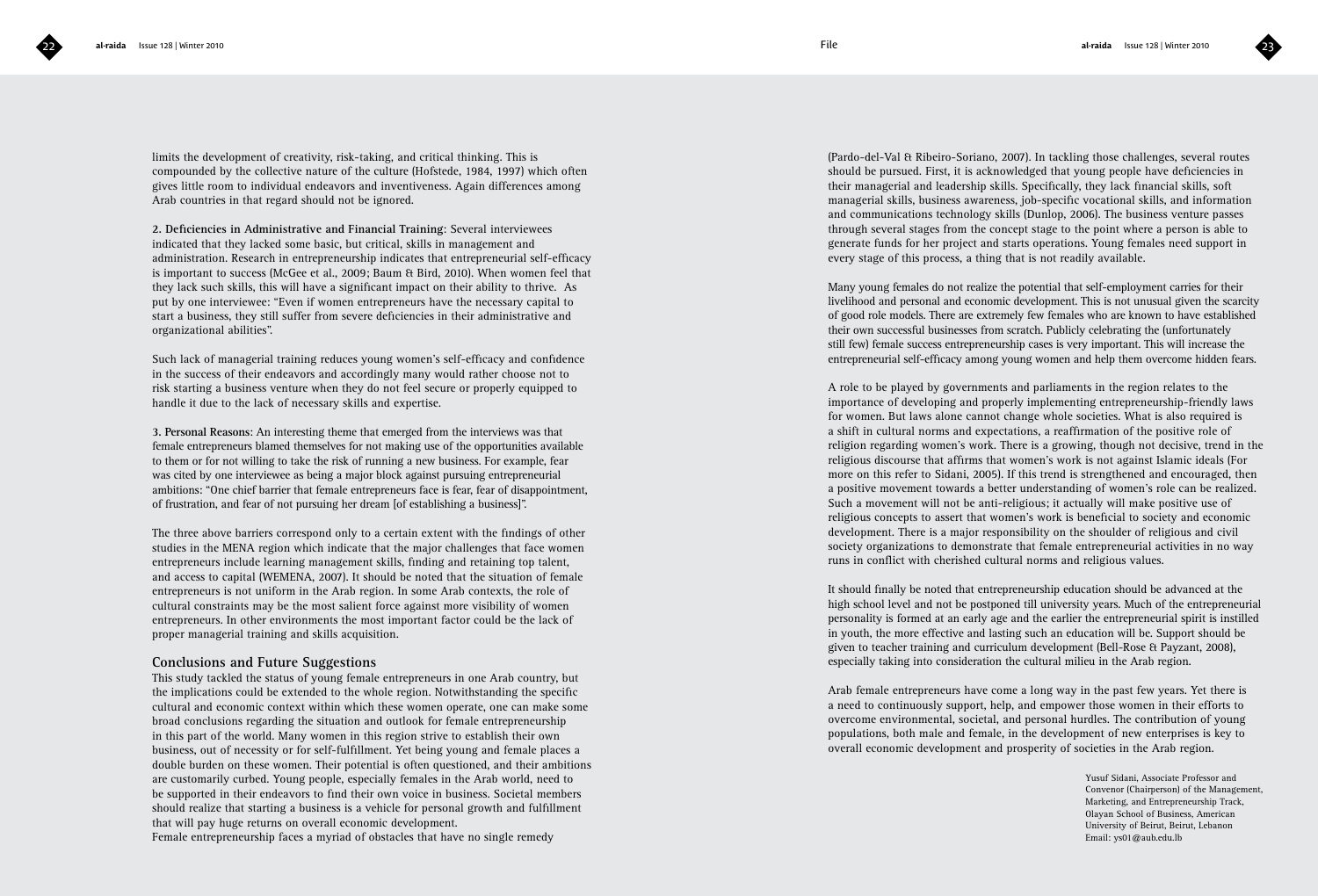### **REFERENCES**

- **Arabic Knowledge@Wharton**. (2010, May 4). *How women entrepreneurs are driving business in the Middle East.* Retrieved December 26, 2007, from http://knowledge.wharton.upenn.edu/arabic/ article.cfm?articleid=2445).
- **Baum, J., & Bird, B.** (2010). The successful intelligence of high-growth entrepreneurs: Links to new venture growth. *Organization Science, 21*(2), 397-412,587.
- **Bell-Rose, S. & Payzant, T.W.** (2008). Youth entrepreneurship education in America: A policymaker's action guide (Foreword). Presented by the Aspen Youth Entrepreneurship Strategy Group. The Aspen Institute.
- **Brush, C. G.** (1999). Research on women business owners: Past trends, a new perspective and future directions. *Entrepreneurship Theory and Practice 16*(4), 5-30.
- **Buttner, H. & Moore, D.** (1997). Women's organizational exodus to entrepreneurship: Self-reported motivations and correlates with success. *Journal of Small Business Management 35*(1), 34-47.
- **Cabral-Cardoso, C.J.** (2004). Women in management in Portugal. In J.M. Davidson & J.R. Burke (Eds.), *Women in management worldwide: Facts figures and analysis (pp. 83-98). Aldershot: Ashgate* Publishing Company.
- **Chamlou, N.** (2007, January). *Women as engines of economic growth in the Arab world: Moving forward.* Report of the roundtable meeting at the Foreign & Commonwealth Office, London, United Kingdom.
- **Cooke, F. L.** (2004). Women in management in China. In M. Davidson & J.R. Burke (Eds.), *Women in management worldwide: Facts figures and analysis* (pp. 243-258). Aldershot: Ashgate Publishing Company
- **Davidson, M.J., & Burke, R.J. (**Ed.**).** (2004). *Women in management worldwide.* Aldershot: Ashgate Publishing Company.
- **Dunlop, I.** (2006). Business and youth in the Arab World: A sourcebook of business partnerships in youth employment and enterprise development. International Business Leaders Forum (IBLF).
- **Economic intelligence Unit (EIU).** (2007). Country Profile 2007: United Arab Emirates. London, UK: EIU. **Fielden, S.L. & Davidson, M.J.** (2005). *International handbook of women and small business entrepreneurship*. Cheltenham: Elgar.
- **Glass, A.** (2007). Working women contribute US\$3.4bn to the UAE's Economy. Retrieved December 26, 2007, from http://www.arabianbusiness.com/working-women-contribute-us-3-4bn-the-uae-seconomy-157854.html
- **Haddad, N.** (1993). *Entrepreneurship in small industries in the Arab countries*. Proceedings of the Expert Group Meeting on Creation of Indigenous Entrepreneurship and opportunities for Small and Medium-Scale Industrial Investment. Damascus: ESCWA.
- **Hadidian, T. V.** (2004). *Entrepreneurship, internationalization and export marketing: The case of Lebanon.* An unpublished MBA project at the Olayan School of Business at the American University of Beirut.
- **Hisrich, R.D. & Brush, C.G.** (1986). *The woman entrepreneur*. Lexington: Lexington Books.
- **Hofstede, G.** (1984). *Cultural consequences: International differences in work-related values*. Beverly Hills, CA: Sage Publications.
- **Hofstede, G.** (1997). *Cultures and organizations: Software of the mind*. Cambridge, England: McGraw-Hill.
- **Hoxha, D. & Krasniqi, B.** (2008). Female entrepreneurship in Kosova: Does gender difference hypothesis hold? *International Journal of Business and Management Research, 1*(1), 23-40.
- **Izyumov, A., & Razumnova, I.** (2000). Women entrepreneurs in Russia: Learning to survive the market. *Journal of Developmental Entrepreneurship, 5*(1), 1-19.
- **Kabasakal, H., Aycan, Z., & Karakas, F.** (2004). Women in management in Turkey. In J.M. Davidson & J.R. Burke (Eds.), *Women in management worldwide: Facts figures and analysis* (pp. 273-293). Aldershot: Ashgate Publishing Company.
- **Machado, H.P.V., Gimenez, F.A.P., Gomes, V., Aligleri, L.M., Pelisson, C., & Aligerli, L.A.** (2002). Female and male entrepreneurs' managerial behaviour: A Brazilian study. *Management International, 7*(1), 21-32.
- **McGee, J., Peterson, M., Mueller, S., & Sequeira, J.** (2009). Entrepreneurial self-efficacy: Refining the measure. *Entrepreneurship Theory and Practice 33*(4), 965-988.
- **Moy, J. W. H., Luk, W. M., & Wright, P. C.** (2003). Perceptions of entrepreneurship as a career: Views of young people in Hong Kong. *Equal Opportunities International 22*(4), 16-40.
- **Maysami, R.C., & Goby, V.P.** (1999). Female business owners In Singapore and elsewhere: A review of studies. J*ournal of Small Business Management, 37*(2), 96-105.
- **MOP. (**1997). Statistical Yearbook (1997). Abu Dhabi: Ministry of Planning.
- **Mueller, S.L. & Dato-On, M.** (2008). Gender-role orientation as a determinant of entrepreneurial self-efficacy. *Journal of Developmental Entrepreneurship, 13*(1), 3-20.
- **Organization for Economic Cooperation and Development**  (**OECD).** (1998). *OECD Employment Outlook*. Paris, France: OECD.
- **Omar, A., & Davidson, M. J.** (2004). Women in management in Malaysia. In J.M. Davidson & J.R. Burke (Eds.), *Women in management worldwide: Facts figures and analysis* (pp. 259-272). Aldershot: Ashgate Publishing Company.
- **Orhan, M.** (2001). Women business owners in France: The issue of financing discrimination. *Journal of Small Business Management, 39*(1), 95-102.
- **Pardo-del-Val,M., & Ribeiro-Soriano, D.**(2007). Political support for women entrepreneurs: The equal community initiative in Spain and Portugal. *Equal Opportunities International,26*(8), 761-777.
- Petraki Kotis, A. & Ventoura Neokosmidi, Z. (2004). Women in management in Greece. In J.M. Davidson & J.R. Burke (Eds.), Women in management worldwide: Facts figures and analysis (19- 31). Aldershot: Ashgate Publishing Company.
- **Sandberg, K.W.** (2003). An exploratory study of women in micro enterprises: Gender-related differences. *Journal of Small Business and Enterprise Development, 10*(4), 408-417.
- **Sarri, K. & Trihopoulou, A.** (2005). Female entrepreneurs' personal characteristics and motivation: A review of the Greek situation. *Women in Management Review, 20*(1/2), 24-36.
- **Sayed, S.** (2001, May). Women and governance in the UAE. Paper presented at the UNESCO conference on Women and Sustainable Development in the Arab World, Abu Dhabi, United Arab Emirates.
- **Scherer, R.F., Brodzinski, J.D., & Wiebe, F.A.** (1990). Entrepreneur career selection and gender: A socialization approach. *Journal of Small Business Management, 28*(2), 37.
- **Scott, C.E.** (1986). Why more women are becoming entrepreneurs. *Journal of Small Business Management, 24*(4), 37-44.
- **Sidani, Y.** (2005). Women, work, and Islam in Arab societies. *Women in Management Review,20*(7/8), 498-512. **Sidani, Y., Itani, H., & Baalbaki, I.** (2007). *United Arab Emirates female entrepreneurs: Motivations and frustrations*. Philadelphia, PA, USA: Academy of Management Conference.
- **Sidani, Y. & Thornberry, J.** (2009). The current Arab work ethic: Antecedents, implications, and potential remedies. *Journal of Business Ethics* (Forthcoming).
- **Sigh, S.P., Reynolds, R.G. & Muhammad, S.** (2001). A gender-based performance analysis of micro and small enterprises in Java, Indonesia. *Journal of Small Business Management, 39*(2), 174-182. **Stevenson, L.** (1986). Against all odds: The entrepreneurship of women. *Journal of Small Business*
- *Management, 24*(4), 30-36.
- **Watson, J.** (2003). Failure rates for female-controlled businesses: Are they any different? *Journal of Small Business Management, 41*(3), 262-277.
- **Welter, F.** (2004). The environment for female entrepreneurship in Germany. *Journal of Small Business and Enterprise Development, 11*(2), 212-221.
- **The Center of Arab Women for Training and Research (CAWTAR) and The International Finance Corporation (IFC)**. (2007). *Women entrepreneurs in the Middle East and North Africa: Characteristics, contributions and challenges*. USA & Tunisia: CAWTAR & IFC.
- **Wilson, F.M.** (2004). Women in management in the United Kingdom. In J.M. Davidson & J.R. Burke (Eds.), *Women in management worldwide: Facts figures and analysis* (pp. 99-111). Aldershot: Ashgate Publishing Company.
- **Woldie, A., & Adersua, A.** (2004). Female entrepreneurs in a transitional economy: Businesswomen in Nigeria. *International Journal of Social Economics, 31*(1/2), 78-93.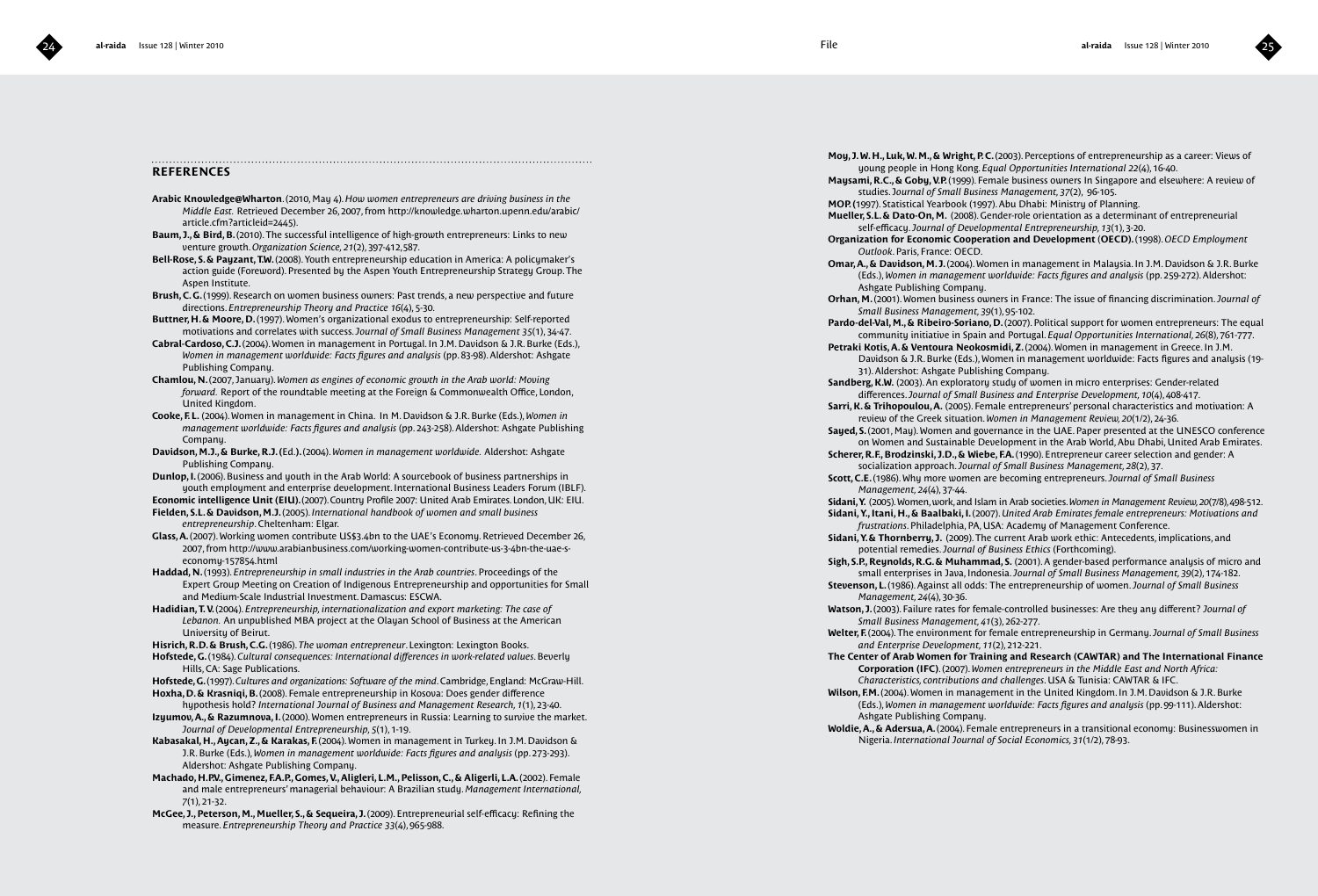

# Technical Education and Vocational Training for Women

## A case study of Yemen

**Lara Uhlenhaut**

### **Youth and Women in Yemen's Labor Market**

Soaring population growth in Yemen has led to approximately 200,000 young people entering the labor market each year. Figures are outpacing labor demand, in a country where the deteriorating economy is leading to less job creation. The majority of youth in Yemen works mostly in the informal economy with no prospects of regular contracts, social security, or forms of insurance. The limited ability of the formal education system to prepare young people for the labor market is also leading to a chronic 'skills shortage' in Yemen.

Against this background, the Technical Education and Vocational Training (TEVT) System in Yemen absorbs only 0.2 percent of each annual cohort in upper secondary education and of this only 13 percent are young women, a figure that is consistent with the overall low participation rate of women in Yemen's labor market (MOTEVT, 2007).

To understand the above situation one must look into the main challenges that are being faced by women wanting to enter the work force. Women workers have been constrained by a number of factors that include low educational levels, early marriage1 , high fertility rates, and persistent cultural negative perception regarding "women workers". The traditional gender roles that are still observed in Yemen mean that women are often concentrated in sectors that are traditionally associated with their roles. In fact, a look at formal sectors where you find women (excluding the agriculture sector where rural women are the backbone), shows that the vast majority are mostly occupying jobs

as teachers, nurses, secretaries, and as customer services, in sectors that are considered 'appropriate' and 'feminine' (Durr, 2004). The situation is however expected to change. The recent increase of poverty levels in Yemen is forcing more and more women to seek work and support their families. Sole incomes from male 'breadwinners' are not proving enough to make ends meet, a situation that is becoming a trend across various social classes in Yemen. Financial necessity is therefore increasingly dictating the entry of women into the work force.

Within this context the following article makes the case that better access and integration of women in TEVT and their empowerment through provision of practical skills that are demanded in the labor market can significantly enhance their opportunity to find gainful employment. The methodology used entailed: a review of strategies and documentation from the Ministry of Technical Education and Vocational Training in Yemen (MOTEVT) and other relevant United Nations reports, along with semi-structured interviews with MOTEVT technical staff, institute deans, teachers, and NGOs in Yemen working in skills training. Focus group meetings were also conducted with over 200 TEVT students across three governorates in Yemen namely Sana'a, Taizz, and Aden as well as interviews with employers from the private and public sectors in Yemen.

**TEVT in Yemen and its Challenges**  In Yemen and arguably in many developed and developing countries, cultural bias against technical education and vocational training is evident and is shared by parents, young graduates, employers,

and society at large. To many the TEVT sector is an institution associated with 'drop-outs' and an educational system that is 'second-class'. Simultaneously, this system mostly targets the urban youth, mostly males from relatively well off backgrounds. Limited capacity to absorb the graduates that are increasing in numbers means that graduates are chosen according to their grades, a system that arguably marginalizes the economically vulnerable and socially excluded.

In Yemen, institutionally, the TEVT system is mostly supply-driven, with not enough linkages to the private sector and almost no linkages with employment institutions or with the secondary school system. This is consistent with the perception in Yemen, especially amidst the private sector and the business community, that this education system needs to produce graduates with high quality skills that are more relevant to labor market needs.

Young women's low enrolment rates in technical education and industrial institutes mainly stem from the perception that these institutions provide skills associated with 'manual labor' and are therefore dominated by men. Particularly in the context of Yemen where strong traditional gender roles prevail, women continue to be underrepresented in technical education and vocational training centers. The majority of women enrolled in TEVT institutions are found in the traditional specializations such as sewing, embroidery, handicrafts, and hairdressing - sectors which are already over saturated and with limited returns in terms of income. "The main issue with Technical Education and Vocational Training is that it is considered as manual labor which is exhausting and generates low income. That is what vocational training means in the mind of the majority of people in Yemen. (personal communication, teacher in Al Moalla Industrial Institute-Aden).

### **Pockets of Diversified Participation**

According to recent data from the MOTEVT, there is evidence of women entering less traditional sectors. Enrollments of women in TEVT institutes for the year 2008-2009 across Yemen are as follows (according to the rate of enrollment starting

from the highest): computer programming, office management, accounting, child nursery, marketing, management, photography, desktop publishing, interior design, PC maintenance, plants production, networks, telecom engineering, engineering construction, and building construction.2 Graphic design and digital multimedia was in fact the most popular course for women in Sana'a Community College for the year 2008-2009. Women participation is also increasing in the newly established National Hotel and Tourism Institute (NAHOTI) in Sana'a where you find young women wanting to become tourist guides, a sector where traditionally participation of women was generally unheard of. Nawal, a student at the institute, expressed the following in her interview: "When I take the bus and I am asked by a woman next to me what I do and I tell her I attend the center for hotel and tourism she gets cold and distant. Even at the institute, amidst my fellow students, I feel I am being judged as a 'female' in this field".

Enrollment of women in TEVT centers is mostly found in the main governorates and main cities of Yemen, with participation in smaller cities/ districts close to nil. Significantly, despite being the capital city, Sana'a has a small percentage of women entering non-traditional sectors, the highest numbers being concentrated in commercial institutes (secretariat, administration, accounting) or traditional skills (such as sewing, ceramics, hairdressing, etc). Increased and diversified participation, however, is noticed in Community Colleges in courses such as information technology, graphic design, and internet technology. Aden is also witnessing similar scenarios when it comes to women's participation in the TEVT sector, despite its past historical experience of women flourishing in non-traditional fields such as marine technology, carpentry, electrics, and mechanics during Aden's socialist period.<sup>3</sup>

### **Main Challenges Facing Young Women**

Despite evidence pointing towards more women entering non-conventional trades, the numbers are small and based on unique cases rather than upcoming trends. There are a number of important factors that have been identified as main obstacles

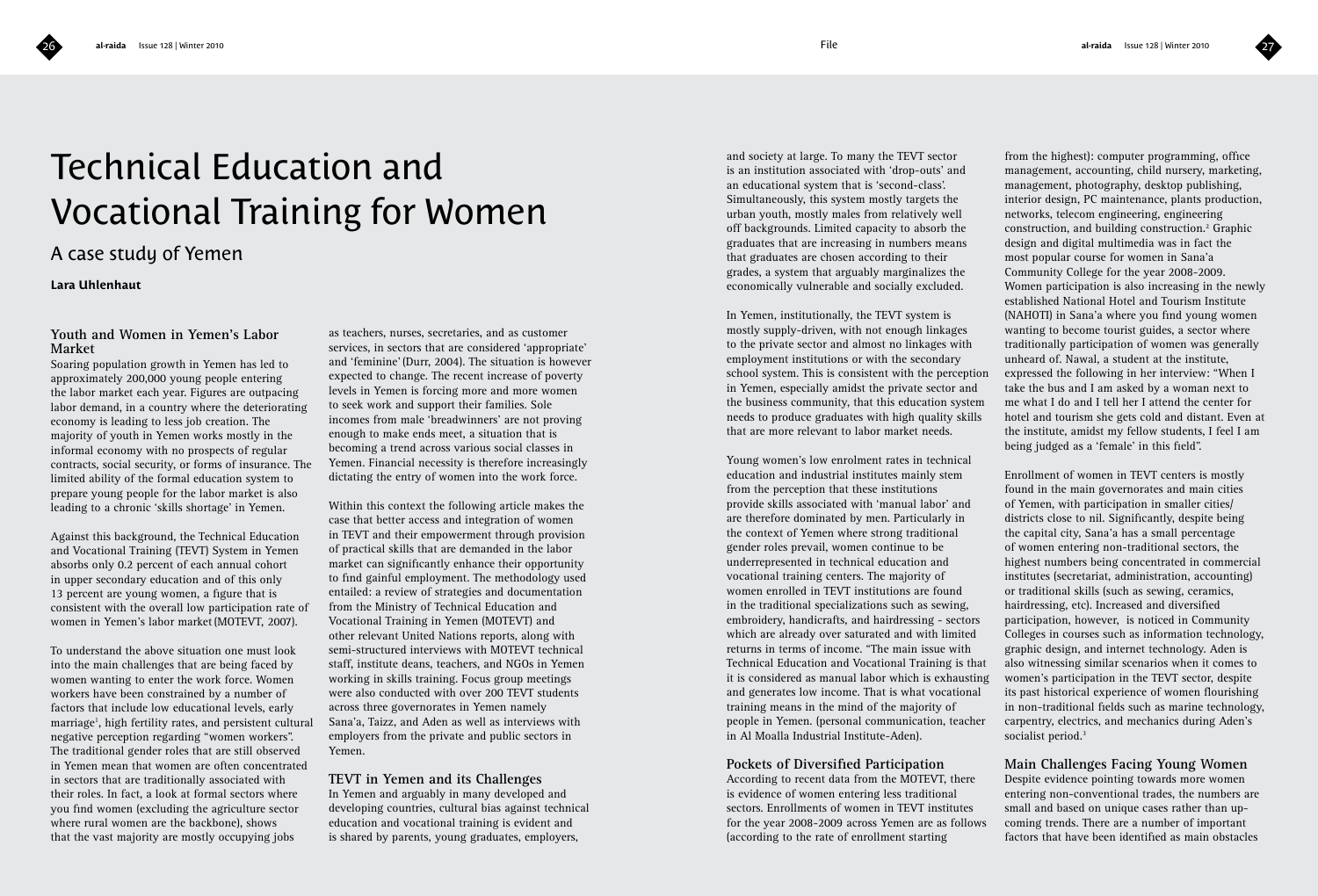to both the entry of women in these centers and to the success of women TEVT graduates who are trying to find employment. Some of these factors are summarized in the following;

### **a. Double Discrimination Facing Women**

In comparison to their male counterparts, young women in Yemen are doubly disadvantaged when entering this sector due to a) the traditional perception that TEVT provides second class education and b) a system that is dominated by men. Interviews conducted for the purpose of this research with young students, parents, and teachers, however, indicated that cultural hindrances, while important, do not pose the main obstacle preventing more women from enrolling in this type of education and joining nonconventional trades. As expressed by the female dean of the Girls Commercial Institute in Sana'a; "… If we are talking about cultural inhibitions in Yemen preventing women from entering the technical education and vocational training system, these could be easily overcome by general awareness. People in Yemen are ready to change" (personal communication, ). Lack of awareness about what these technical institutes have to offer is more likely to be the key inhibiting factor. Due to the limited capacity of these institutes to absorb the increasing number of graduates (mostly young men) enrolling, school campaigns to reach out to potential applicants have been, by the admittance of many heads of these centers, restricted. In comparison to men, women are generally more restricted to the private sphere and have therefore less of a chance to know about vocational training opportunities.

### **b. Lack of Infrastructure**

Non-mixed classes in mixed vocational and technical institutes where the majority of students are young men (i.e. industrial institutes focusing on mechanics, carpentry, etc) are clearly inhibiting the entry of young women. Priorities must be given to women, particularly to ones entering domains that are un-conventional and normally dominated by men, even if this would mean initial provision of non-mixed classes until a more balanced participation between men and women is achieved.

### **c. Saturation of Traditional Fields with no Potential for Making an Income**

With the increasing levels of poverty in Yemen, more and more women are enrolling in TEVT institutes offering traditional feminine specializations in skills such as sewing, embroidery, handicrafts, dress making, ceramics and so on, in the hope of providing an additional income for their family. Yet the majority of these institutes offer very basic skills training which is often not enough to master a trade. The products are often of low quality and no connections to the market are made by these centers (in terms of targeting tourists, expatriates, export, the Yemeni urban middle class, etc). Women graduating from these courses therefore find it hard to find real income generating opportunities.

### **d. Lack of Initiatives that can Further Support Women Breaking into Employment**

Entrepreneurship training in basic business skills in the TEVT sector as a whole is neglected despite the fact that the economy of Yemen is based on micro and small family businesses. The need to encourage and nurture an entrepreneurial spirit in the TEVT system, and integrate entrepreneurship training into regular curriculums for these institutes is also recognized in the Ministry's national strategy for TEVT. Little evidence of entrepreneurship training integrated into the institutes' curriculum is found to date. There is also a lack of awareness regarding the link between self-employment and technical education and vocational training.

### **e. Gaps in the Search for Employment**

For both young men and women graduates job search and job counseling services are limited. Employment offices in Yemen are structurally weak with little linkage with either the TEVT system or the private sector. The majority of hiring in Yemen is done through personal networking. This is particularly so for men who are more active in the public life and who therefore have more chances to access information on what is available. This method of job search, however, has an implication for young women who are mostly restricted to the private sphere. The high rate of women's unemployment feeds on itself: young unemployed women relying on other unemployed

women to look for a job are likely to have a hard time finding one. The majority of young graduate women interviewed from the TEVT sector for the purpose of this research quoted individual approach to companies as their style of job search and many admitted that this approach mostly fails.

**f. Limited Capacity of the Lead National Institutions to Support Women in TEVT** At the institutional level, the Ministry of Technical Education and Vocational Training in Yemen, the responsible branch for all state owned centers, has made some important efforts in attracting more women in their centers. These include a) added flexibility when it comes to women with regards to their qualifications and b) reduced fees for women enrolling. The Ministry also established the Department of Woman and Qualitative Training that is in charge of addressing women, people with disabilities, and the socially marginalized. As in many other countries, following the Beijing conference on gender equality and the establishment of national women machineries worldwide, women departments located in major institutions are not proving to be efficient as they possess no human, technical, or financial resources to carry out their mandates. What is more, this approach tends to further marginalize and exclude women by treating them as separate 'targets' as opposed to equal beneficiaries as young men. When it comes to achieving an increased participation of women the ministry is mostly working in isolation and with little partnership with other key organizations in Yemen that can help promote further the advancement of women in various sectors.

### **g. Lack of Research and Reliable Data Informing Policy Planning**

As of yet, the biggest challenge that is being faced by the ministry and that is relevant for both young women and men graduates is the lack of a solid monitoring and evaluation system that traces the progress of young graduates as well as reliable qualitative and quantitative data on TEVT graduates. An absence of reliable disaggregated data and studies identifying the needs of the labor market and the performance of graduates in the

sectors they have chosen, as well as a lack of a systematic monitoring and evaluation system mean that no objective policy and planning can be done that can improve the chances of graduates entering the labor market.

### **Possible Policy Responses**

In light of the above, the following are a set of recommendations are proposed in order to address the above gaps. There is a need to raise awareness and encourage more young women to enroll in TEVT centers due to an identified need to change the static and stereotyped perception associated with TEVT in order to reach out to more young girls. Initiatives can include: launching a widescale national media campaign featuring both young men and women graduates working on TEVT specializations that are not just focusing on 'manual labor'; launching a large-scale systematic secondary school awareness campaign focusing on reaching out to young girls as well as parents and revising the ministry's and institute's promotional materials (institutes brochures, annual reports, website); developing visual imagery that includes both men and women doing interior décor, desktop publishing, or multimedia; and producing pictures that show women as successful agents in the system and not passive recipients (i.e. women handling electronic devices not just sitting at desks).

### According to Rina, a TEVT teacher:

Society is still not aware that these new fields of study have demand in the labor market. Fathers and mothers are still holding onto the idea that their daughters should ensure their future by going to universities, even though realistically there are lot of university graduates who do not find jobs. (Rina, Video Photography Teacher at Commercial TEVT Center in Aden)

Creating an appropriate infrastructure for young women to enter the TEVT is another way of bridging the gap. Introducing non-mixed classes in industrial institutes where there is a majority of male students is an easy step that can significantly achieve results. This can be done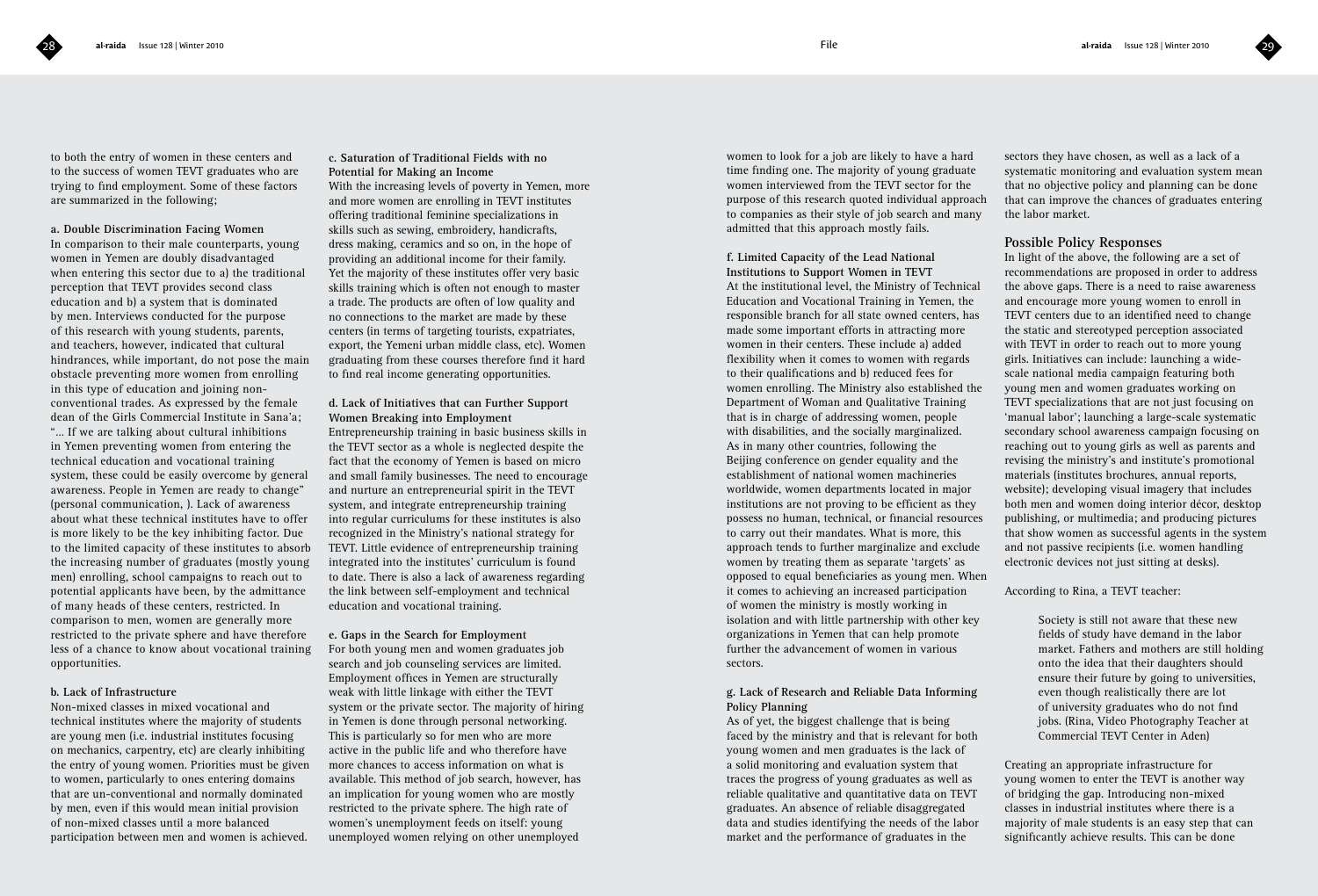through strengthening the current TEVT curricula with training in life skills and livelihood skills, as well as job search, CV writing and job interviews among others. Training in Basic Business Skills and Self Employment could also be incorporated in the current TEVT curricula by using business startup packages that can be adapted and specifically target traditional centers where women from poorer backgrounds are found.

Finally, the Ministry's capacity needs to be strengthened. In particular, its Woman Department should be supported to mainstream gender issues

in its work. The Ministry can play a vital role in coordinating among national organizations promoting women's employment, including links with the private sector. The Ministry should also take the lead in a gender-sensitive monitoring and evaluation system to generate qualitative and quantitative data on young women.

> Lara Uhlenhaut is a Development Consultant working on Gender and Employment in the MENA region. Email: lara.uhlenhaut@gmail.com

### **endnotes**

**1.** Early marriage in Yemen is high. A recent early marriage campaign indicated that the average age for women has risen from 10.2 years to 14.7 years in contrast to that of men which has risen from 20.9 years to 21.5 years. See OXFAM early marriage campaign. **2.** Participation is limited ranging from 256 enrollments for computer programming down to just three enrolments in construction.

**3.** Under the Socialist period in Aden 1969-1990, Aden was known to have witnessed an increased number of women working in various industrial fields.

### **references**

**Government of Yemen, Ministry of Technical Education and Vocational Training (MOTEVT)**. (2007). Republic of Yemen. The annual report (Sana'a).

**Durr, M. L.** (2004). Employment trends for women in Yemen. Retrieved August 18, 2009, from, mosaldgww.org/uploads/ FINAL\_PAPER\_MONA\_LISA\_ENGLISH.pdf

**Women's Studies and Development Centre, Women's National Committee, Shima, and Oxfam GB.** (2005). Campaign on early marriage in Yemen Retrieved August 18, 2009, from, http://www.pptsearch.net/details-campaign-on-earlymarriage-in-yemen-121878.html

# Social Care and Women's Labor Participation in Lebanon

**Seiko Sugita** 

### **Social Care and Social Change\***

Social care refers to work that involves connecting with other people and trying to help them meet their needs, such as caring for children, the elderly, and sick people. Teaching is also a form of caring labor, whether it is paid or unpaid. Social care is a unique type of work. Since social care does not generate financial resources and does not contribute to economic production as measured by the Gross Domestic Product (GDP), the classical definition of work has not considered it as proper work (Folbre, 2006).

The care dynamics within each household change with the size and nature of the household, reflecting the demographic trend, change in family structure, and the political and economic situation. In Lebanon, internal and regional conflicts have led to the loss of life for large numbers of people and massive and repeated waves of displacement due to the long years of civil war (1975-1991) as well as the July 2006 war. Due to the lack of adequate job opportunities, male emigration abroad is on the increase, resulting in the sex imbalance in the country. A high fertility rate of 2.29 (UNFPA, 2003) combined with low mortality resulted in a larger proportion of the population consisting of elderly people aged 65 years and over.<sup>1</sup>

**\*** The current article is based on a report which the author previously wrote for ILO-Beirut. The opinions expressed in the paper belong to the author and in no way represent an endorsement by her institution(s).

The Lebanese labor policies do not include specific laws, policies, or action plans which providie a comprehensive and clear understanding of unpaid care work within households. This may be due to the fact that the Workers with Family Responsibilities Convention (1981, No.156) is not yet ratified. Neither the Lebanese social security laws nor the Employment Act and similar regulations protect the rights of workers with family care responsibilities. There is no institutional mechanism to better reconcile work and family responsibility such as part-time, flexible time, telecommuting, paid leave and unpaid leave, and care-centers at the workplace.

### **Research Methodology**

The present study benefits from a large quantitative and qualitative data collected from phone interviews and individual interviews guided by a semi-structured questionnaire and visits to various actors involved in social care. The study includes 30 private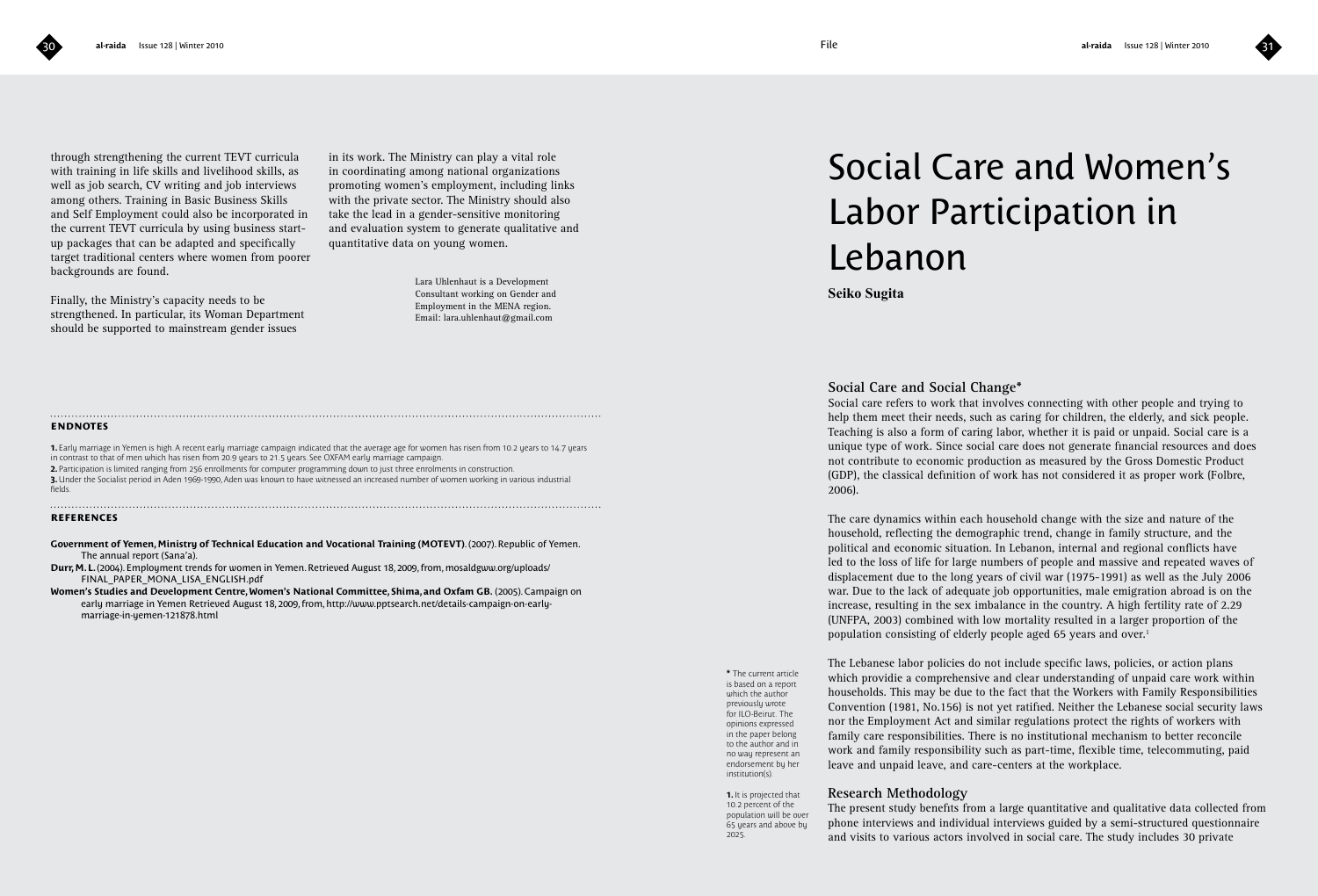nurseries, two private home-based care firms, five non-governmental organizations (NGOs), 1 non-profit nursing home for the elderly, one private children day care center, and 3 individual care-providers. In addition, a short survey and individual interviews were conducted with 22 Lebanese female and 2 male caregivers, who either are currently or have been in the last 18 months giving care to their children, elderly, and disabled family members. Interviews with 7 caregivers were complemented with follow up interviews with one of their family members (the husband in six cases and the mother-in-law in one of the cases). The survey helps to understand how care is perceived, executed, shared, and negotiated. Life histories on the daily struggle of care giving make up the main body of the analysis. Most interviewees come from the middle class and urban areas. However, given the small size of the sample, the survey results cannot be generalized. For more conclusive results, there is a need for a survey with a random sample and a time approach.

### **Women's Labor Market Participation in Lebanon**

In contrast with social changes, there has not been any significant change in society's awareness of and attitude towards women's work. In the absence of significant public or private initiatives to create employment opportunities, the labor market participation of women in Lebanon is not proportional to their high education level, both from quantitative and qualitative aspects. The labor force, at roughly 1.2 million, is estimated to be approximately 50 percent of the working age population (15-64 years). Although there may be undeclared participation of women in agriculture and other informal economic activities, women's participation in the labor force remains low. There has been only a slight increase from 21.7 percent in 1997 to 22.3 percent in 2004. Women are mainly employed in the services sector and are permanent salaried workers. In general, the proportion of women employed as salaried workers has increased since 1997 (72.5 percent to 83.3 percent in 2004). However, it is noteworthy that the women employers represent only 1.1 percent of the workforce, as compared to 6.4 percent for men. It is estimated that 42 percent of women's employment in the country falls under social care (ILO, 2007). Unemployment is particularly acute amongst Lebanese youth aged 15-24 years, with young women being more adversely affected than young men.

Women choose and/or are obliged to enter, remain and/or retire partially or entirely from the labor market for a variety of reasons, objectives, and constraints, such as financial and material survival, additional income for families, and self-realization. The participation of women in the labor market and in civil society activities can be limited by their family responsibilities, care, and non-care tasks. In some cases, women are expected by other family members to handle issues related to care responsibility, and thus decide to leave the labor market to fulfill their care responsibility at home.

### **Perceptions and Practices of Social Care in the Households**

Social care in Lebanon is often considered as a family and private matter, in which the state is traditionally reluctant to intervene. In fact, the various kinds of household chores are all considered as a woman's job. Moreover, social rituals within the extended family structure are usually time consuming and labor-intensive, and constitute thus an additional burden to the care needs of the nuclear family. The social transformation above has created new challenges for women to balance work and family life. In the 19 households studied (with 15 elderly care) and (4 disabled care), care

tasks such as feeding, giving a bath and assisting in using the toilet, administering medicines, giving massages, supervising, and keeping company inside the house, are executed by caregivers with or without assistance everyday, along with non-care household tasks.

Hours spent on non-care household tasks on a daily basis on weekdays varied depending on the composition of the families (number of household members and age distribution), the working status of caregivers, and the type of house-help they have. For many households, social care carries a strong emotional and moral message and is considered a family duty. Services such as nursing homes for the elderly are perceived as facilities that mainly cater for those living without family support:

My mother passed away last year. She was bed-ridden and suffered from leg pains and sight problems. She was 70. I am her only child and she lived in our house. It was really difficult to take care of her and raise two young children while having a full-time job. My husband and I had to split the household chores. After work, he cooked and took care of the children, as we did not have any domestic workers to help. My husband's sister sometimes gave a hand. My father and my husband's parents are all dead. We had no one else to assist us and share our care responsibilities. My mother was Spanish and all her family are in Spain. I did not leave my work. I never thought of it. My salary is as important as my husband's and I share in all the expenses of our household. (Marie Louise, 37 years, secretary, married, two children, Achrafieh)

Gender dynamics affect the allocation of housework even in the absence of unequal earnings, and this is nowadays accepted by both men and women (Bittman, England, Sayer, Folbre & Matheson, 2003). According to a cross sectional survey of 2,797 households in three communities in Lebanon (Khawaja & Habib, 2007)<sup>2</sup>, there is a clear division of household labor, with more than 70 percent reporting that the wife performed in-house chores such as cooking and washing cloths and dishes. The analysis shows the correlation between the lack of involvement of the husband in housework and the wives' psychological distress, marital dissatisfaction, and overall unhappiness. In comparison with wives whose husbands were highly involved in housework, wives whose husbands were minimally involved were 1.60 times more likely to be distressed, 2.96 times more likely to be uncomfortable with their husbands, and 2.69 times more likely to be unhappy. (Khawaja & Habib, 2007)

Among the 16 households where the main caregivers are married, only one household responded that the husband is the main executor of the non-care household tasks such as cooking and cleaning. In 15 households, women are the ones most responsible for the execution or supervision of the housework. Indeed, only 9 out of 22 people interviewed in the context of this study thought that men should take more responsibility in carrying out household tasks. In many cases, the lack of participation and contribution is explained by the long working hours:

**2.** The survey covers 1652 married couples and their families residing in three communities: Nabaa, Hay el Selloum, and the Burj Barajneh refugee camp.

I have a full-time job. I leave the house around 7:30 and come home around 16:00. My husband takes my son (1 year and half) to the nursery on his way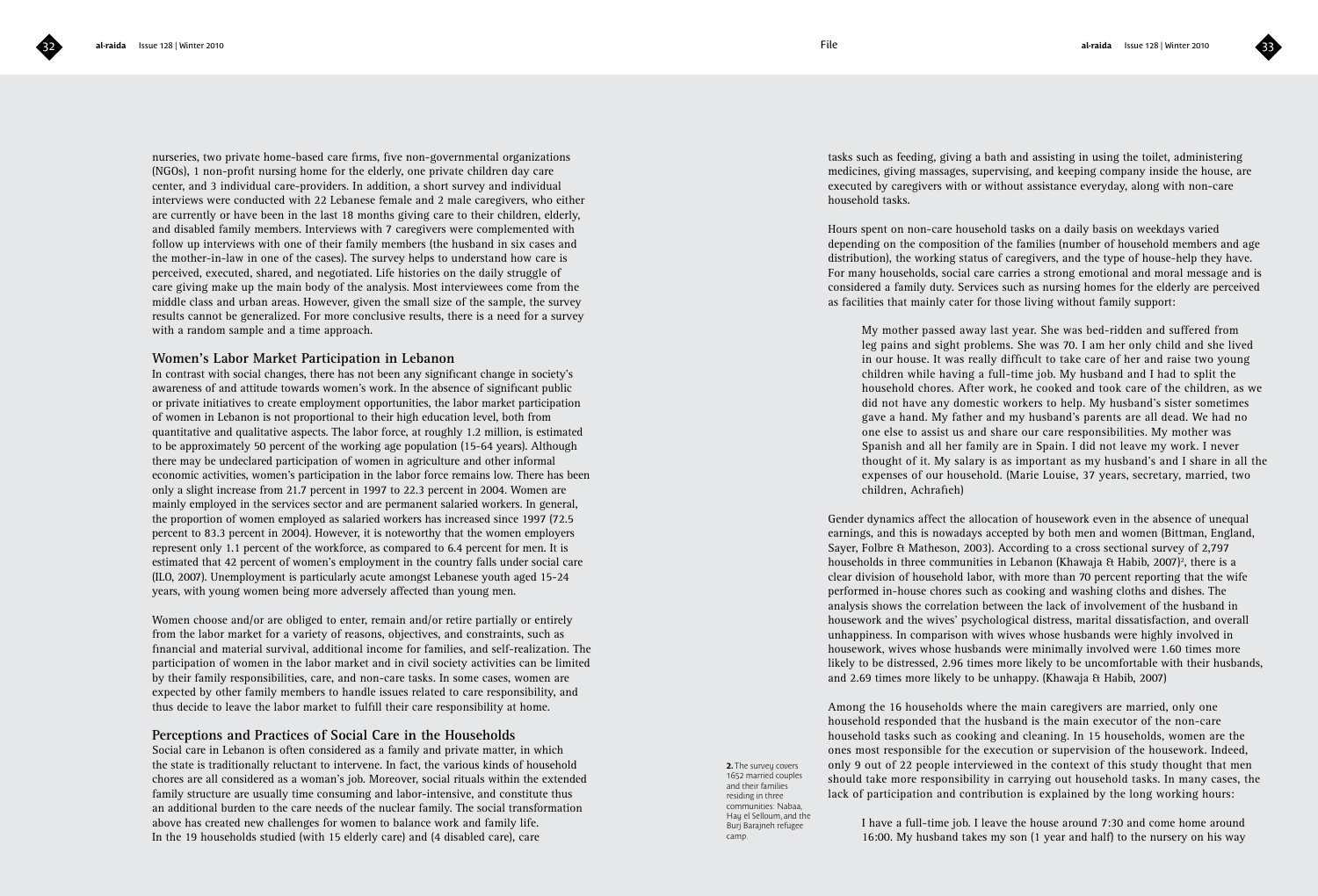to work. My sister-in-law picks him up at 15:00 and keeps him at her house in our neighborhood, till I come home around 16:30. My husband comes home around 20:00 after 12 hours of work. While waiting for his return, I take care of my son and do all the house work for the day: cleaning, cooking, and ironing. We do not have a paid domestic worker. I find it natural that I do the work. My husband does not participate at all in housework. We never discussed it and I never asked him for help. Sometimes, I feel tired doing all the work but I got used to it. My husband may help me but I will not ask for it, as I know how exhausted he is after 12 hours of work. (Marie-Therese, 27 years, secretary, married, Bourj Hammoud)

Indeed, the gender division of labor supports the patriarchal power structure and the men breadwinner model (Folbre, 2006). However, in practice, there are many households headed by single, divorced, or widowed women, whereby unmarried and married women make a regular contribution to the family budget. In the case of married couples, the woman's income can be as important as the husband's income. Despite this trend, negotiation of sharing social care within a couple or family members is not happening in all households, especially when they can have external help such as migrant domestic workers at home.

### **Perceptions and Practices of Social Care in the Households**

The choice of participation of women in the labor market can be limited by their family responsibilities, care and non-care tasks:

When I decided to take care of my mother who is paralyzed and unable to take care of herself, I quit my job. I did not have any choice but I feel bitter when I think of the pension fund I could have received had I worked for four more years. I was the closest to my mother among my siblings. My brothers bought some medication and thought it is normal that I took care of her. Their wives never proposed to help. A few months after her death, I started looking for a job. I did not realize how difficult it was going to be. After all, I do not regret my decision. I took care of my mother myself and I am satisfied. (Leila, 40 years, babysitter, single, Bourj Hammoud)

The motivations for market/paid work vary. The most common ones are supporting family and economic autonomy. Many married couples have a joint account to which part of or all of the woman's income contributes and from which the couples spend on all kinds of family needs: food, clothing, medical expenses, and children's education. Many of the interviewees consider another set of common motivations for market/ paid work such as self-realization and putting their knowledge and qualifications to use:

With all humility, my role and presence at the habilitation center as a manager has been vital to others. I needed money given that my ex-husband did not help me financially. In my opinion, work makes the person strong. Unlike my personal life that was a disappointment (several years of separation, fighting over the custody of my children and finally a divorce), work gave me confidence and made me succeed in my life. (Nahla, 50 years, occupational therapist, divorced)

Indeed, many women are penalized for their reproductive role directly or indirectly due to the lack of legal protection and labor policies that protect and promote their rights as workers with family responsibilities. Unpaid care work remains invisible and never questioned at the policy level. Furthermore, the value placed on the family is mediated by the behaviors and perceptions of employers within labor market institutions. This includes the predominance of the male breadwinner model among male and female employers; e.g. reluctance to pay for the costs of maternity leave, and expectation of lower productivity of women workers (requests for extra sick leaves, days off, unwillingness and/or inability to work overtime, etc.).

### **Social Service Provisions to Reduce the Burden of Social Care in Households**

In our study, 13 interviewees responded that they are assisted by different types of care facilities and providers (elderly homes, nurseries, nurses, domestic workers, etc.) whereas 11 interviewees provide such care by themselves without regular assistance. In general, households with modest incomes perform care and non-care tasks without any paid help. Among the 11 households who responded that they do not have any paid help, seven households are de facto headed by a woman and ten households have less than 500 US dollars/month as regular income. In these households, women play an important economic role as well as the role of main caregiver. Other female family members can provide support or help on a regular or irregular basis.

The social policy in Lebanon, despite its shortcomings (Jawad, 2002; World Bank, 2007), offers today different collective social care services through community development centers. The available services are however not sufficiently responding to the growing needs of the nuclear families and of households with working women for more tailored and personalized services. Non-governmental organizations (NGOs), including religious institutions, have been successfully reaching out to the needs of communities and populations.<sup>3</sup> They have been playing a complementary role to the family that continues to be the primary caregiver among others. However, existing care services are not fully accessible to all households that need care responsibilities because of their high cost, their geographical location, and the stigma associated with them. Managing social care is not an issue only for low-income households but it is also the every day issue of the middle class.

### **Social Care as Employment Opportunity**

Social care is a growing market where foreign housemaids supply their labor for the Lebanese middle class (Jureidini, 2003). Traditionally, Lebanese women from poor families, namely from the Lebanese mountains, worked for families in Beirut as domestic workers and were assigned both care and non-care tasks. Although this type of job is considered as rather shameful and is nowadays relegated to migrant domestic workers, Lebanese and Palestinian women with few qualifications and less job marketability can still find a place in this informal job sector. The standard remuneration is on average five thousand pounds (3,5 dollars) per hour for Lebanese and Palestinian women and freelance foreign workers.<sup>4</sup> This type of freelance care service is attractive to many households where there is not enough room for a live-in

**3.** Directory of NGOs working in Lebanon (2004) can been found at: http://www.undp. org.lb

**4.** The field work was undertaken in 2007.

domestic worker and where there is no need for a full-time domestic worker.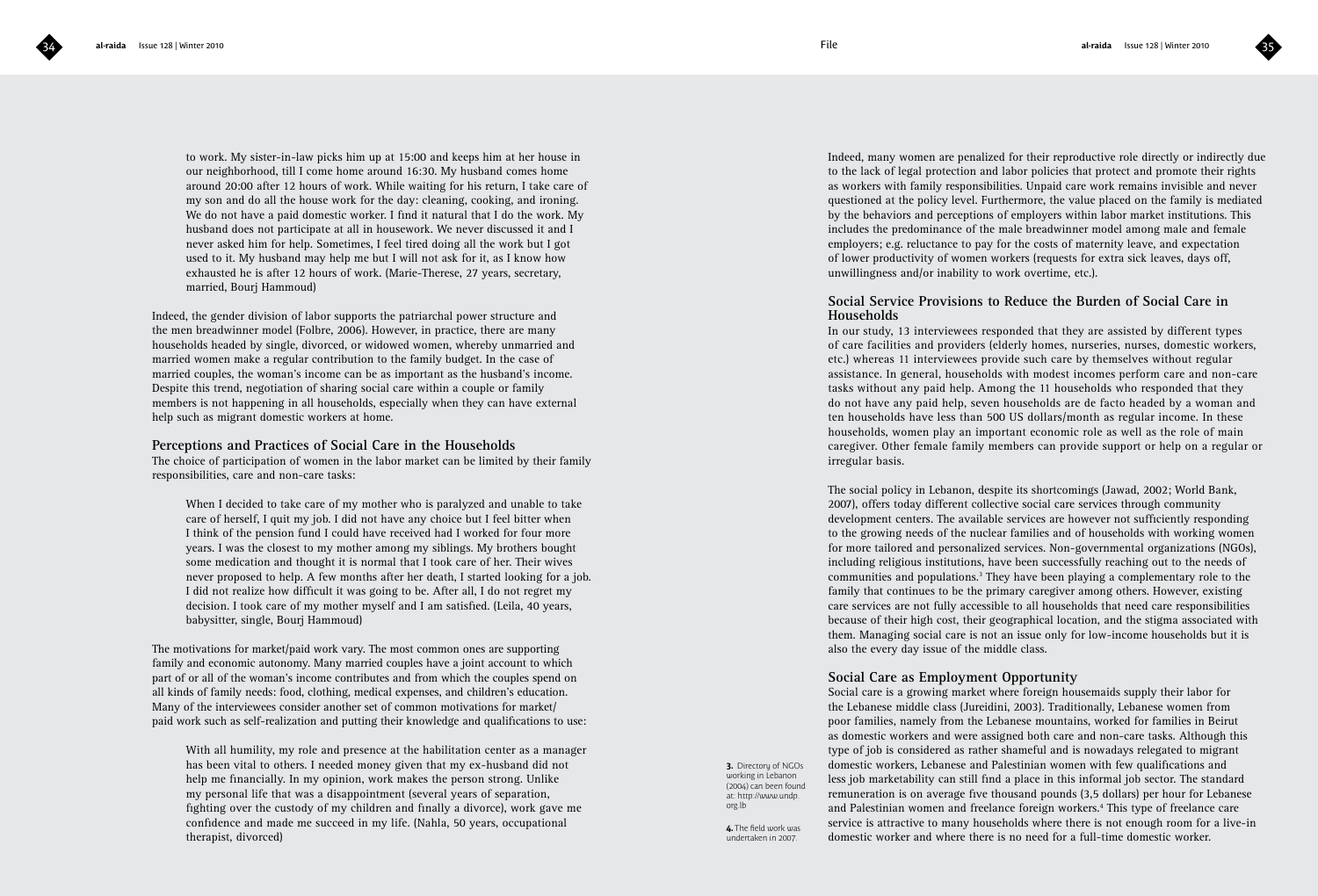

Nadia is a Palestinian refugee living in Lebanon (35 years, married, living in the Shatila camp) and works for Mona (36 years, married, researcher, Hamra). Nadia takes care of Mona's 2 year-old son from 8:30 till 15:30, 5 days a week. She is paid 300\$ per month. Mona also pays for Nadia's youngest son's schooling (around 2000\$ per year including private tutoring lessons):

Yes, my day is very long. I work at home and at my employer's house. But I am not tired. Having my own salary is a new experience. I feel very strong and I am happy that I don't have to ask my husband for money. (Nadia)

For Mona, this arrangement not only makes her life easier but also makes her feel that she is contributing to her community by creating a work opportunity for other women:

I prefer to have someone like me, which means a working mother. First, I can learn from her experiences. Second, I will force myself to return home at 15:00 so that she can join her family as well. By being a good employer, I can be a good mother. Third, I wanted to share the chance I have as a working mother with another less advantaged working mother. I am very happy that this work opportunity and financial autonomy are empowering Nadia. This is the whole idea. I am contributing to my community, I mean Lebanon, by empowering women like her.

The labor conditions of the above mentioned women care providers are however vulnerable. In most cases, these women do not have contracts, social security, union membership, or social networks. There is no legal framework or political will to improve those women care workers' rights. Educational and professional backgrounds do not seem to be important for employers. They describe their employees in terms of their personality rather than their qualification.

### **Conclusion**

This paper analyzed the perceptions and practices of paid and unpaid social care gives within Lebanese households to look into the gender division of labor in interface with women's labor market participation, which is relatively low. The paper sheds light on the lack of a holistic social policy approach in Lebanon concerning social care and the promotion of women's labor market participation. Social care is not an issue for a particular group of the population but rather a concern for all groups and classes. A comprehensive social strategy should target a wider range of citizens and families in need of social care. This should include a comprehensive labor policy (paid and unpaid leaves and subsidies), and social care policy including tax deductibility on social care services. Not only a thorough review of the regulatory framework on social care but also further research at a national scale on the differential impacts of care-giving on women and men are a necessary step for a comprehensive policy formulation process.

> Seiko Sugita is Program Specialist for Social and Human Sciences at UNESCO in Beirut, Lebanon. Email: s.sugita@unesco.org

### **REFERENCES**

**Bittman, M., England, P., Folbre, N., & Sayer, L., & Matheson, G.** (2003). When does gender trump money? Bargaining and time in household work. *American Journal of Sociology, 109(*1), 186-214.

**Flobre, N.** (2006). Measuring care: Gender, empowerment, and the care economy. *Journal of Human* Development, 7(2), 183-200.

- **Folbre, N., & Yoon, J.** (2006). What is child care? Lessons from the 2003 American time-use survey. A working paper presented at the meetings of the International Association for Time Use Research ( IATUR), Halifax, Nova Scotia, 2005.
- **ILO Document** (2007). An ILO post conflict decent work programme for Lebanon: A report of the September 2006 Multi-disciplinary Mission to Lebanon, ILO, Beirut.
- **Jawad, R.** (2002). A profile of social welfare in Lebanon. *Global Social Society 2*(3), 319-342.
- **Jureidini R.** (2003). *Migrant workers and xenophobia in the Middle East*. Geneva: The United Nations Research Institute for Social Development (UNRISD)
- **Khawaja, M. & Habib, R.** (2007). Husbands' involvement in housework and women's psychosocial health: Findings from a population-based study in Lebanon. *American Journal of Public Health 97*(5), 860-866.
- **World Bank.** (2007). Lebanon economic and social impact assessment: From recovery to sustainable growth. Retrieved December 26, 2007, from http://www-wds.worldbank.org/servlet /main?menuPK=64187510&pagePK=64193027&piPK=64187937&theSitePK=523679&entity ID=000090341\_20070403112518

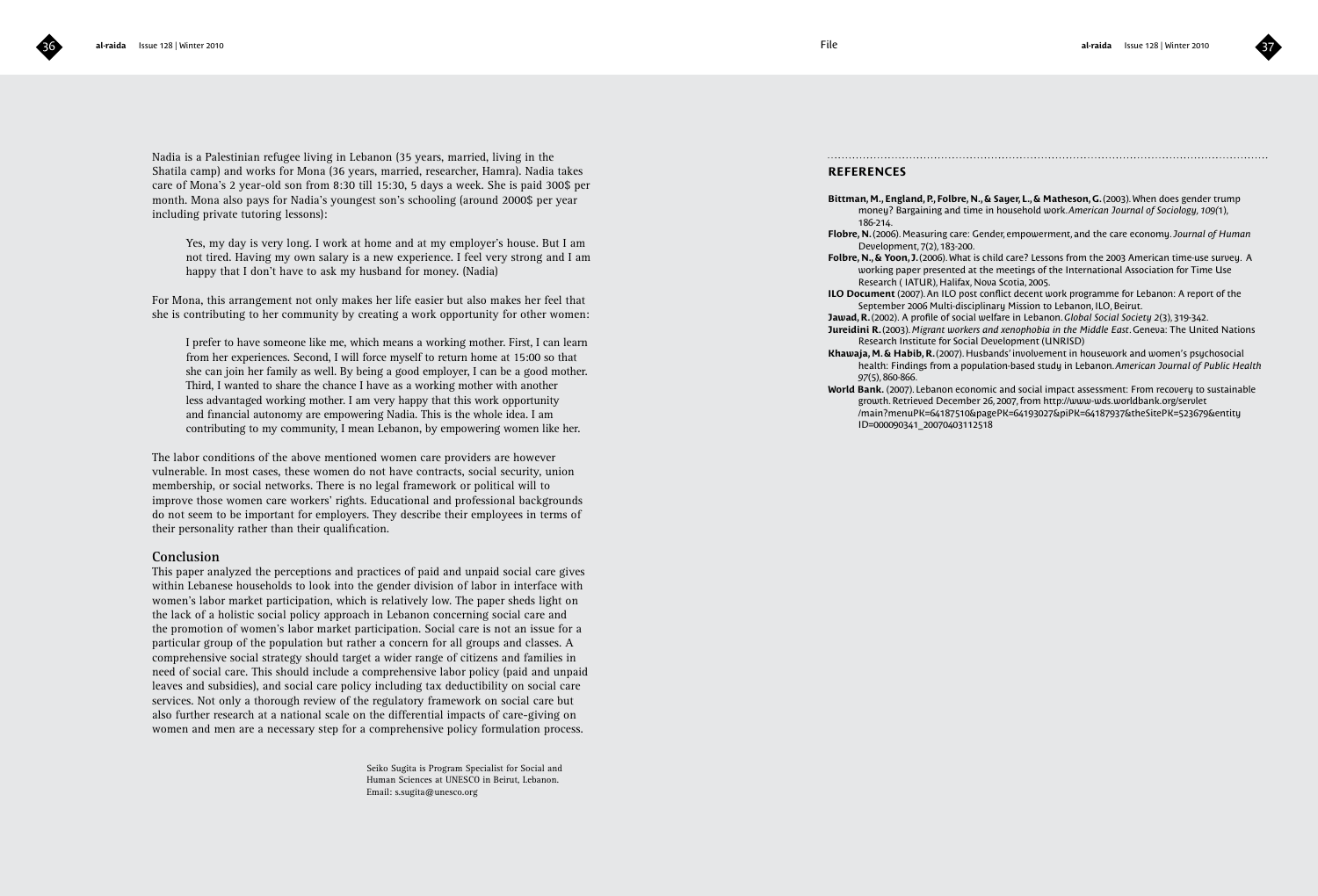

# Women's Work in the Field of Care and Rehabilitation in

### **Paper presented by the South-North Center for Dialogue Amman, Jordan**

### **Introduction**

Jordan

In the last few decades, Arab society has witnessed remarkable changes at the social, economic, and demographic levels. These changes have left their mark on the size of the family, its function, role, and interrelations among its members. As a result, fertility rates among women have dropped, late marriages have become common, and the percentage of women and young girls seeking education has sharply increased. In addition, more women have joined the labor market.<sup>1</sup>

As a result of these changes, the Arab family has abandoned some of its traditional roles, such as providing continuous care for babies and house-care for the elderly, the bedridden, and the sick. Other examples of these chores include babysitting, educating, feeding, cleaning, and attending to the health of the family and its disabled members. All these tasks were traditionally done by the women due to the division of labor along gender lines in the family. Women's abandonment of their care-taking roles has led to the transfer of those roles to social institutions founded to replace the family in providing care and service to those in need.

The care and rehabilitation sector refers to all labor and chores that have to do with the physical, psychological, and developmental needs of those

receiving care, namely, children, the sick, the elderly, and disabled people, whether these services are provided by the government, the private sector, or non-profit organizations. These services vary in type and duration, ranging from watching over individuals for several hours to intensive personal services that cover details of day-to-day life, such as feeding, cleaning, nursing, training, escorting, and round-the-clock monitoring.

In response to the increasing demand for caretaking and rehabilitation, many social institutions, such as day-care centers, kindergartens, orphanages, and homes for the elderly, as well as rehabilitation centers for the disabled, were established. Women rushed to work in these institutions, driven by a desire to enter the labor market and restricted by the scarcity of job opportunities for females in other fields.

The care and rehabilitation sector in many Arab countries has developed in part as a result of women's increasing interest in joining educational institutions and in entering the labor market, as well as women's abandonment of some of their traditional household roles. In addition, many employers in this sector believe that women have an innate readiness and a natural gift to carry out care tasks, and do not, as such, require prior training.

Despite the increase in demand for care services and the development this sector has witnessed, many challenges still face both givers and recipients of care services and rehabilitation. The sector is unable to meet the increasing demand for such services at a reasonable cost. Moreover, the poor infrastructure of governmental and nongovernmental organizations for care services has contributed to a deterioration in the quality of services offered by these organizations. This has led care recipients to seek services outside the institutional framework through hired caretaking at home, and through the recruitment of foreign domestic workers.

In light of these facts, it is important to comprehend the nature of the work in this field, and to highlight the obstacles facing working women as far as level of training, rehabilitation, gender pay gaps, working hours, leaves, breaks, insurance, and job security are concerned. Being aware of those obstacles would ensure that services being provided to those in need are of a high quality and contribute to the development of work in this sector and to human development, more broadly.

Awareness of the obstacles working women face has led the International Labor Organization (ILO) to take the initiative to conduct a regional study on the conditions of working women in the area of care and rehabilitation in many countries, including Jordan. The study is part of an overall ILO project to identify the working conditions of women in the area of care and rehabilitation. ILO also seeks to determine the level of commitment of the employer - whether the government, private, non-profit organizations, or families - to work conditions and regulations, and to labor rights, including contracts, wages, leaves, working hours, insurance, professional development, and job security. The importance of this study lies in the fact that it tackles, on the one hand, an area of work in which performance and quality of labor entail a degree of love, affection, and compassion shown by the caregiver toward the recipient. On the other hand, the quality of service can be negatively affected if the caretaker does not feel s/he is being treated with dignity and equality.

Therefore, exploring the challenges that face

female workers in this field, and giving adequate recommendations, may help develop this sector and improve the quality of services. This will, in turn, enable the sector to offer suitable job opportunities for women. Furthermore, it will attract women who are capable and willing to perform these services under appropriate work conditions that ensure their freedom, justice, and rights, and help create ideal circumstances for quality service.

### **Women and Labor in Jordan**

Female participation in the Jordanian labor market is 12 percent, and might reach 20 percent if the sectors of agriculture and security are excluded. Fifty-six percent of working women in Jordan work in the fields of education and health whereas men work in the fields of public administration and commerce.2 Reports reveal the existence of a total of 1,047 institutions for care and rehabilitation, 32 of these are governmental organizations and the other 1,015 are either private or non-profit organizations. They offer services to orphans, preschoolers, youngsters, beggars, abused women, delinquent girls, in addition to the elderly and the disabled.

While accurate numbers of people receiving care services at home are unavailable, unofficial reports estimate the number of female foreign workers to vary between 40,000 and 70,000. These foreign helpers are in charge of caring for children, the disabled, and elderly people.

### **Methodology**

In order to explore the extent to which working women in the area of care and rehabilitation enjoy labor rights, and the effect of gender on the conditions of laborers, in addition to exploring the quality of services provided and the characteristics of the recipients, a field study was conducted on a sample of 207 individuals from government and private institutions as well as non-profit organizations. Furthermore, interviews were conducted with female foreign workers in the area of care and rehabilitation within families. The sample included both males and females from different parts of Jordan.

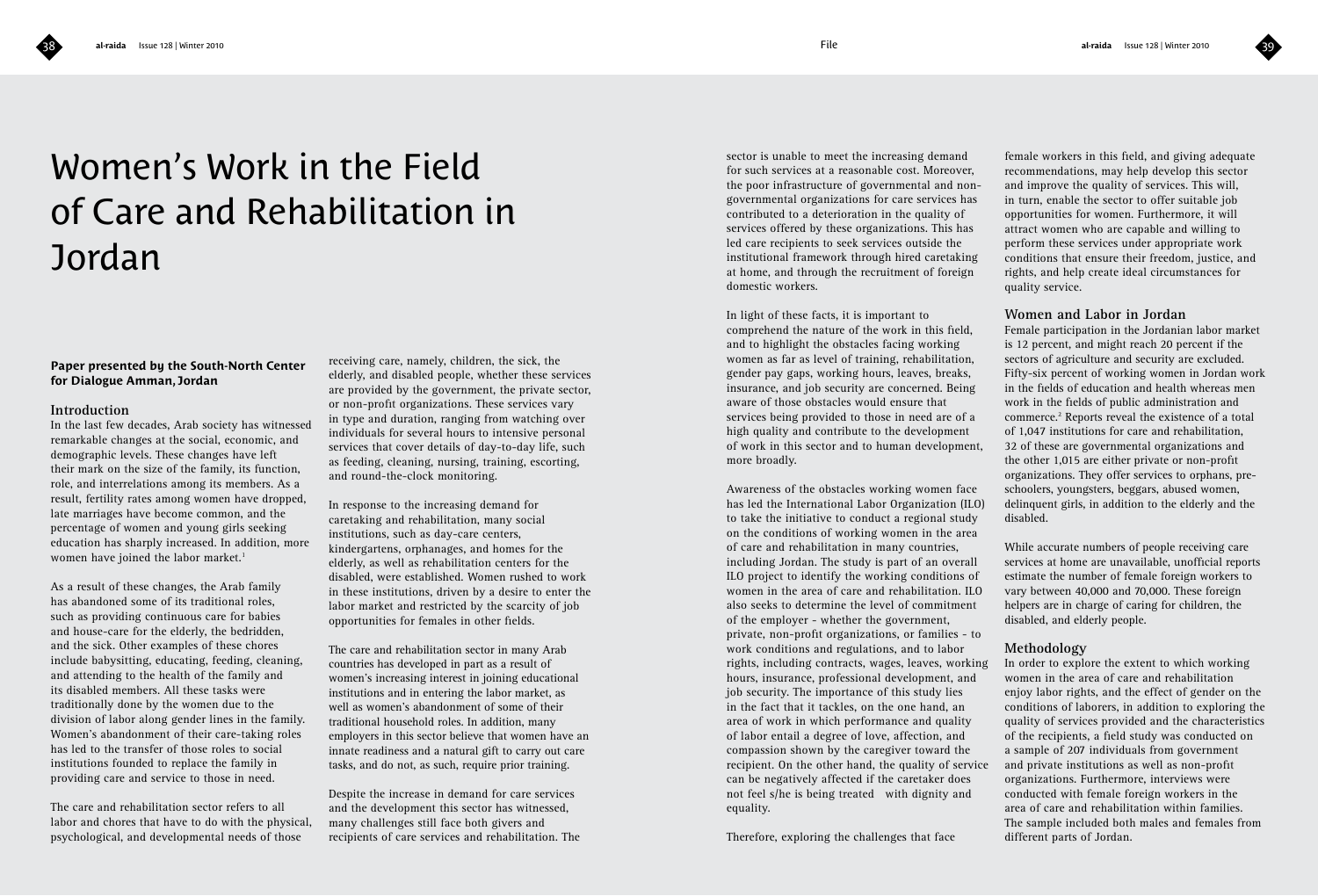### **Work System: With or Without a Contract**



After having analyzed the findings, the following conclusions were made:

### **1. Work System**

Eighty-four percent of the sample work under the umbrella of labor regulation, whether the Civil Service Law or the Jordanian Law of Labor and Laborers, whereas 16 percent work outside of this umbrella. The study also revealed a slight difference between males and females, whereby 18 percent of the females and 12 percent of the males work outside the umbrella of labor regulation. As such, the likelihood of their labor rights being violated thus increases. There was no big difference in legal status between workers offering rehabilitation to the disabled and those offering care services to other categories, such as the elderly. The percentages reached 85 percent and 80 percent, respectively.

### **2. Salaries and Wages**

The study revealed that 91 percent of the individuals sampled earn monthly salaries that do not exceed 300 dinars (every 1 Jordanian Dinar is equivalent to 1.4 US Dollars). Fifty-three percent said they earned less than 200 dinars, while 4 percent still receive a salary less than 100 dinars per month even though the minimum salary according to the Jordanian Law of Labor and Laborers is 150 dinars.

### **3. Work Hours**

The study showed that 14 percent of the sample

work more hours than stipulated by law, in some cases reaching as many as 120 working hours, in obvious violation of laborers' rights. They are denied rest and money in return for their additional working hours. The weekly rate of working hours for the entire sample was 46. It also reflected a slight difference in working hours per week between males and females (47 hours for males and 45 hours for females).

### **4. Work Insurance**

According to the results of the study, 80 percent of the sample benefited from the social security law while 20 percent worked without receiving social security. As for health insurance, 59 percent of the sample enjoyed health insurance while 41 percent did not. Reports have revealed that a high percentage work in the area of disability services compared to those working with other groups, with percentages reaching 69 percent and 38 percent, respectively. Sixty-one percent of laborers said they felt secure in their jobs as opposed to 39 percent who said they did not.

### **Work Insurance**



### **5. Opportunities for Training, Promotion, and Raises**

The study has revealed that more than 50 percent of the workers do not receive any training. This rate reached 58 percent for workers in the area of care and rehabilitation of the disabled, and

Opportunities for Training, Promotion, and Raises Based on Gender



51 percent in other areas. Although females participate more than males in training programs, which are considered a requirement for job promotion, results have indicated that females receive fewer employment benefits than do their male counterparts.

### **6. Leaves**

Ninety-six percent of the sample said that the terms of their contracts stipulated that they had the right to leaves while 4 percent said the terms of their contracts did not include leaves. As far as the different kinds of leaves are concerned, 12 percent reported that they did not get days off during weekends and 18 percent did not get leaves on holidays. Nineteen percent of the workers in the study receive no annual leave, and 25 percent are denied emergency leaves. Eighteen percent of the workers in the study did not benefit from sick leave whereas 51 percent were denied maternity leave and 44 percent were denied leave to observe religious rituals.

### **Female Foreign Workers**

As far as the circumstances of female foreign workers are concerned, the study has revealed that the latter faced more problems than Jordanian women who work in the area of care and rehabilitation in both the public and private sectors, and in non-profit organizations. The interviews conducted with a number of female foreign helpers working for Jordanian families

for the purposes of this study have confirmed the reports released by Amnesty International in 2008, and the National Center for Human Rights in 2006-2007. The report by Amnesty International released in 2008 has revealed that many house helpers are paid only a small portion of their already meager salaries or do not get paid at all over many years. In its report, the organization relied on testimonies of foreign workers who confided that they suffered from isolation, abuse, and exploitation. Many of these women work 16 to 19 hours daily without any vacation, are treated like prisoners, and endure physical and psychological abuse. They are frequently beaten up and cannot leave the country because their employers do not renew their residency and, as a result, these workers have to pay fines. They are also subject to rape or other types of sexual molestation in the workplace.

The extent of suffering that female foreign domestic workers endure and the types of human rights violations they are subjected to were revealed in the interviews conducted. Here are some cases illustrating the work conditions of some of these foreign domestic workers:

### **Case-Study Number 1**

Taisy, a Philippina helper, has been working for a family in Amman for 4 years, without a contract and with a salary below 150 dollars (below the official minimum wage in Jordan). She has not received her salary in 4 years. Thirty-four yearold Taisy works 18 hours daily spent between the household and a beauty parlor owned by the family. Taisy, who has a B.A. degree in Hotel and Restaurant Management, does cleaning, laundry, and cooking, and washes the four cars owned by the family members. As soon as she finishes housework, she rushes to the beauty parlor to clean and prepare for the arrival of customers. Then, Taisy carries out tasks such as manicures, pedicures, foot massages, facials, and hairdressing. Sometimes she does that outside the beauty parlor. Taisy misses her 4 family members in the Philippines and contacts them by phone only on special occasions. As for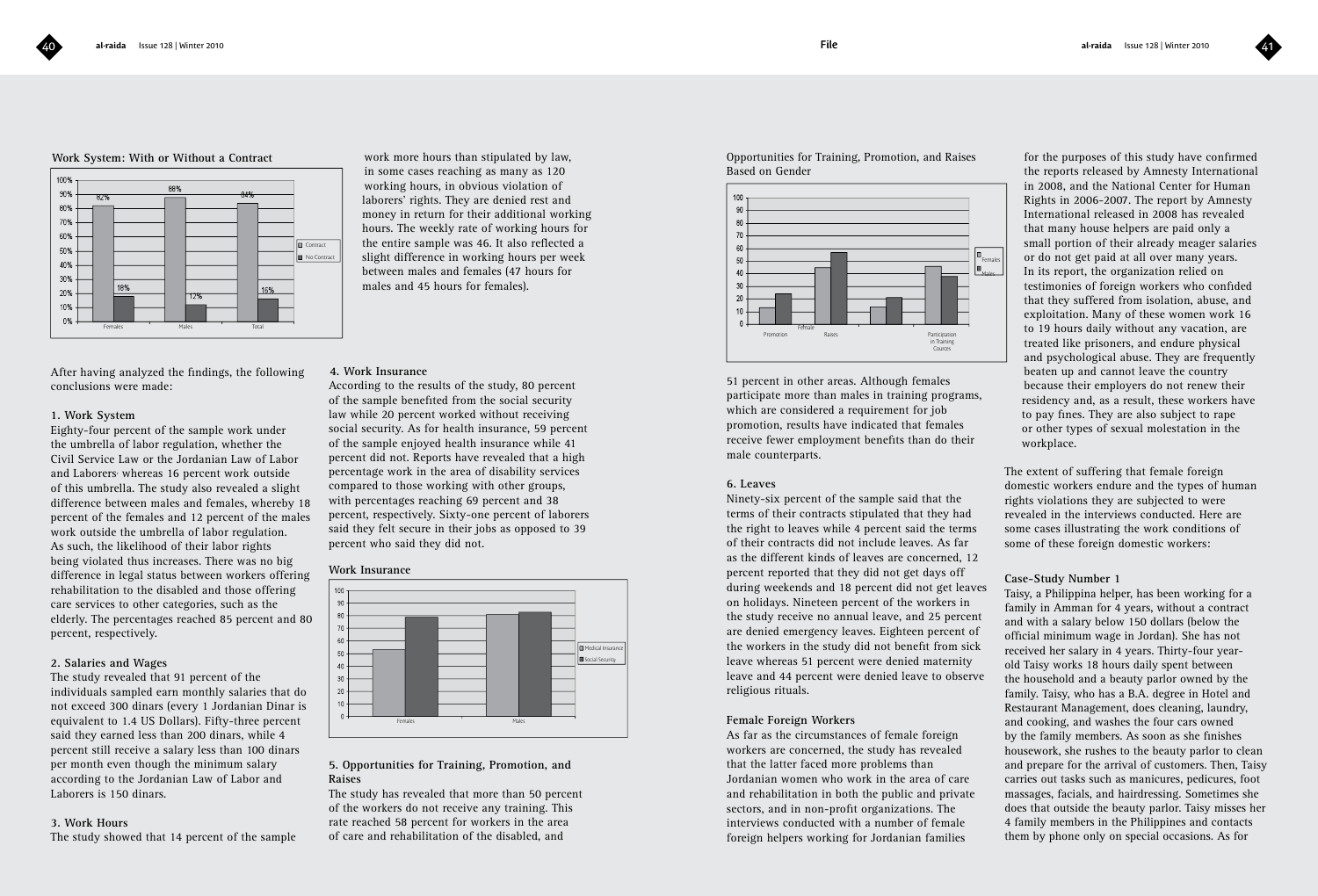the work atmosphere, Taisy has no sleeping space or privacy of her own, for she has to sleep in the living room. This means she has to wait until all family members have gone to bed so that she can sleep, and she wakes up ahead of them all. Taisy suffers from malnutrition, and says she is fed up of eating *shawarma* sandwiches which she often buys using customer tips. Taisy is very annoyed with her employers because they force her to wear secondhand clothes. What adds to her sadness is that she cannot afford to send gifts and money to her children during holidays and on special occasions. She sometimes borrows money from her fellowworkers.

### **Case-Study Number 2**

Erany is a 31-year old Srilankan house-helper who has not completed her education. She is satisfied with her work conditions and circumstances. Erany works for a Jordanian family on the basis of a legal contract. She is treated well and receives her monthly salary on time. The family respects her privacy concerning sleeping arrangements and residency, and sets her working hours according to need. Although Erany earns the same salary as Taisy, she is satisfied with her employers' treatment and the quality of food and clothing they provide her with. She feels secure in her job and contacts her family by phone once a month. Erany sees no need for vacations.

### **Case-Study Number 3**

Twenty-year old Anda, who is single, came to Jordan from Indonesia 3 years ago after finishing ninth grade. She was encouraged to seek employment abroad by other Indonesian house helpers. She also had a personal desire to work and become independent. Anda signed a work contract with a Jordanian family based on which she earns 125 US dollars per month. She receives her salary every 4 months and is very happy with her own bedroom overlooking the swimming pool in the garden. She feels secure because of her employers' good treatment, and although her contract does not include health insurance coverage, Anda is not worried about that; the family addresses her needs just as it does those of its own members.

Anda takes care of all household chores, including washing dishes, cleaning, helping in preparing and serving food, laundry, ironing, and attending to the needs of employers who require help while walking, for example. She does not find her work exhausting as she has time-off when she can watch television, for instance. Anda has her own cell phone and can send text messages to her family anytime she wants.

Clearly, there is a difference in the work conditions of the above-mentioned three foreign house helpers as far as salary, labor rights, working hours, overtime, breaks, medical insurance, and safe work atmosphere are concerned. This difference reflects a contrast in the employers' levels of commitment to giving full rights to their employees and avoiding exploitating them, rather than their abiding by the law and avoiding violating its terms. Lack of implementation of work regulations have left female foreign workers at the mercy of their employers. This has led to a violation of these helpers' human and labor rights. It has exposed them to dangers and crimes as serious as human trafficking at times.

Amnesty International is demanding that female foreign house helpers be able to work without fear of abuse and threat of imprisonment and deportation. These women play a huge role in the economy, both in Jordan and in their own countries. Their work contributes to the well-being of the families they serve, and they are providing a substantial income to their own families and societies back home.

### **Recommendations for Change**

In light of the findings of the current study, it is recommended that the government, civil society, and human rights organizations, supported by ILO and international organizations, direct their efforts towards achieving the following goals:

- The development of a national program adopted by the Ministry of Labor in partnership with media institutions and labor syndicates to boost social awareness about the conditions and criteria for productive work. This kind of productive work can only be done in an atmosphere of freedom,

competence, security, and human dignity equally applied on men and women. Furthermore, there should be dialogue between the parties concerned; namely the laborers, the employers, and the government, in order to achieve such goals. - The development of a comprehensive national strategy to train female graduates of humanities and social sciences faculties for work in the field of service, care, and rehabilitation, based on the principles of social service. Moreover, female workers should be able to climb the professional ladder, bearing in mind the individualized character of the service based on the needs of the recipients. In addition, the graduates of the training programs should be familiarized with the labor market.

- The adoption by the Ministry of Labor and the judiciary system of effective measures to ensure the commitment of parties offering care services and the prevention of violation of the terms of labor laws.

- The adoption of a just system for rewards and motivation, and ensuring faster promotion and advancement at work.

- The creation of effective mechanisms to detect and censor violations and prevent their recurrence. - The creation of hotlines to report violations and ensure a swift response and immediate action.

- The establishment of broad partnerships with the media and human rights organizations to diminish violation of laborers' rights, with special emphasis on foreign workers.

- Building new partnerships between diplomatic missions and labor liaisons of countries exporting laborers on the one hand, and the Ministry of Labor, human rights organizations, and labor syndicates, on the other, in order to strengthen coordination and cooperation between countries importing and exporting laborers and ensure that measures are taken to safeguard female foreign workers' rights.

- Encouraging the establishment of training programs and professional standards to modernize and develop jobs based on the changing needs of recipients, and implementing those programs widely and making them part of the criteria for promotion and professional advancement.

Translated by Nazih Khater

### **endnotes**

**1.** In the past decade, the Arab women's participation in the labor market rose by 7.7 percent, a percentage higher than any rise in other sectors. There has also been a 33. 3 percent increase in woman's participation in the labor market (International Labor Organization, 2008). 2. Indicators of Jordanian work market, reported by the Department of General Statistics, 2007.

### **references**

**Amnesty International**. (2008). *Jordan: Drastic improvement needed for domestic workers*. Retrieved August 18, 2009, from http://www.amnesty.org/en/for-media/press-releases/jordan-drastic-improvement-needed-domestic-workers-20081030

**Beckett, C.** (2007). Women, disability, care: Good neighbors or uneasy bedfellows. *Critical Social Policy 27*, 360-380. **Esplen, E.** (2009). Gender and care:Overview report. Retrieved August 18, 2009, from http://www.siyanda.org/search/summary. cfm?nn=3873&ST=SS&Keywords=girls&SUBJECT=0&Donor=&StartRow=1&Ref=Sim

**International Labour Organization Regional Office for Arab States & Centre of Arab Women for Training and Research.** (2008). *Gender, employment, and the informal economy*. Retrieved August 18, 2009, from www.pnud.org.ma/ pdf/GlossaryGendre.pdf

**International Labour Organization (ILO).** (2008). Promoting the rights of women migrant domestic workers in Arab states: The case of Lebanon. Retrieved August 18, 2009, from http://www.ilo.org/gender/Informationresources/lang--en/ docName--WCMS\_097023/index.htm

**International Labour Organization (ILO).** (2008). Social care needs and service provisions in Arab states :Bringing care work into focus in Lebanon. Policy brief 1. Retrieved August 18, 2009, from http://www.ilo.org/gender/Informationresources /lang--en/docName--WCMS\_097022/index.htm

**International Labour Organization (ILO).** (2008). Social care needs and service provisions in Arab states :Bringing care work into focus in Lebanon. Issue brief 2. Retrieved August 18, 2009, from http://www.ilo.org/gender/Informationresources/ lang--en/docName--WCMS\_097021/index.htm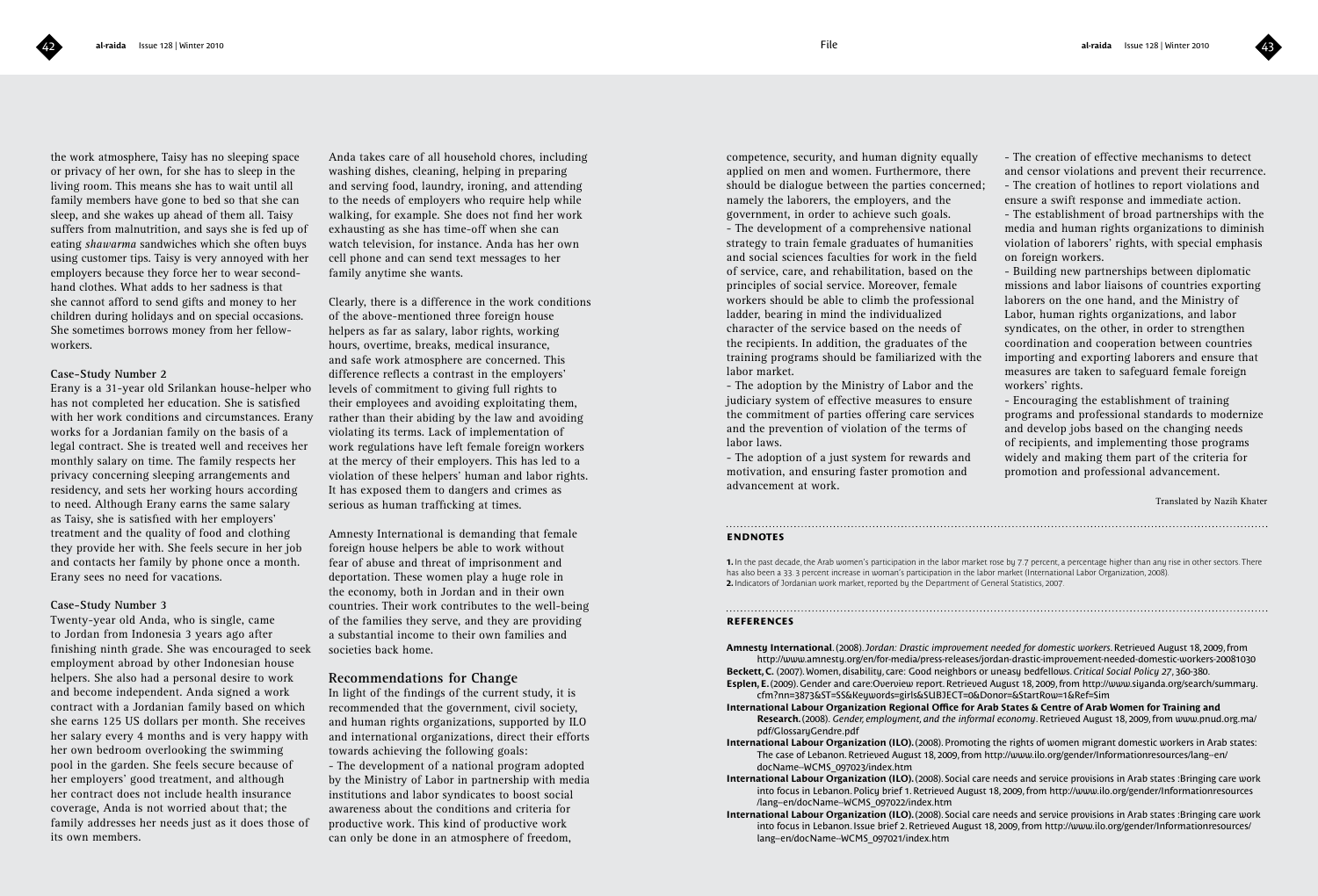# Is a "Father Friendly Workplace" Possible in the Middle East?

## **A Personal Report from the Front**

### **Eugene Sensenig-Dabbous**

Work-life balance has been on the agenda for almost half a century throughout the Western, industrialized world. More recently, assisting working fathers to reconcile their career and family needs has also gained the support of governments, the social partners (labor and business associations), NGOs, and the media in North America, the European Union, Australia, Japan, and more recently in the new democracies of Europe and Latin America. The international business community has become aware that family-friendly hiring, scheduling, and promotion schemes are good for business. Expanding the logic of familyfriendliness from a uniquely women's issue to a genuinely gender mainstreamed approach has boosted productivity, sales, and retention rates and thus benefited employers, employees, customers, and the public sector servicing all three. The bottom line doesn't lie. In the case of the family-friendly workplace, the interests of profits and people go hand-in-hand.

The internationalization of the corporate world in the second half of the 20th century forced companies to deal with the cultural diversity of the workplace throughout the West. With the fall of communism in Central and Eastern Europe in the late 1980s, the multicultural workplace became even more complex. Today, Indian, Chinese, Mexican, Brazilian, South African, and Russian manufacturers and trading companies are becoming global players, complicating this diverse mosaic of entrepreneurial traditions even more. Flextime, working online from home, extended parental leave for fathers and mothers, creative promotion schemes allowing working parents to keep up with the

changes in technology and workplace organization while on leave, and part-time employment for midlevel and senior staff all belong to the spectrum of gender mainstreaming options of any modern Western organization. Extending this model to the rest of the world has proven challenging, even daunting, in many cases.

As a developer and designer of gender mainstreaming and family-friendly assessment and training tools in Europe in the 1980s and 1990s, I personally experienced how employers in the public, private, and NGO sectors struggled to keep up with the rapid changes in the workplace in this phase of rapid globalization. The work-life balance approach was developed simultaneously in many EU member states and in North America, based on their individual socio-economic traditions. In the US, the women's movement, and more recently the nascent men's movement, worked hand-in-hand with state-of-the-art multinational corporations to convince employers that balancing career and family needs was profitable. In Europe, both the labor movement and the church played a larger role in promoting family-friendly business practices. As the former communist countries prepared to join the EU, they swapped their centralized, Marxist-Leninist gender equality regimes for the Western model, which highlighted flexibility and personal motivation. I was on the ground as a trainer in Hungary in the mid 1990s as this former East bloc country struggled to prepare its workforce for EU accession. The most common argument given for not introducing gender mainstreaming and worklife balance at the time was that "this is a luxury that only the West can afford". Today Hungary is a

member of the European Union in good standing, having proven capable of integrating the logic of the market and the needs of its nation's workers and families.

While transitioning from Austria to Lebanon over a decade ago, I attempted to adapt the human resources development tools we had designed in Europe for use in the MENA region. At the time, this approach was rejected by both employers and scholars in the region alike as "a luxury that only the West can afford". Ten years later, globalization has forced MENA organizations, be they nonprofit, commercial, or governmental, to become more in tune with international realities. The trend towards American and European certification and accreditation has brought Western monitoring bodies to the region that are also paying closer attention to gender equality and family-friendliness issues. I am now working as an academic with administrative responsibilities and have come to realize how difficult the uphill battle of reconciling career and family needs in Lebanon can be. For example, suggesting that a conference, training program, or career advancement seminar should provide childcare services still meets with resistance from both female and male colleagues.

It remains to be seen who will take the lead within the MENA region in promoting global gender mainstreaming standards in the workplace. Both subsidiaries of multinational corporations and American system Arab universities, with their international format and global perspective, would be a good place to start. For this to work, however, gender policies in general, and work-life balance schemes in particular, must deal with the specific socio-economic traditions prevalent in the region. Reform must be organic if it is to take root and thrive in the Middle East.

> Eugene Sensenig-Dabbous - Chair, Department of Political Science, Notre Dame University. (former researcher and trainer with the GenderLink Diversity Center, Salzburg/Austria) Email: sdabbous@ndu.edu.lb

# **Call for Submissions**

*Al-Raida* is always looking for contributors to write articles about women in the Arab world.

If you are a researcher or a professional or freelance journalist please consider submitting reports on legislation, events, conferences, debates, exhibits, and performances related to women in the Arab world or Arab women in the diaspora.



For more information about our forthcoming issues, thematic call for papers, and stylistic guidelines, kindly visit our website at http://iwsaw.lau.edu.lb

al-raida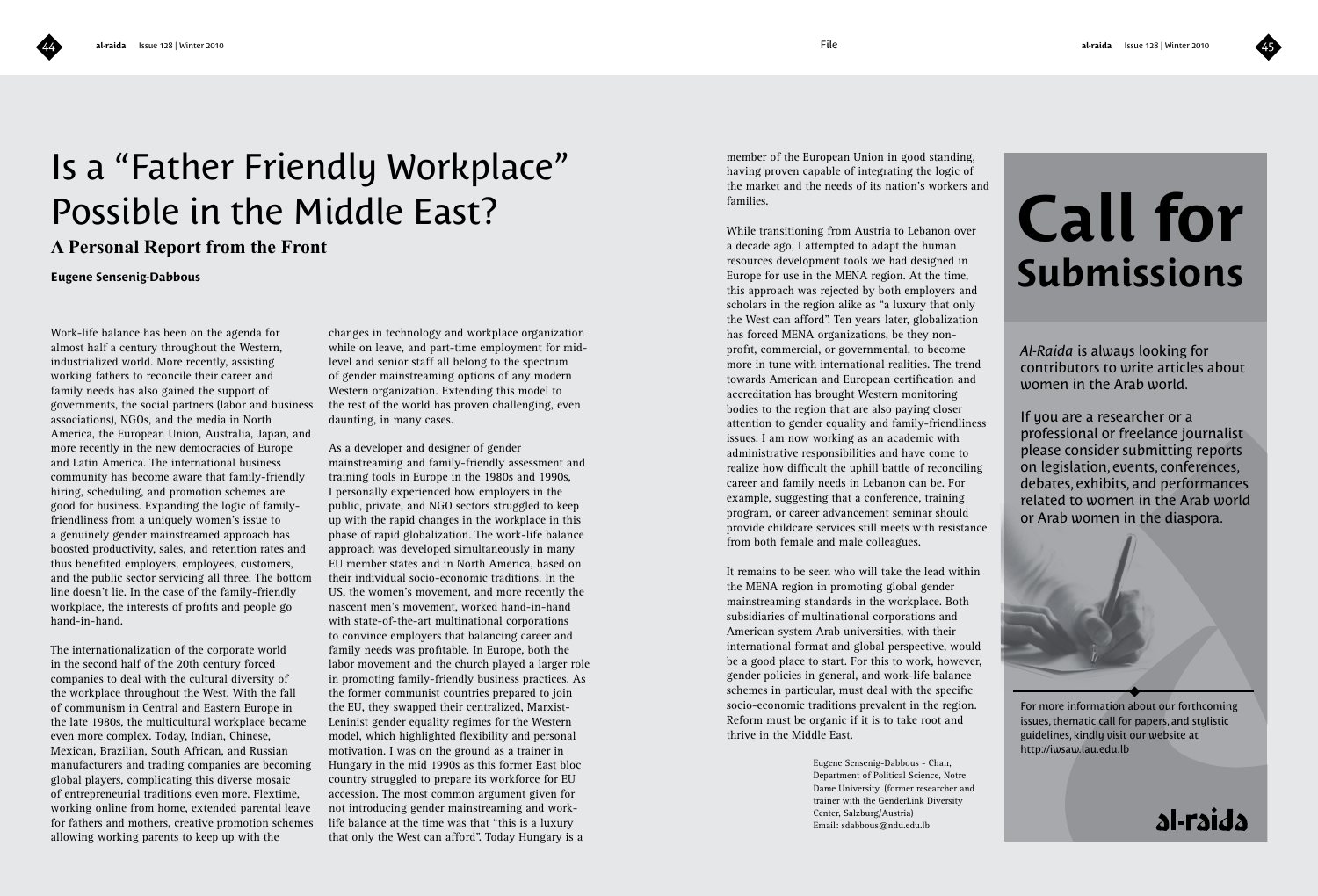# Situation of and Assistance to Businesswomen in the West Bank

*In line with its mission to enhance networking and communication by extending ties with international organizations working on gender issues, Al-Raida will be reprinting policy and issue briefs prepared by the International Labour Organization in its upcoming issues. The purpose of this joint venture is to promote research on the condition of women in the Arab world, especially with respect to social change and development, and to reach out to women and empower them through consciousness-raising. This brief below is reprinted with permission from the International Labour Organization Regional Office for Arab States published by ILO, 2008.* 

This policy brief aims to contribute to the ongoing debate on women enterprise development in the West Bank and Gaza Strip by focusing on the situation of and assistance to businesswomen in the West Bank. It identifies the key constraints and opportunities they face and provides an institutional assessment of their involvement in private sector institutions and the nature of services available to them.

### **1. Context**

### **Palestinian Economy**

Israel's response to the outbreak of the second intifada in 2000, most critically the ongoing restriction on the movement of people and goods, has been economically devastating to the West Bank and Gaza Strip. The Israeli closure regime has intensified dramatically, and the expanding network of Israeli settlements, military outposts, checkpoints, and restricted-access roads have effectively subdivided the West Bank into three parts, in addition to East Jerusalem (see United Nations Office for the Coordination of Humanitarian Affairs, 2008). By 2006, GDP had plummeted to 40 percent below its 1999 level, and an economy once driven by investment and private sector productivity has been reduced to dependence on government consumption financed primarily by international aid, with a rapidly shrinking private sector (World Bank, 2007).

In the West Bank and Gaza Strip public infrastructure has deteriorated due to the damage caused by Israeli incursions as well as neglect by the Palestinian

Authority, which has devoted an ever-increasing proportion of its revenues to the payment of salaries for public sector employees, whose ranks have swelled to compensate for the loss of jobs in the private sector. Recent studies have noted a trend in informalization of jobs, rising levels of ownaccount employment, greater numbers of microenterprises, and more flexible forms of work (Hilal, Al Kafri, & Kuttab, 2008).

### **Women's Employment in the West Bank and Gaza Strip**

Women in the West Bank and Gaza Strip have very low levels of labor force participation, and those that do participate are segregated into a few sectors. Over the preceding decades, Palestinian workers, mostly men, had become increasingly dependent on the Israeli labor market, while women were confined largely to agriculture, services, and household work in the occupied territories. In the past five years, however, women's labor force participation has increased by more than fifty percent (Palestinian Central Bureau of Statistics, 2008).

Competition among women for jobs in the service sector is intense, and jobs go almost exclusively to those with higher education. Even then, educated women's unemployment rates are very high, especially among young women between the ages of 20 and 24. Women also face family reservations to working outside the home or outside their immediate surroundings because of social and security constraints imposed on their mobility.

### **2. Businesswomen in the West Bank and Gaza Strip**

### **Situation of Businesswomen**

Women-owned enterprises are growing in number at all levels but continue to remain a small minority of all enterprises. Women often indicate to starting own-account work on account of economic necessity and lack of employment opportunities. This increase, especially since the second intifada, is mainly in response to the increase in the unemployment rates of men in the same households. In 2006, 5.4 percent of all enterprises in the West Bank and Gaza were women-owned compared to 26 percent of micro and small enterprises (six employees or less) which were owned by women (PCBS, 2007).

In general women's businesses are small scale, although a few own larger businesses. Types of businesses operated by women vary according to locality. Home-based businesses are more common in rural areas than in refugee camps or urban areas. Education levels appear to have a major impact on the type of business. Women with secondary education or less often tend to run home-based micro enterprises. By contrast, women with postsecondary education and exposure to modern business practices and approaches, run growthoriented, professional businesses.

The primary constraints to women's entrepreneurship in the West Bank and Gaza Strip are access to

finance, cultural attitudes, and market access. Women entrepreneurs are largely dependent on the support of husbands or male relatives in the form of finance, advice, and encouragement to start up and run their businesses. Among existing women-owned businesses marketing their products and services remains a pressing issue.

### **3. Businesswomen in Private Sector Institutions**

**Chambers of Commerce, Industry, and Agriculture** Women constitute 1.5 percent of the membership in the Palestinian Chambers of Commerce, Industry, and Agriculture. Women in the chambers are largely involved in the retail and services sectors. The representation of women in the chambers is not often in line with their representation in the labor market.

There are no women representatives on the boards of directors of any of the chambers. A major barrier to change is the delay in the chambers' board elections, which have not been held since 1992. The Federation of Chambers of Commerce, Industry, and Agriculture indicate that women's membership is on the rise, although conclusive data do not exist.

While 62 percent of the women registered in the Chambers of Commerce, Industry, and Agriculture are in commercial activities; the sector of Commerce, Hotels and Restaurants employs only 7.4 percent of employed women. Similarly 34 percent

**Table 1. Potential Growth Sectors for Women-Owned Businesses in the West Bank**

| <b>Sectors</b>                                              | <b>Characteristics</b>                                                                | Comments                                                                                                                                                         |
|-------------------------------------------------------------|---------------------------------------------------------------------------------------|------------------------------------------------------------------------------------------------------------------------------------------------------------------|
| • Agriculture<br>• Agro-processing<br>$\bullet$ Handicrafts | • Generally rural<br>• Little or no formal education<br>required<br>$\bullet$ Any age | Economically viable only if<br>production is linked to broader<br>domestic market or export<br>markets; Product diversification<br>and quality standards needed. |
| • Information Technology                                    | $\bullet$ Urban<br>• Highly educated<br>• Generally younger                           | Domestic demand is growing; the<br>market is dynamic and open to<br>women's participation.                                                                       |

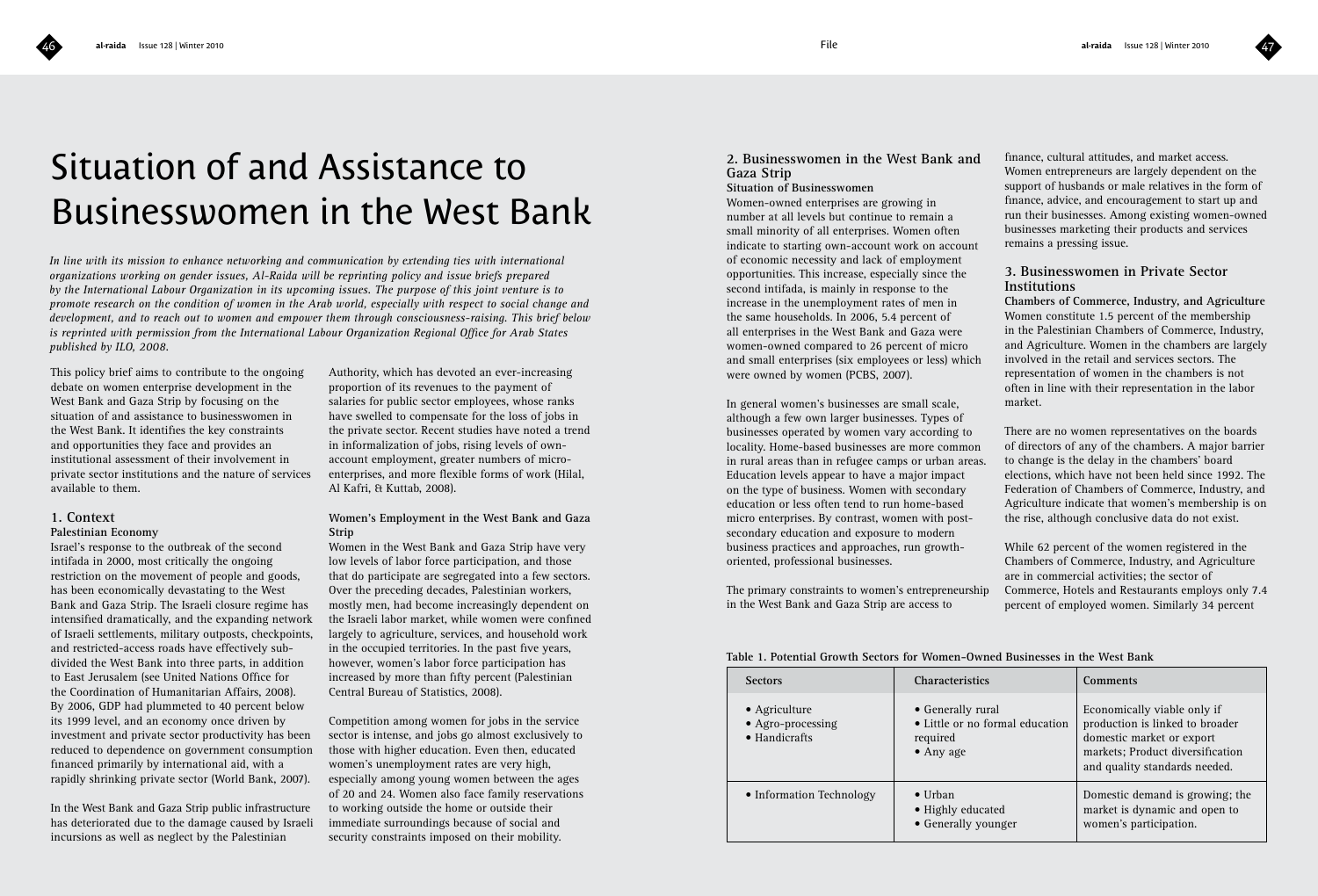of employed women are in Agriculture, Hunting, and Fishing; yet only 2 percent of women registered in the Chambers of Commerce, Industry, and Agriculture are in agricultural activities.

Chambers that have reported the highest levels of women's membership are those of Bethlehem (7 percent), Jericho (6 percent), and Tulkarem (6 percent). A Businesswomen Committee has recently been formed at the Bethlehem Chamber of Commerce to represent the interests of businesswomen. The committee is in the process of developing its mandate and scope of activities. Other local chambers are exploring similar arrangements.

### **Other Private Sector Associations**

Recent years have seen the formation of new private sector associations, led by a young generation of business owners with modern management, networking, marketing skills, and a substantive understanding of global economic trends and issues. These newer private sector associations operate in parallel to the Federation

of the Chambers of Commerce and Industry and typically specialize in a particular economic sector or sub-sector. They are often established with financial and technical support from donor institutions, with donor contributions often exceeding membership dues and service fees.

Businesswomen and businessmen belong to one or several of these associations in addition to their local chambers. These newer associations exhibit similar patterns to the chambers of commerce, industry, and agriculture regarding women's representation on their boards. A key difference is the fact that they hold regular board elections allowing for greater dynamism and renovation within their leadership. The Palestinian Shippers' Council is one exception to the rule where the board is chaired by a woman.

### **Support Service Providers**

The microfinance industry in the West Bank and Gaza Strip consists of nine microfinance institutions and one microfinance bank, which are heavily dependent on donor funds (such as USAID, the

### **Box. 1.**

**Bethlehem Businesswomen Committee** The idea of forming a Businesswomen Committee within Bethlehem Chambers of Commerce has existed since 2001, although it did not materialize until 2007. The committee was formed by eight women members of the chambers from a variety of sectors: tourism, hotel management, cosmetics manufacturing, gift shops, import, and export.

The Businesswomen Committee has conducted a number of activities including training courses, workshops, and conferences. The Bethlehem Chamber of Commerce is planning to allocate a budget to support its activities. Future plans of the Committee include expanding its membership to other women business-owners registered within the Chamber, developing an internal mandate, and electing a board.

### **Box. 2.**

**Businesswomen Forum-Palestine** In 2006, eight businesswomen founded a women-only association in Ramallah, Businesswomen Forum-Palestine, with the core belief that women's economic participation plays an essential role in the development of the Palestinian economy. The Forum targets self-employed women who do not belong to professional syndicates or unions like the union of pharmacists or lawyers. To date the Forum has received support from numerous donor organizations in the form of funds, training, and technical assistance. A part of the MENA Businesswomen's Network, the Forum currently runs four programs in collaboration with various international organizations. The services it provides include one-on-one consulting for members, organizing workshops and conferences, and networking.

Islamic Development Bank, and the European Commission). Many microfinance initiatives target women enterprises. Despite the growth in recent years of financial services for micro- and small enterprises, the vast majority of womenowned enterprises do not borrow from banks or microfinance institutions in order to avoid risks involved with indebtedness during uncertain times. Real demand for credit remains largely unfulfilled. Moreover, the microfinance industry has been under pressure in recent years due to political and economic conditions. Expansion of services is likely to remain limited unless the environment improves. A number of service providers specifically target women in the form of very small loans through solidarity lending groups of five to seven women who agree to guarantee one another's loans. Business development service providers engage in a range of activities including training, counselling, strategic planning, referrals to financial service providers, and business incubation services. Most business service providers reach only a limited number of beneficiaries as they can not cover their expenses through service fees, and depend heavily on donor funding. Currently, these services are generally provided by NGOs and a small network of private sector specialists. GTZ Small Enterprise Centre is a significant training and consulting service provider to micro- and small entrepreneurs through a network of local providers. However, neither the Small Enterprise Centre nor other providers of business development services have made headway in mainstreaming gender in their programmes.

The technical education and vocational training system in the West Bank and Gaza Strip is small compared to demand, fragmented, and largely unresponsive to labor market needs. Women constitute 30 percent of the graduates from the system, which is highly segregated by gender along traditional lines (for instance with clerical work, hairdressing and sewing for women, and construction, auto repair, and electronics for men). To date the system does very little to encourage entrepreneurship among its graduates. While reform efforts are underway, they have not taken effect to show improved outcomes for young women

graduates in the form of paid employment or selfemployment opportunities.

**4. Conclusions and Recommendations**  Advancing employment and self-employment of women is being promoted by governmental, private, and non-governmental organizations. Businesswomen in the West Bank and Gaza Strip have made progress in the past decade with respect to their increasing numbers, representation in relevant institutions, and support services they receive. However, they still constitute a small percentage of business owners and continue to face institutional, financial, and social barriers that hinder their success. In particular, women need better access to finance, more education on how to run their business, exposure to growth industries and new market niches, and legal protection to be able to compete and succeed in the business world.

### **Institutional Reform of Chambers of Commerce, Industry, and Agriculture**

The legitimacy and influence of the chambers are most likely to increase by holding democratic elections, and expanding membership to include more women, youth and micro- and small enterprises. The Chambers of Commerce, Industry, and Agriculture can also better target sectors such as agrobusiness where women business activities are more prominent for bringing more women members on board. The experience of Bethlehem Chamber of Commerce, Industry and Agriculture in establishing a businesswomen committee provides a good example for replication in other local chambers.

### **Further Progress Needed in Newly Formed Private Sector Associations**

Newly formed private sector associations need to prioritize women entrepreneurs. They can start by identifying and documenting good practices among their midst and closely collaborate with organizations such as the Businesswomen Forum in policy advocacy efforts. Immediate actions can include active encouragement and support of women candidates to take part in their boards' elections.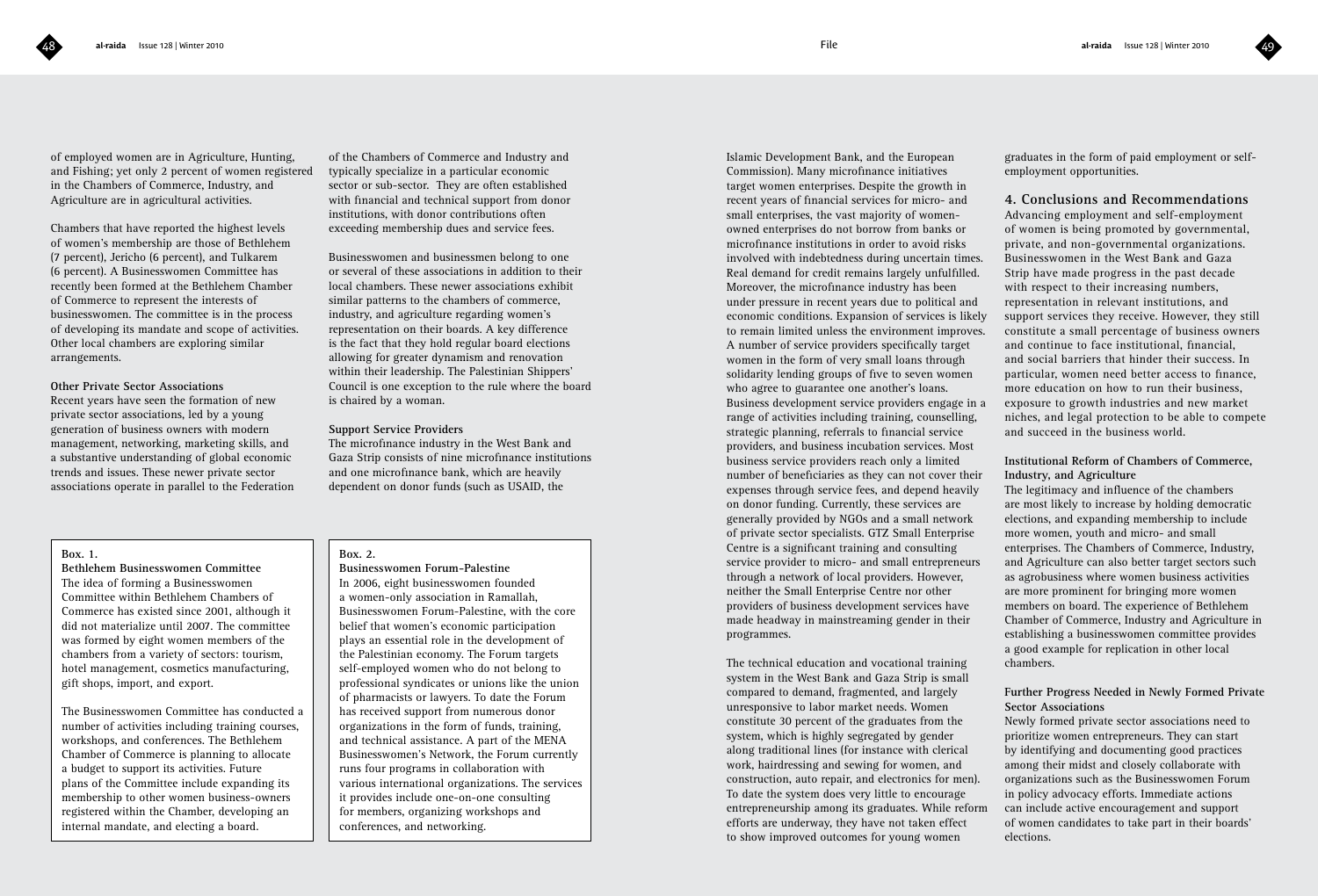

### **Gender Mainstreaming Among Business Development Service Providers**

The existing business development service providers need to integrate gender analysis in their work plans and mainstream gender needs and concerns into their programme design and implementation. Specific consultancy services are needed for women business start-ups in determining the feasibility of their business projects. Services also need to better target the large population of unemployed youth, in particular the large number of highly educated unemployed young women. Services that can improve market access through improved product design, quality standards, and links with broader domestic or export markets are a priority for all businesses, but especially women-owned businesses.

**Recalibration of Microfinance Services** Microfinance services need to be better linked to business development services through backward and forward referral efforts, and market products and services through relationships with other stakeholders providing services to micro- and small enterprises. They should also incorporate gender analysis into market research efforts and solicitations of feedback from clients and improve tracking of gender-responsive data on borrowers and characteristics of their businesses.

### **Coordination Role of Palestinian Authority Institutions**

The Ministry of Education and Higher Education and Ministry of Labor should build linkages between Technical and Vocational Education and Training entrepreneurship, including fields dominated by either men or women, and integrate basic business and financial education into

technical and vocational education curricula to provide graduates with the tools they need to start new enterprises.

**Better Targeting of Businesswomen-specific Advocacy Efforts**

As it expands its membership base, the Businesswomen Forum can document good practices, and collaborate with other advocacy organizations on policy dialogue. The Forum is well positioned to play an advocacy role on regulatory reforms, and commenting on pending legislation.

The Forum can also collaborate with business development service providers for better targeting of businesswomen's needs including: individual and group business counselling, identification of existing and potential markets, legal support, enterprise registration support, and exchange visits with relevant institutions abroad.

**Improved Visibility of Women Entrepreneurs** The Women Business Forum can establish better visibility, support businesswomen, and enhance their publicity through initiatives such as the Palestine Award for Businesswomen, in coordination with professional organizations that can provide support for the nominated businesswomen of the year. The Forum can also encourage women to enter sectors that have been historically dominated by men. Taking the lead in initiating research projects and coordinating them jointly with the Palestinian Central Bureau for Statistics and other business development support organizations can ensure the collection, documentation, analysis, and dissemination of gender-responsive data on businesswomen and women entrepreneurs to inform policy and advocacy initiatives.

### **endnotes**

**1.** This policy brief is based on a study on the " Situational and institutional assessment of businesswomen in the West Bank", a joint research initiative of the ILO Regional Office for Arab States and Riyada Consulting and Training in the West Bank. **2.** Among these institutions are: Palestinian Federation of Industries; Palestinian Businessmen Association; PALTRADE; Palestinian Banking Association; Palestinian Information Technology Association; Insurance Association of Palestine; Palestinian Tourism Association; Palestinian Contractors' Union; and Palestinian Shippers' Council.

### **references**

**Hilal, J., Al-Kafri, S. & Kuttab, E.** (2008). *Unprotected employment in the West Bank and Gaza Strip: A gender equality and workers' rights perspective*. Beirut: International Labor Organization [English & Arabic].

**ILO & Riyada Consulting and Training in the West Bank**. (2008). *Situational and institutional assessment of businesswomen in the West Bank*. (Ramallah).

**Palestinian Central Bureau for Statistics (PCBS)**. (2008.) Labor Force Survey (October- December, 2007) Round (Q4/2007) (Ramallah).

**Palestinian Central Bureau for Statistics (PCBS)**. (2007). Establishments Survey 2006 (Ramallah).

- **United Nations Office for the Coordination of Humanitarian Affairs**. (2008.) West Bank & Gaza Strip closure maps (occupied Palestinian territory). (Ramallah).
- **United Nations Development Programme**. (2007). *The Gaza Strip: A private sector in decline*. (Ramallah).
- **World Bank**. (2007, December). *Investing in Palestinian economic reform and development: Report for the Pledging Conference*. Paris.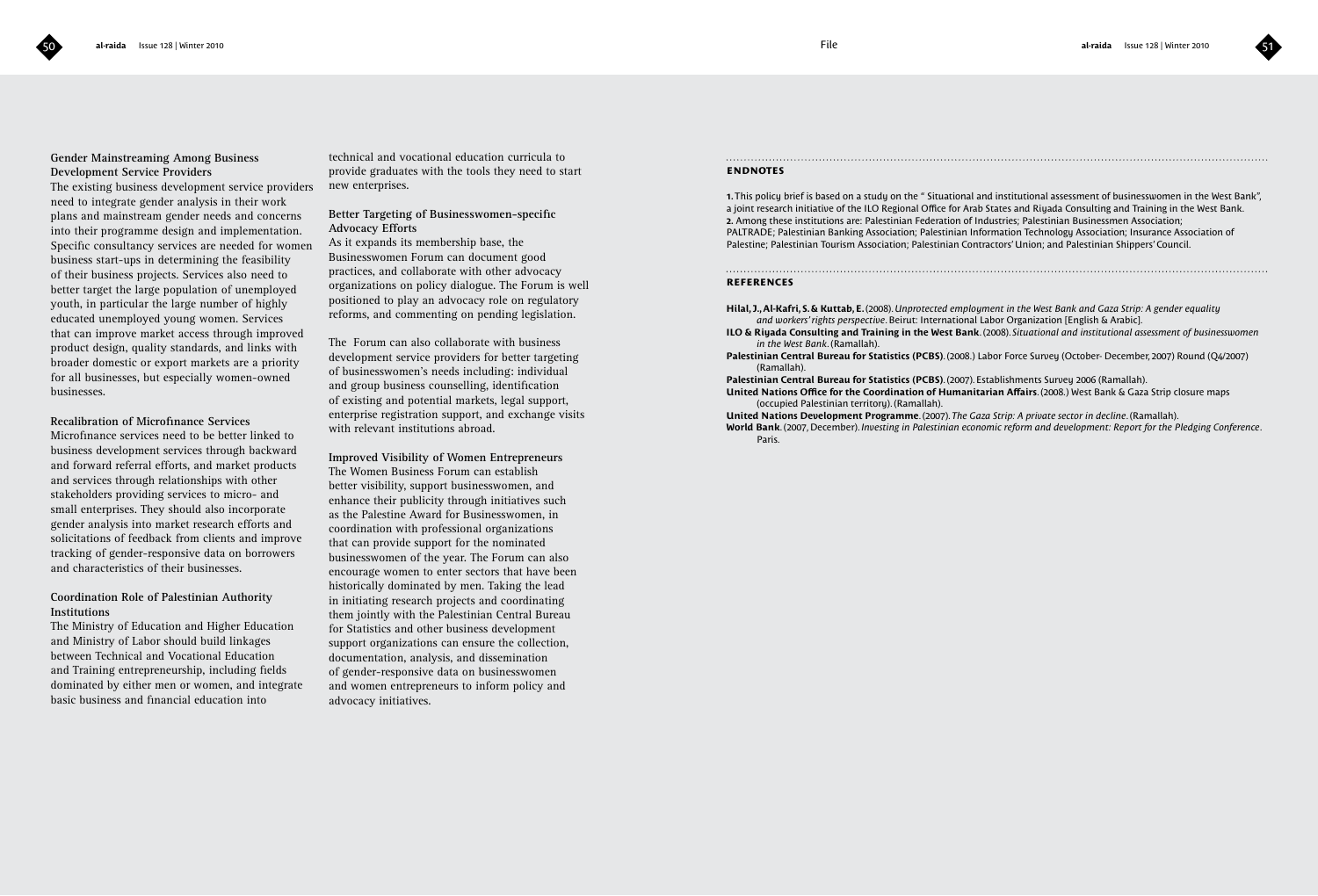# **Book Reviews**

### **Highly Valued by Both Sexes: Activists, Anthr/apologists, and Female Genital Mutilation Tobe Levin**

Review of Hernlund, Ylva and Bettina Shell-Duncan, Eds. *Transcultural Bodies. Female Genital Cutting in Global Context*. New Brunswick: Rutgers UP, 2007.

On the back cover of *Transcultural Bodies. Female Genital Cutting in Global Context*, Richard Shweder praises the volume for taking "us a huge step beyond the global activist and first-world media (mis-) representation of FGM" that fails to acknowledge "genital surgeries … [as] highly valued by both sexes." Strongly implied is that the "highly valued" is, in fact, worthwhile. This characteristic complicity with a decidedly harmful traditional practice makes the book ineffectual for activists; of limited use for journalists; and downright dangerous for intellectuals who already prefer passivity. In an attempt to condone, Shweder points out, where genitals are altered, most people approve. But of course, in ethnicities that cut, the majority conforms. Who knows this better than NGOs do?

Yet this book, assigned to students, goes beyond a single (possibly forgivable) instance of 'talkingdown' to activists: its designated adversary is "the global movement to 'eradicate FGM'" (p. 1). Were you aware, for instance, that "the global eradication campaign itself ... violate[s] several human rights" (p. 26)? Perhaps sensing the fragility of such a charge, the editors warn us not "to draw up overly simplistic dichotomies between 'Western activists' on the one hand and 'African women' on the other – as such identities often coincide – nor to trivialize the powerful and committed engagement of … 'insiders' with a true stake in the practices who are working for their elimination" (p. 26). Seemingly apposite, on deeper reading this passage reveals a perilous distinction between the "insider" stakeholders who can only hail from FGM-practicing cultures ['''insiders' with a true stake in the practice"] and other volunteers whose fervor is nourished by empathy alone. Such a triage can only be based on ignorance (or worse, deliberate suppression) of anti-FGM work as not only honorable but indispensible.

Yet, the recurring dismissal of courageous efforts by African, African-American, Afro-European and European activists together, however deeply disturbing, is still only a hint of what is wrong with the tone of this collection. More serious are repeated expressions of disdain for (most) NGOs that oppose FGM; consistent misunderstanding of the challenging relationship between advocacy and journalism; and, ultimately, the gauntlet thrown to activists by that portion of the academy in anthropology departments, mainly and significantly based in North America, who claim the issue for their discipline as best suited to pontificate about it. Let me be clear: writing this review during a teaching stint in China, resident in Germany, active in Europe, I see in this volume a U.S.-based export that has already had a corrosive influence on some European university approaches to the subject (fortunately less so in Africa). Close textual analysis reveals a consistent unhelpful undercurrent: the issue is too fraught to touch! Such a hands-off message paralyses the academic conscience and may well end in depriving NGOs of active support and research funds.

"Oh, dear," you may think by now, "this book has reached the unintended reader." Perhaps. Not an anthropologist, I have little patience for co-opting (and subordinating) FGM to illuminate "wider discourses and ensuing debates" (p. 203) on allied topics, an approach shared by these essays. But

I am credentialed: an Associate of the W. E. B. Du Bois Institute for African and African American Research at Harvard University and a thirty-two year veteran in advocacy to eradicate FGM, my activism embraces the EuroNet FGM, FORWARD-Germany, and Feminist Europa (Heidelberg) which, since 1998, has carried my reviews of books on FGM published in German, French, Italian and Spanish. The dearth of attention in U.S.-based writing to other-language sources deserves mention, for Africa and Europe offer alternative approaches. Finally, a pioneering collection of essays co-edited with University of Ghana's Augustine H. Asaah called *Empathy and Rage. Female Genital Mutilation in African Literature* (Oxfordshire: Ayebia, 2009; distributed in the U.S. by Lynne Rienner) shows that what *Transcultural Bodies* refuses to do can indeed be done: advocacy and academia can join hands IF we want to see FGM end. This, however, is not what *Transcultural Bodies* aims to achieve

Despite lip-service to hopes of the rite's demise, hardly a chapter in the Rutgers UP publication is likely to speed eradication (a word, by the way, that its editors dislike). From terminology that refuses to see the amputation of girls' genitals as a mutilation to multiple framings of the issue that neglect international consensus on human and children's rights, the book reveals the serpentine nature of its discourse in seemingly acceptable (if repetitive) statements such as this by contributor Aud Talle: "Writing about female circumcision cannot be anything other than a blend of rigid scholarship and 'sympathy' writing" (p. 106). But "female circumcision" is not the issue! "Circumcision" means surgical removal of the clitoral prepuce, hardly the kind of ablation to which most girls are prey.

### This is what FGM victims confront:

As soon as the circumciser began cutting her flesh, the [fourteen or fifteen year old Maasai] girl started to fight back. … The women [who thronged around her] … did not manage to hold her down. Finally, the elder brother and guardian ... told the women ... to use ropes to bind her. ... The operation had to be executed immediately because the cattle were restlessly waiting to get out to … pasture, and all the guests who had gathered were eager to begin … feasting. (p. 94)

### As a result, the assistants attempted to lasso

"the [girl's] ankles [as she] … tried desperately to kick … off [the restraints]. The struggle continued for a while before [she] tired" enough to permit bondage. But without room in which to wrench her thighs apart, the actors needed outside intervention. It was soon forthcoming. "One of the men watching the scene … and waiting for the women to … finish… approached the house to offer his [help. He] forced his stick through the mud wall…, made a hole, and pulled out one of the rope ends. The other rope was fastened to a roof beam at the entrance to the house" (pp. 94-95).

This narrative, not yet at its climax, covers one entire page in Talle's chapter, for attention is deliberately diverted from the action by interventions explaining each step from the perpetrators' point of view, so that what is happening shall not appear to be what it is: violence, and quite specifically a form of violence criminalized by most nation's laws and international covenants. But to get to the point:

At last, the circumciser could proceed with her work. With tiny movements she carved away the clitoris and the labia minora, while the women in loud voices instructed her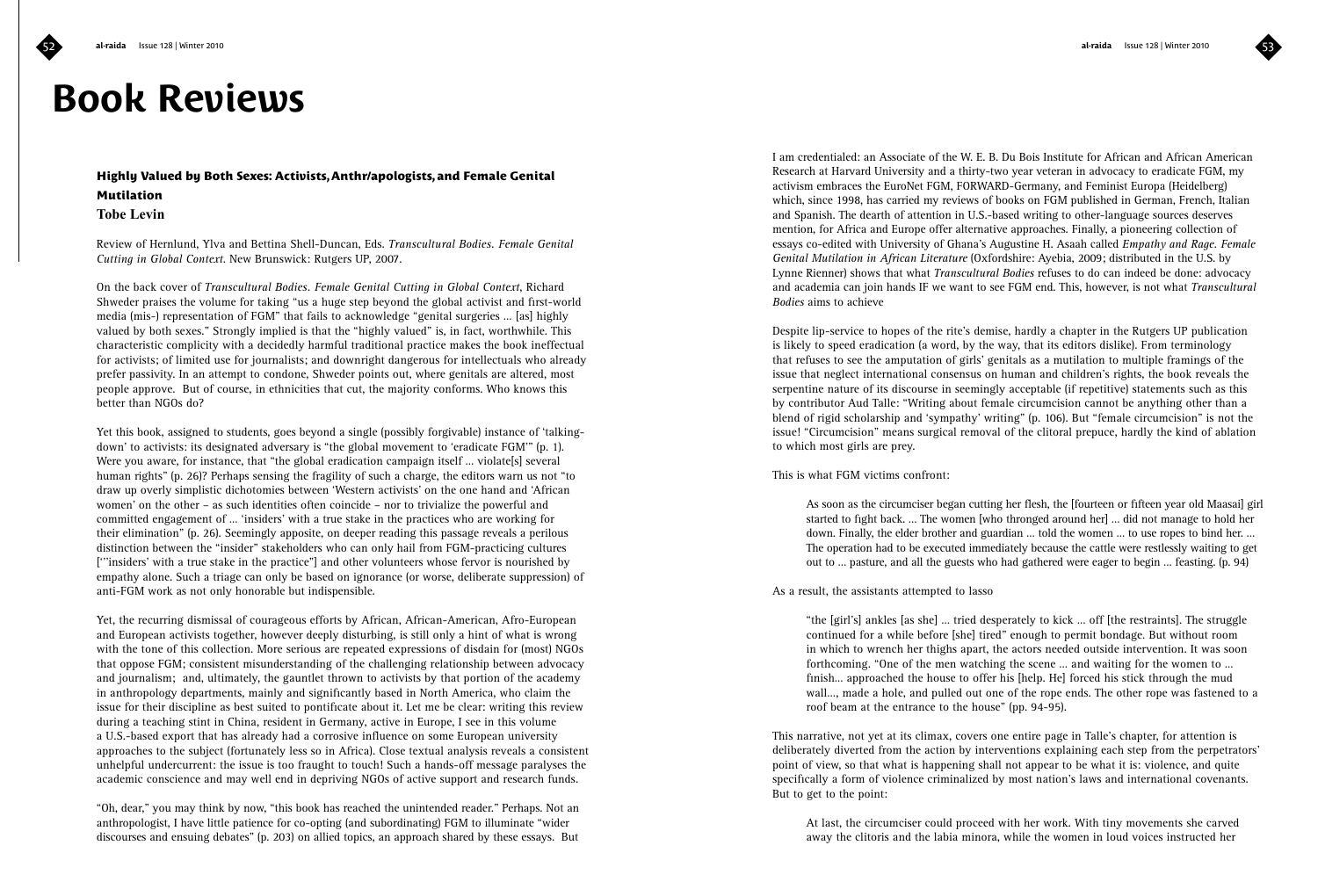how to cut. The blood rushed forward, and for us outside the actual scene, it was as if the excited voices of the women and the heavy breathing of the girl would never … end. (p. 95)

Wait a moment. If the observer is outside, how does she know about these "tiny movements"? How can she discern what's cut? In fact, she "peeped through [an] opening in the roof that the women had made beforehand to lighten up the room" (p. 95). Spying with her are any number of children of both sexes as well as the volunteer male who is "all the time holding tightly on to the rope [while gazing] into the narrow room to check that the women did a proper job" (p. 95).

By this time, you, too, feel your stomach clench and, as intended, your sympathies may well have shifted from the teen to the anthropologist who, almost by accident, has found herself ethically compromised. I respect the integrity that leads Talle to admit:

The smell of blood and sweat forced itself through the wall and incorporated us into what was happening inside. My own pulse beat more quickly than normal. Instantly, I understood what a personal challenge anthropological fieldwork could be. I was witnessing 'torture', [distancing quotation marks glaring in the original] and the fact that I remained standing with the others outside somehow sanctioned what happened inside the house (p. 95).

My point exactly, with one proviso: anthropologists don't "somehow sanction" such an event. They give legitimacy to it and thereby vitiate activists' urgent appeals. For FGM IS torture – sans quotation marks. And even when performed in clinics under general anesthesia, the amputations remain medically pointless and a violation of human rights.

More than a few authors in the collection sustain similar distortions, with Talle singled out for being so typical of much that is dubious here. If, admittedly, some chapters rely on objective data and even contain intriguing new data on sexuality after FGM, many also share faults with the above passage where emotional withdrawal abrogates scientific rigor. For example, Talle scripts like a creative writer in attributing thoughts and motives she could not possibly know to various actors and, in her effort to mediate the violence, abandons objectivity. She notes that "the nervousness of the women who executed the operation [how does she know they feel nervous?] had spread to the observers [who, we have been told before, were, if anything, hungry], and it was as if we sought support in each other's glances and presence" (p. 95). Support? Why? Is there something untoward going on? Something, perhaps, thought to be wrong? Procedurally, certainly, as the victim was expected to cooperate, but by now she has been subdued and the usual ululations are, presumably, covering her screams, notwithstanding the "heavy breathing" curiously audible despite the reiterated loudness of in-hut attendants. Given our common understanding of the English language, the author can only be projecting her own malaise, – her own sense that indeed, she is witness to a crime –, onto those whose behavior shows no sense of wrong-doing whatsoever. Yet, in the end, like others in the guild, the anthropologist holds to a creed that pardons what she sees.

Evidence of the author's ambivalence and thereby her honesty is, to her credit, shared with us, emerging from a repeated disclaimer that prefaces this scene: her Maasai informants told her that this time, things "did not proceed 'normally'" (p. 93) and she wishes her readers to believe this too – despite a dearth of scientific data in support. The research question is: given a statistically relevant sample of girls subjected to the cut, how many buck? How many grit their teeth in silence? While told what is supposed to happen, what actually takes place, and how often, we simply don't know. And while I, too, lack the hard facts, having read testimonies and talked to victims, I have good reason to believe that girls' opposition is hardly uncommon. They do fight back.

Before the halaleiso had even touched her, Yurop cried out. At once, one of the women slapped her. … The general consensus held that this was no time to exercise forbearance … but in Yurop's case [nothing] quiet[ed] her down. She went right on screaming so they [gagged her with the cloth] ready for that purpose. … [And when] it was Ifra's turn, … like all the others, she [too] lit out of there. .... So first [they] had to catch her and, with fanatical violence, threw her onto the box. Then, repeat performance: Ifra screamed and tried to free herself, and again the women fought and gagged her. And so it went with Fatma, Muna, Suleiha and Nasra. All shrieked, all were gagged, the halaleiso never slowed down. Between girls she wiped blood off the box and with her foot kicked sand over the puddle on the floor. And now there was only one left, and that was me. (pp.173-174)

Nura Abdi, in this excerpt from *Tränen im Sand*, presented as Desert Tears in the last chapter of *Empathy and Rage*, is, admittedly, not scientific. We see only five girls who resist but in ways that seem both believable and representative.

Representing the challenge that anthropologists face when confronting scenes like the above, Talle has come to terms with an early admitted distaste she eventually sheds. Because "female and male circumcision" were "the order of the day," as a:

cultural phenomenon [they] no longer raised feelings of anxiety or indignation. In Geertzian terms I could remain 'experience-distant' to that sort of bodily intrusion (Geertz 1983). Particularly when confronted with this piece of ethnography, it felt safe to repose in the cognition of cultural differences (p. 93).

Such a monumentally unsafe stance – vulnerable to ethical scrutiny – makes even the editors queasy. Hoping to shroud complicity, they evoke a "dual" among "FGC" scholars who oppose "rights and culture," enabling them to mediate by applying a "'prorights anthropology'" and Marie-Bénédicte Dembour's "'pendulum'" theory. As Hernlund and Shell-Duncan present her, Dembour sees in universal human rights one 'extreme' influence on society and in cultural rights (including misogyny) an equal and opposite 'extreme'. These concepts mark two ends of an arc. However, once one tendency ascends, the pendulum swings back toward the other.

Agreeing that human rights and cultural rights signify extremes, Hernlund and Shell-Duncan write:

It is our ambition that this volume add to the growing number of voices in the field of FGC studies and activism that call for a move 'to the middle'. (p. 2)

If you are, like me, unsure of what "the middle" means when the topic is ablation of a five-yearold's genitals, the editors clarify by quoting Elvin Hatch, an "extremist" with whom they disagree. He exemplifies the 'questionable' tendency to see excision as a "'test case'" for the limits of cultural relativism by "group[ing] FGC with political executions, genocides, and honor killings as 'situations in which ethical relativism is untenable'" (Hatch 1997, 372 qtd. in Hernlund and Shell-Duncan 7).

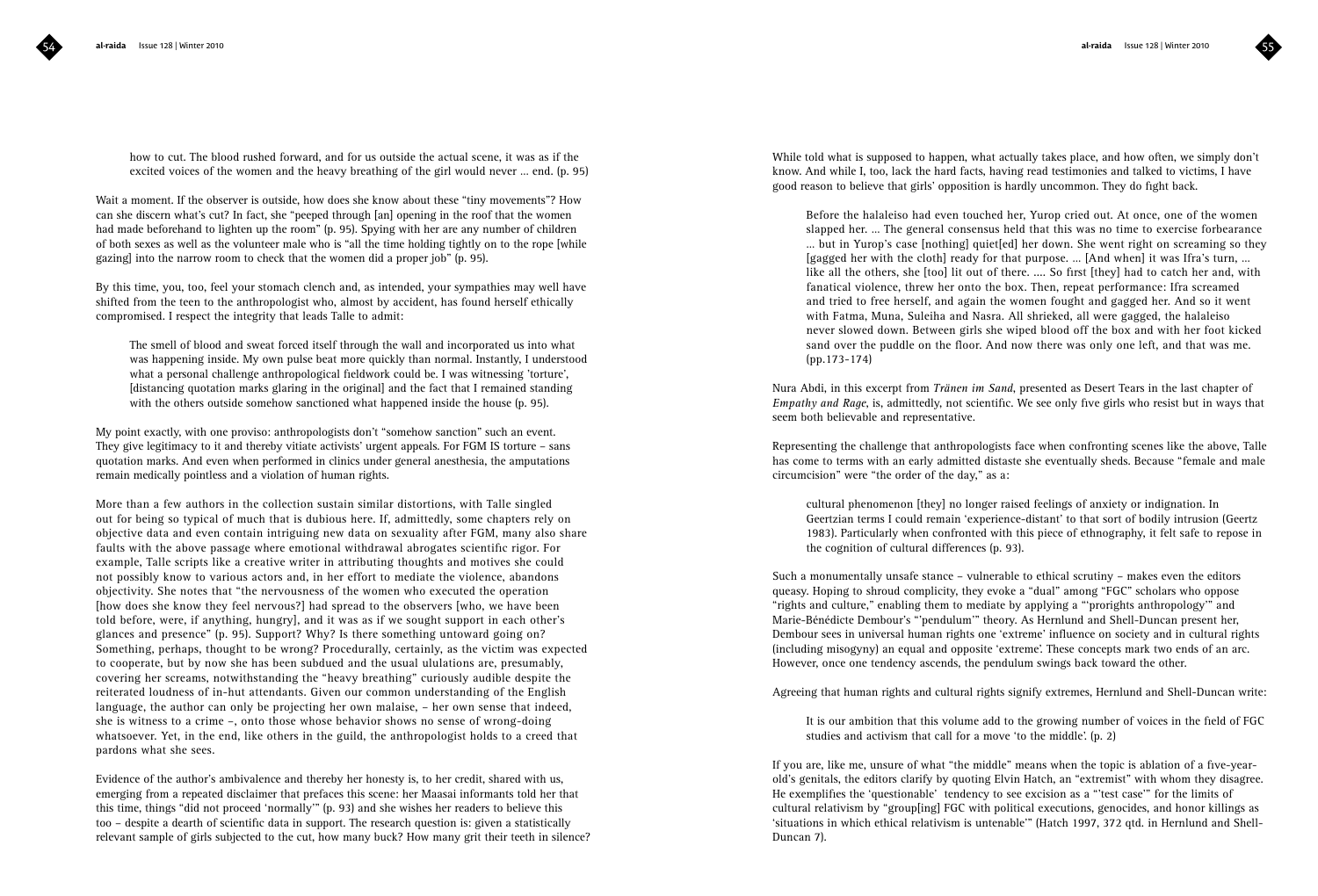Now, am I correct to understand that whereas political executions, genocides and honor killings really are ethically reprehensible, FGM is not? And if FGM is not reprehensible, that is because the non-anthropologist fails to distinguish among more harmful and less harmful, that is, not reprehensible, types? The answer is yes.

While some scholars "wrestl[e] with ... alleged and real health effects of FGC"  $(p. 1)$  others "casually lump together under the label FGM/FGC/FC … diverse practices with varied consequences," thereby causing "confusion" with regard to "the effects that FGC can indeed have on health and well-being" (p. 2). Yes, as this wording suggests, more than a few contributors imply that some forms of FGM aren't all that bad, an argument whose legitimacy should, at the very latest, have ceded to the Lancet whose findings have not guided editorial choices but have merely been acknowledged in a footnote about "the World Health Organization['s taskforce] … on female genital mutilation and obstetric outcome [that] released a six-country study" (p. 44). The first such investigation based on a statistically relevant sample, "did find that women with [any form of] FGM, compared to uncut women, experienced an elevated risk of certain complications such as postpartum hemorrhage, stillbirth, or early neonatal death (WHO 2006)" (p. 44). One can, I think, conclude, supported by the impeccable authority of one of the world's leading medical journals, that reducing risk of "postpartum hemorrhage, stillbirth, or early neonatal death" means FGM is not a good idea for anyone.

Now, in June 2006, when Lancet appeared, "the manuscript was going to press," so that, we are given to understand, it was too late for changes. Untrue! After all, the footnote is there. Decisive for inaction was rather the fact that Lancet's results make invalid not only considerable amounts of text but even entire chapters based on the idea that FGM's damage to health had not yet been measured and hence could not be known. Or as Shweder would have it, "lack of evidence of harm is equivalent to evidence of lack of harm" (p. 14). So why not err on the side of those who cut? Granted, adapting the text to new knowledge would have been a Herculean task, but allowing misinformation not only to remain but keep its place at the heart of the project vitiates the credibility of the book as a whole by revealing it to be even more strongly in thrall to ideology.

More important, though, than the medical journal's inconvenient timing is the option the editors neglected that could have avoided this embarrassment altogether. Had they only relied on activists, and in particular the study's principal collaborator Efua Dorkenoo, they would at least have known the work was underway and what it intended to uncover. They then could have anticipated outcomes. This is not to say that Dorkenoo wasn't discrete; even when speaking with insiders, confidentiality was strictly observed. Nonetheless, simply talking to her or another of the activist investigators, one of whom is at Harvard Law School, might have prevented faulty scholarship occasioned by the idée fixe that cultural majorities are, if not somehow in the right on this specific issue, also not entirely wrong.

As to the ethics here, if ending the practice brings clear advantages, continuing it does not, a state of affairs recognized by Ousmane Sembène, the pioneer Senegalese cineaste, whose Moolaadé prefigured Lancet's findings. In 2004 in Cannes, the movie took first prize in the category "un autre regard," and both Sembene and starring actress Fatoumata Coulibaly told me in private conversations that, without a doubt, it is against FGM. Nonetheless, in another egregious example of its sleight of hand, *Transcultural Bodies* reads Moolaadé quite differently – as not primarily about FGM at all.

Really? Here's our synopsis of the film:

The storyline revolves around Collé Gallo Sy, an excised mother, who had freed her only daughter from the so-called purification rites, or 'salindé', organized every seven years. In this particular season, [six] little girls run away; [two drown themselves in the well while four others] seek protection – called Moolaadé – from Collé, whose defiance is known. She protects the children but [in doing so] revolts against her husband, his family, and the village as a whole. In conflict are the right to [protection] and attachment to tradition that approves excision. For her opposition, Collé is subjected to a brutal public whipping, her enraged husband trying to [compel] her to recant. His efforts elicit rapturous applause. 'Break her! Break her!' the crowd shrieks. But the forces of change are too strong. Increasingly, women join Collé to triumph over male-authored repression symbolized by the edict to burn all radios, a source of enlightened ideas. (Empathy v)

This quote, from Pierrette Herzberger-Fofana's dedication in *Empathy and Rage*, honors Sembène for being the first to produce a "full-length feature film contesting FGM" (v). Now, in her contribution to the Hernlund and Shell-Duncan volume, L. Amede Obiora provides further evidence of the book's ideology-driven perspective as she takes Sembène and vitiates his forthright message. Interpreted not as a film against FGM, in Obiora's hands, its

Important lesson … is that to respect the autonomy of individuals and the significance of their membership in local cultural worlds is to empower them to engage in critical deliberations of their positioning and commitments. This lesson is, arguably, subverted by the tenuous but relative expansion of the menu of options achieved for African immigrants by promoting female circumcision as evidence of persecution in the U.S. immigration process. (p. 71)

According to my explication de texte this means, (a) 'female circumcision' should not be construed as persecution; and (b) should not be (mis)used by women to gain asylum in the United States because (c) doing so counters Sembènes main purpose in Moolaadé, to (d) reveal through a chronotope that break-through need not be imposed from without but can emerge from within. This, in turn, is important, as (e) a "fresh alternative" for all of us activist outsiders in our "narratives that typically construe the practice as overdetermined [sic] by the vested interests of the elite and portray African women as monolithically condemned to slavish conformity" (Obiora, p. 70).

Now, I agree that Sembène wanted to show what Obiora saw – the positive deviant deploying indigenous options – but did not wish to exclude what she covers up. When she writes that he "referee[d] the struggles surrounding female circumcision" (p. 70) the reader automatically places him at neutral, as referees must of necessity be. At risk of redundancy, this is not so. The film and film-maker oppose FGM, even if the means to do so, as Stephen Bishop argues in Empathy and Rage, draw on an "oppositional narrative" that works from within the culture. For Obiora, the fact that an opponent is permitted to emerge at all – and, presumably, is merely thrashed, not killed – trumps all else. She extols "women ... act[ing] as change agents" (p. 70) in contrast to an asylum discourse that reduces them to passive victims. This activity, in turn, is what counts, making the object of protest – FGM – almost superfluous:

… the film best animates the possibilities for change that inhere in a culture and illustrates

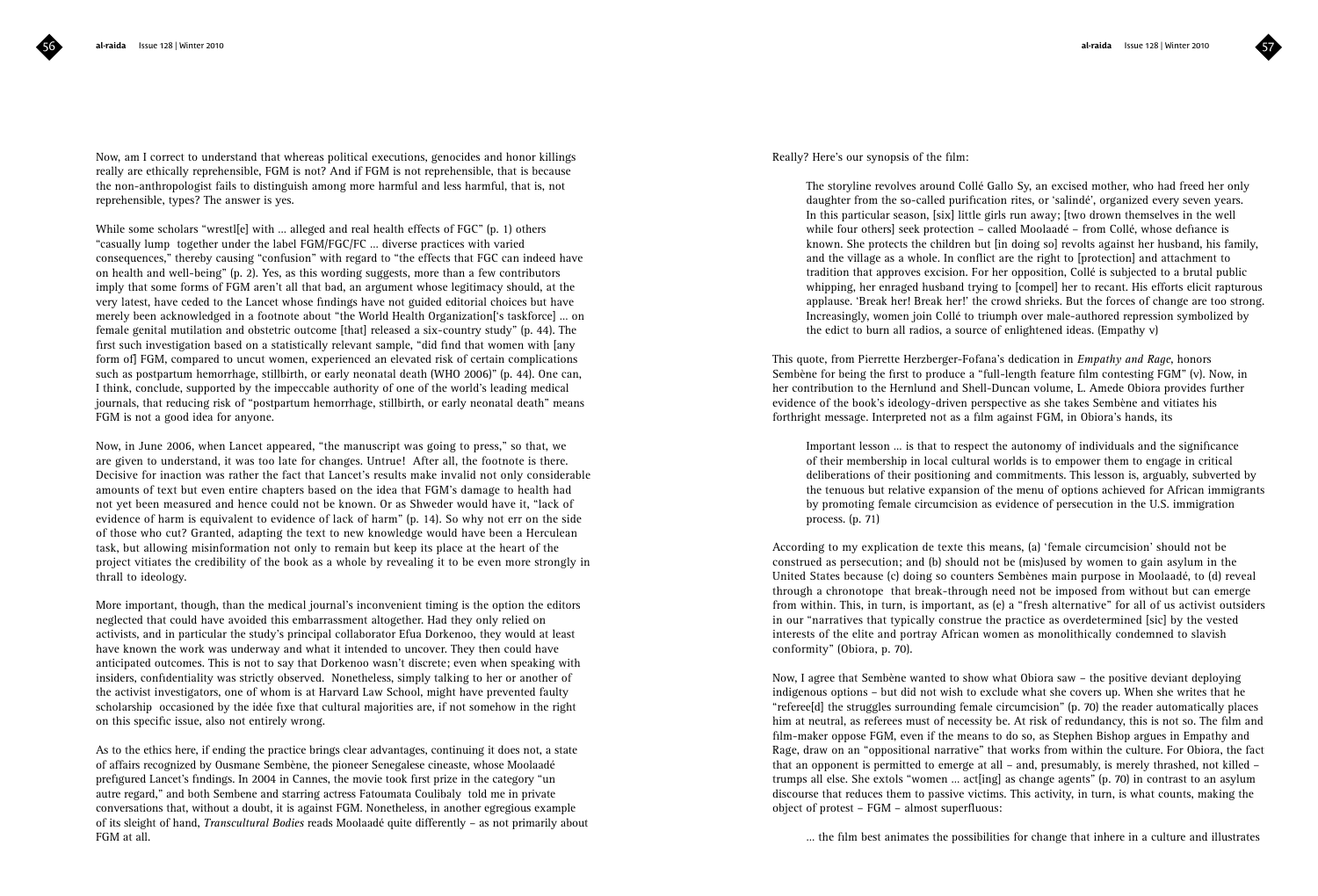the reality of indigenous transformative paradigms that often lie latent, even as arguably less efficient and effective reform aspirations are pursued. At once depicting culture as a surrogate for oppression and culture as a spontaneous zone of empowerment and resistance, the film extols knowledge as power, tracing how the culturally competent deploy the rich repertoire of cultural knowledge to fund radical change. (p. 70)

Now, in light of my discussion with Coulibaly, herself an activist who suffered from excision as did the character she played, I'm disinclined to limit the protagonist to one of the "culturally competent deploying the rich repertoire of [indigenous] knowledge" (p. 70), especially because the thematic shift in popular opinion, from women supporting to women opposing the 'rite', reaches fruition only once their catalyzing radios are ordered burned, and these had urged that excision be stopped. Thus, in language better suited to the cinema screen, what Collé does is fight FGM; reveal the disfigurement resulting from numerous crude C-sections occasioned by her genital wounds; nearly amputates her finger by biting it in pain following a symbolic superimposition of FGM on intercourse, and shows enormous courage in not succumbing to the lash. That Obiora defends these several scenes of torture – both by failing to censure them and by ennobling them under the mantel of culture – is, to say the least, ethically suspect.

A heavy charge, I know, given that, like most contributors to this volume, her aim is not only not to oppose FGM but to attack its critics who (a) perpetuate negative stereotypes of Africans, (b) supply "demonizing narratives" (p. 73), (c) present "circumcision-as-persecution," (d) "ratif[y] … Orientalist discourses [that] ultimately subvert a paradigm of inclusion sensitive to multiculturalism and [(e)] reinforce reactionary gatekeeping [sic]" (p. 73). To my companion militants in the European Network and the IAC, I say: take heed!

Lest I give the impression that direct interaction with activists takes place nowhere in this text, that isn't the case either, but activism's possible successes are explained away. For example, when visiting the London Black Women's Health Action Project, Aud Talle spies FGM [female genital mutilation] is a worldwide issue, a pamphlet that provides the occasion to communicate her feelings about its terms:

[Because] the publication uses "FGM" in the title, [she] commented to Sarah that [she] preferred the more relativistic "circumcision" for the practice. Sarah turned against [her] and said, "But it is mutilation!" Her sharp answer surprised [Talle who] could do nothing but agree. (pp. 99-100)

This leads the author to consider the relationship between anthropologists' Weltanschauung and Sarah's concrete situation. Sarah, she notes, had been against FGM even before she left Somalia. In a British environment that values resistance, Sarah is assumed unable to comprehend a relativistic point of view. So, for the time being, Talle refrains from trying to convince her.

Talle continues, however, trying to convince herself that relative values remain valid. One informant, for instance, proud of the courage she showed as a girl, now admits that the schmerz "came afterward, when she married and had children. 'This was an experience of agony', she added" (p. 101). And goes on

without bitterness that she had suffered "in vain," while she pointed to her four-yearold daughter, noting that she "at least" should be spared from being "sewn." This woman had an unusual clarity when she spoke; it was as if she had been exposed to a sudden revelation – as if her present resistance had just waited to be awakened. (p. 101)

Had Talle read Nura Abdi, she would not have been taken by surprise. This type of epiphany does indeed take place.

In Abdi's chapter called "Am I even a woman?" the Somali has asked for asylum in Germany and spends the first few weeks sharing housing with other refugees where "nothing" in the experience "rocked [her] as much as learning that not all women in the world are circumcised" (p. 260). The discovery, to be sure, is far from amusing. A rumor having been set in motion that Nura "was the only one who wouldn't sleep around," an Ethiopian friend challenges her:

"What's the matter with you? Why don't you have a boyfriend?" Hanna wanted to know. ... Then she looked at me as though a light had turned on and said, "Oh, right, you're Somali." I was taken aback. "What do you mean by that?" "You're circumcised," she said. An awful premonition shook me. "And you're not?" I asked, doubt in my voice. … So out it came.

And I learned that there are two kinds of women. (p. 260)

Soon the asylum colony, composed of pre-fabricated 'containers' housing newly-arrived Afghanis, Africans from East and West, Balkan refugees and Iraqis, was, despite the language barrier, abuzz with the news.

And from all sides I was met by shocked, disbelieving, pitying glances. Above all the Yugoslavian women couldn't contain themselves. "How can anyone do a thing like that to such a pretty girl?" they wailed, shook their heads and felt obliged to offer comfort. As for me, I'd fallen into a nightmare. It appeared that not even the Afghan women had been circumcised! O.K., Ethiopians are Christian, I thought, so that might be [why]. But Afghanis are Moslems like me, and they don't do it? I felt myself hurled into hell.

But the worst of it was, they appeared to consider me a cripple, half a woman incapable of any feeling. They behaved as though I had been the victim of a crime, as though it were shameful to be circumcised – whereas I had always believed, circumcision made me clean!

I wasn't going to stand for that. It came to verbal blows between Hanna and me. "You're running around with all your filth," I hammered into her, "and proud of it?! Maybe you think it's better to stink like the uncircumcised? At least … I don't smell!" I was angry. "Aren't you ashamed to be like a whore down there?" And Hanna, scornfully: "You're as smooth as a wall between your legs. They killed your sensitivity. They've destroyed you." I was shaking with rage. "Look at me!" I screamed. "I'm every bit as much a Mensch as you are! I have feelings just like you! And I'll bet I can love even better than you can!" … Didn't I have to defend myself?

But to tell the truth, I didn't know what I was talking about. As a matter of fact, I knew nothing at all. Nothing about my body and nothing about sex. I'd wound up in a situation [unimaginable even] in my worst nightmare. In Somalia you talked about gudniin in lovely language, as you would about good fortune. Yet here I was, surrounded by people who reacted to it with horror. But putting two and two together, I drew the same conclusion as everybody else: There was something wrong with me. I became foreign to myself. (pp. 260-263)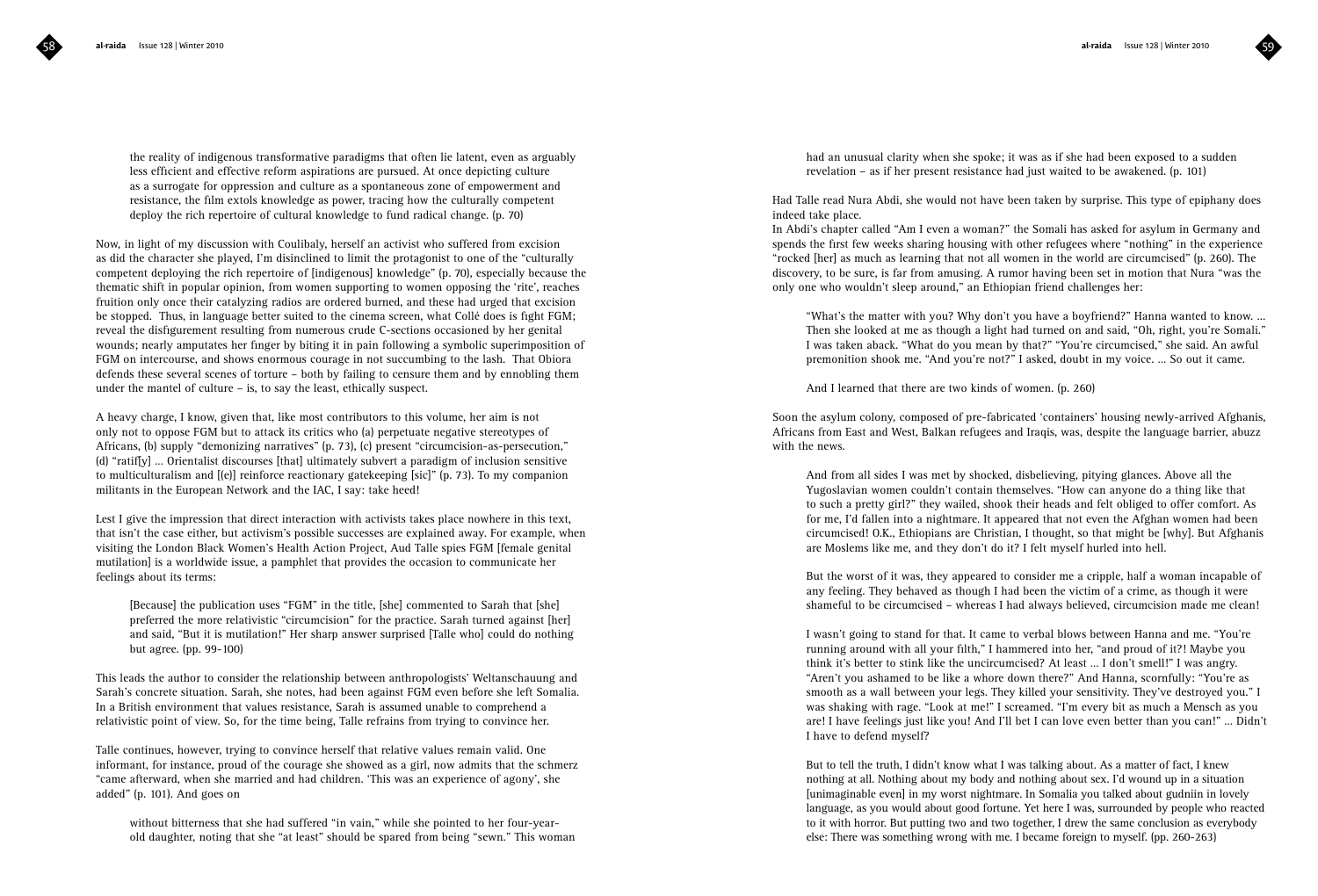Like Fadumo Korn in *Born in the Big Rains. A Memoir of Somalia and Survival,* Nura brings to exile her pride in purity, only to discover that what she prized was scorned, and what she scorned is praised – the canonical experience of the 'circumcised' woman in the Diaspora. Fortunate to meet a gynecologist sensitive to the infibulated woman's needs, she begins to explore her body, and when her mentor tells her, "What you've suffered affects not only your body, but also your soul" (p. 299) she accepts his counsel. After long delays, she seeks defibulation, recovers a kind of wholeness, and concludes: "Circumcision is barbarity, mutilation without anesthesia, and we should put an end to it. Of course not in my wildest dreams did I ever think I'd write a book about it. But I often thought I'd someday want to help other women [prey to the practice]" (p. 347).

What is my point in offering this lengthy excerpt? To refute charges against us activists. Contrary to Hernlund and Shell-Duncan's viewpoint, advocacy rarely lacks context nor deals in stereotype. Nor does it fail to acknowledge that, indeed, facing up to the loss of both genitalia and value is a trial of considerable magnitude. As the Bamako Declaration regrets, at least one generation – those cut and then displaced, literally or ideologically – will have it hard, as Abdi and Korn, among others, do. Yet their voices, though rare, are also representative. They do not, in sum, fit the description of campaigners readers find again and again in Transcultural Bodies portrayed as creators of "hegemonic FGM discourse" (Talle, p. 101), fomenters of "'moral panic'" (Johnsdotter, p. 20), authors of "traveling narrative [that] is thoroughly fetishized, in both Marxian and Freudian senses of that term" (Piot, p. 164), "borrow[ing] racist, imperialist and missionary images of Africa that are centuries old" (Piot 164), or – by far the most serious charge – not only ineffective in ending the practice but responsible for slowing its demise by raising the issue in public at all. Why all the fuss, some contributors ask, if the 'rite', at least in Europe, is dying of its own accord? Talle and Johnsdotter, among others, hold this view.

The answer is simple: too little research shows this to be so. It wasn't until September 2007 that primary investigator Efua Dorkenoo released, at a ceremonial occasion in the House of Lords, the very first epidemiological study of FGM in England and Wales. Similar studies in other European countries are rare, with figures generally extrapolations based on estimated numbers of migrant daughters from excising cultures. And just as France proves with *Exciseuses* that operators have either been flown in or are resident in Europe, a German hidden camera in 1999 (Schlaglicht) showed an Egyptian physician's willingness to perform a clitoridectomy. The doctor, disbarred but never prosecuted (as no crime took place), admitted he knew it would have been against the law but, among us, you know, we'll keep it all hush-hush. Waris Dirie, in *Desert Children*, a book all about the mutilation of African girls in Europe, also sees mutilation going on, as does the EuroNet.

Hernlund and Shell-Duncan, however, and, above all, Johnsdotter, a major proponent of the self-vanishing school, claim to have more reliable sources to argue that not only is the number of affected girls diminishing – in spite of FGM advocacy – but will likely continue to do so without any public attention at all. Just look at Israel, Johnsdotter points out. The Beta Israel have stopped. Indeed they have, but theirs is a very special case based on immigrants' desire to be Israeli and specifically not to preserve but to shed the 'culture' of their homeland in which their very name – Falasha, or stranger – meant they did not belong. This motivation is decisive and not shared by other migrant groups who have unwillingly left.

Unwilling migrants do indeed tend to honor aspects of culture that preserve rather than dilute identity, and FGM is indisputably one of those practices. Yet Johnsdotter, in one of

the contributions which, I admit, angers me most, generalizes from her dissertation based on interviews conducted with an interpreter among fewer than 100 Somali immigrants in Malmo that the practice has as good as disappeared. The implication is, therefore, that national governments, the EU, NGOs and private donors are wasting their money funding advocacy groups to fight a phantom. How does she know it's an apparition, FGM performed in the EU? Because Sweden, as well as most other nations, has yet to prosecute even a minimal number of charges.

In a few [trials] there was a possibility that illegal female circumcision had been performed but no way to prove it. The large share of unfounded suspected cases shows that the level of alertness is high in Sweden. It is unlikely that there is a substantial, but hidden, incidence of female circumcision, since most cases handled by the authorities turn out to be groundless. (p. 132)

Here the abyss between academics and advocates appears at its most chilling. Activists know why this is so, because the problem lies at the very heart of advocacy work. Not because the charges are unfounded do cases escape the purview of the law, but because we NGOs wring our hands, clutch our hearts, and tax our minds when faced with the two untenable options: denounce parents and alienate communities – but go to court, or plod along in educational efforts that strive to include, not alienate, immigrant communities while at the same time risking girls' health and ourselves being charged with facilitating mutilators. In meetings lasting hours and hours, activists dissect these options to reach what is anything but a globalized, hegemonic response and, I admit, I resent the presumed superiority of ivory tower ideologues who research and report but far less often ACT.

As you can see, this anthology has, to risk being unacademic about it, gotten my goat, and the screed you have just read is, in fact, the first negative review I've ever written, preferring in most cases to let unhelpful books simmer in silence. But here I felt the gauntlet had been too clearly and insistently hurled, and, if anything, I regret not having penned this sooner. For Martha Nussbaum is right:

We should keep FGM on the list of unacceptable practices that violate women's human rights, and we should be ashamed of ourselves if we do not use whatever privilege and power that has come our way to make it disappear forever. (qtd in Hernlund & Shell-Duncan, p. 26).

By this time you know what Hernlund and Shell-Duncan have to say about this. They ask, "Who exactly is 'we'?" Quite! We are dedicated activists. They are not. Instead, they denounce "denunciations of foreign traditions as morally retrograde," (p. 26) a quality that the traditions, in turn, are obviously not. Or are they? You decide.

> Tobe Levin Freifrau von Gleichen, Founder & CEO Collegiate Professor, University of Maryland UC in Europe and Associate, W. E. B. Du Bois Institute for African and African American Research, Harvard University Email: Tobe.Levin@uncutvoices.com

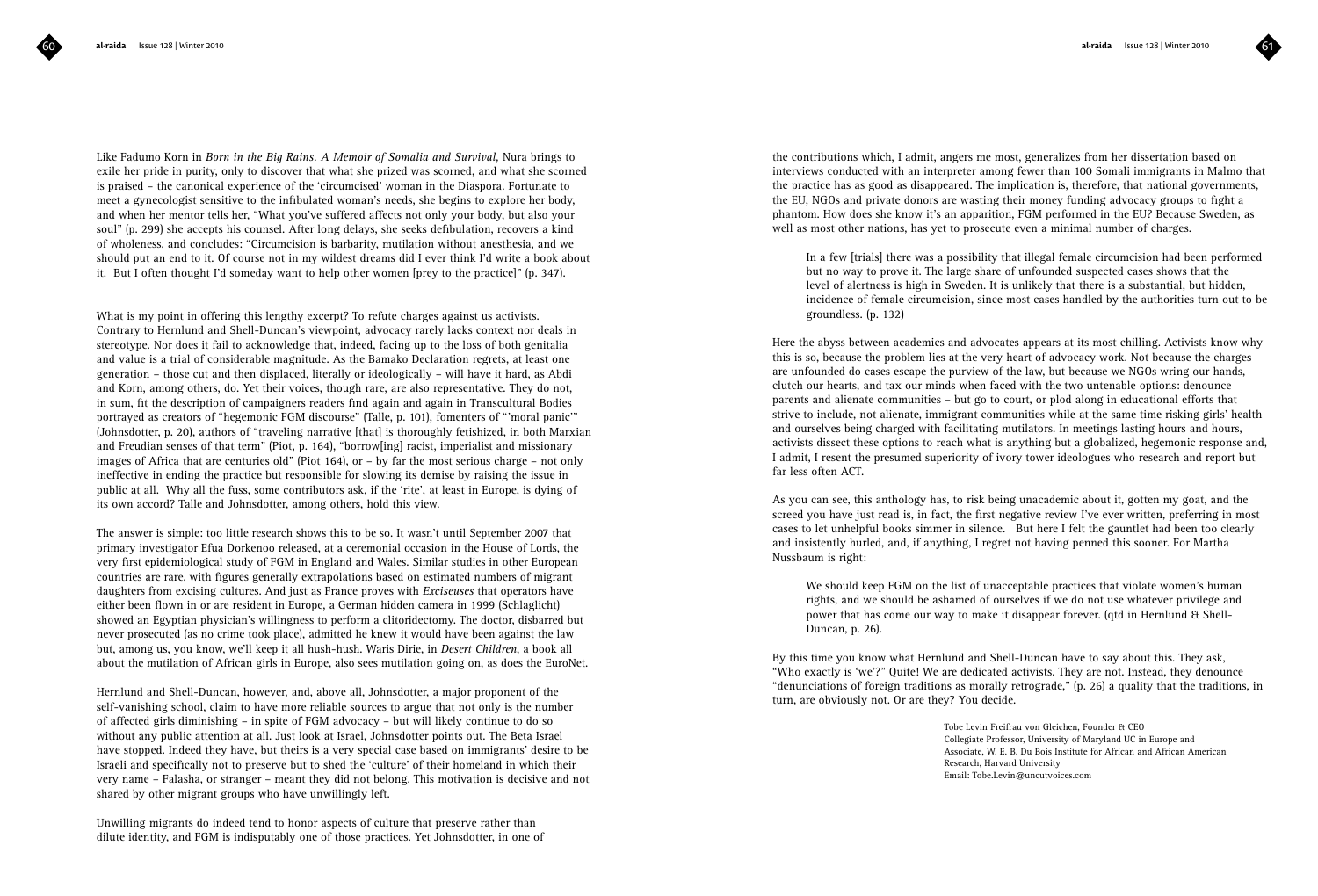# **News**

## **Lecture on "Political Progress of Women: Breaking Traditional Barriers"**

The Institute for Women's Studies in the Arab World at the Lebanese American University (IWSAW-LAU) in cooperation with the Embassy of the United States of America hosted on Tuesday, December 1, 2009, H.E. Ambassador Swanee Hunt who gave a lecture titled "Political Progress of Women: Breaking Traditional Barriers".

The talk focused on the participation of women in politics in different countries around the world and in the United States, highlighting similarities and differences. Hunt underscored the fact that to this day women are still underrepresented in governments worldwide. Hunt explained that the need to have more women as politicians stems from the fact that, when in politics, women bring significant changes to women's rights. In addition, she emphasized that research has shown that countries where women are present in politics experience lower levels of corruption and bribery, as well as economic welfare due to renewed public trust in the government. According to her, the main reason why women lag behind in politics is that women themselves are reluctant to run for office because they view politics as a "dirty game" and women tend to often undermine their leadership capacities. At the same time, the many roles society expects women to play, the stereotypes, political party gatekeepers, and lack of resources, are among the other barriers that continue to block women's attempts to become political leaders.

## **Seminar on: "Literary Readings in the Holy Bible and the Qur'an"**

On the occasion of 'Beirut's designation as the World Book Capital for 2009', the Institute for Women's Studies in the Arab World at the Lebanese American University, and the Association of Lebanese Researchers, in cooperation with the Ministry of Culture, organized a seminar on December 3, 2009 entitled: "Literary Readings in the Holy Bible and the Qur'an".

The opening ceremony was under the patronage and presence of H.E. Salim Wardeh, Minister of Culture. Researchers and experts in the field of religious and cultural studies, affiliated to prominent local universities and institutions, participated in the seminar.



From left to right: Dr. Dima Dabbous-Sensenig, IWSAW Director, H.E. Salim Wardeh, Minister of Culture, Dr. Joseph Jabbra, LAU president, & Dr. Hosn Abboud.

## **International Women's Day: Signing the Memorandum of Understanding & Launching the "Who Is She" online Database**

On the occasion of the International Women's Day, the Institute for Women's Studies in the Arab World (IWSAW-LAU) held a ceremony on March 2, 2010 to launch the "Who Is She" in Lebanon online database. The database is a collaborative project between IWSAW and the Danish Centre for Information on Women and Gender (KVINFO).

The ceremony also included the signature of a Memorandum of Understanding between LAU and the National Commission for Lebanese Women (NCLW).

The evening ended with a short film of young Lebanese citizens being asked about some of Lebanon's most influential women. Although the short film was lighthearted, the message was serious: Lebanon's pioneering women are absent from the country's consciousness.

The First Lady of the Lebanese Republic, Mrs. Wafa Michel Suleiman, was the guest of honor for this year and she was offered an LAU shield by Dr. Joseph Jabbra, LAU president, in recognition of her efforts to empower women in Lebanon.

Ministers, deputies, ambassadors, representatives from the Internal Security Forces and the Lebanese Army, prominent Lebanese women, as well as representatives from different NGO's attended the ceremony.



Dr. Joseph Jabbra, LAU president and Dr. Dima Dabbous-Sensenig, IWSAW Director, handing the LAU shield to First Lady Mrs. Wafa Michel Suleiman.



Maitre Fadi Karam and Dr. Joseph Jabbra signing the Memorandum of Understanding between LAU and NCLW.